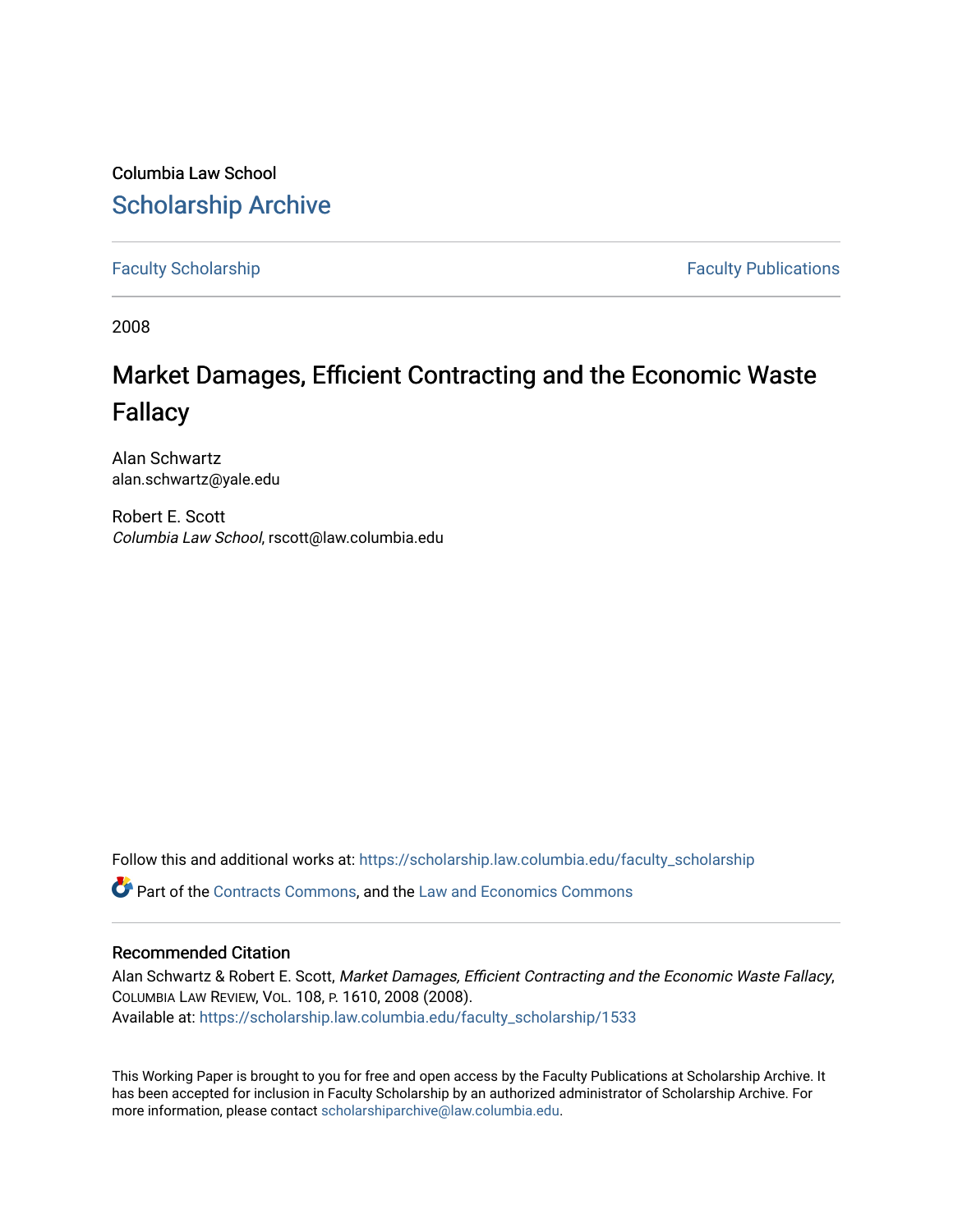# **MARKET DAMAGES, EFFICIENT CONTRACTING AND THE ECONOMIC WASTE FALLACY**

*Alan Schwartz*<sup>∗</sup> *and Robert E. Scott*∗∗

*Forthcoming 108 Colum. L. Rev. (Nov. 2008)* 

*Market damages – the difference between the market price for goods or services at the time of breach and the contract price – are the best default rule whenever parties trade in thick markets: they induce parties to contract efficiently and to trade if and only if trade is efficient, and they do not create ex ante inefficiencies. Courts commonly overlook these virtues, however, when promisors offer a set of services some of which are not separately priced. For example, a promisor may agree to pay royalties on a mining lease and later to restore the promisee's property. In these cases, courts compare the cost to the promisor of providing the service that was not supplied to the increase in the market value of the promisee/buyer's property had the promisor/seller performed. When the cost of completion is large relative to the "market delta"– the increase in market value – courts concerned to avoid "economic waste" limit the buyer to the market value increase. This concern is misguided. Since the buyer commonly prepays for the service at the ex ante market price, a cost of completion award actually has a restitution element – the prepaid price – and an expectation interest element – the market damages. The failure to recognize the joint nature of cost of completion damages causes courts to deny these damages more frequently than they should. In this paper, we argue that the unappreciated virtues of market based damages justify removing the courts' discretion to deny them no matter how high they appear to be. The rule that denies buyers market damages induces excessive entry into these service markets. Moreover, buyers are under-compensated when they prepay and cannot recover the price paid for the breached services but instead are restricted to the market delta. As a result, too few buyers contract ex ante for the relevant service and surplus maximizing contracts are forgone. Finally, sellers often can take actions in the interim between making the contract and the time for performance of the service that would reduce the service cost to manageable proportions. Sellers are less likely to take these precautions if they are required to pay buyers only the market delta rather than the full performance cost that their actions could have avoided.* 

<sup>∗</sup> Sterling Professor of Law, Yale Law School; Professor, Yale School of Management

<sup>∗∗</sup> Alfred McCormack Professor of Law, Columbia Law School.

We thank Ian Ayres, Scott Baker, Oren Bar-Gill, Elizabeth Emens, Clayton Gillette, Victor Goldberg, Alvin Klevorick, Yair Listokin, Daniel Markovits, Ronald Mann, Edward Morrison, Alex Raskolnikov, Eric Talley and participants at workshops at the Berkeley, Columbia, North Carolina and Yale Law Schools for helpful comments on prior drafts.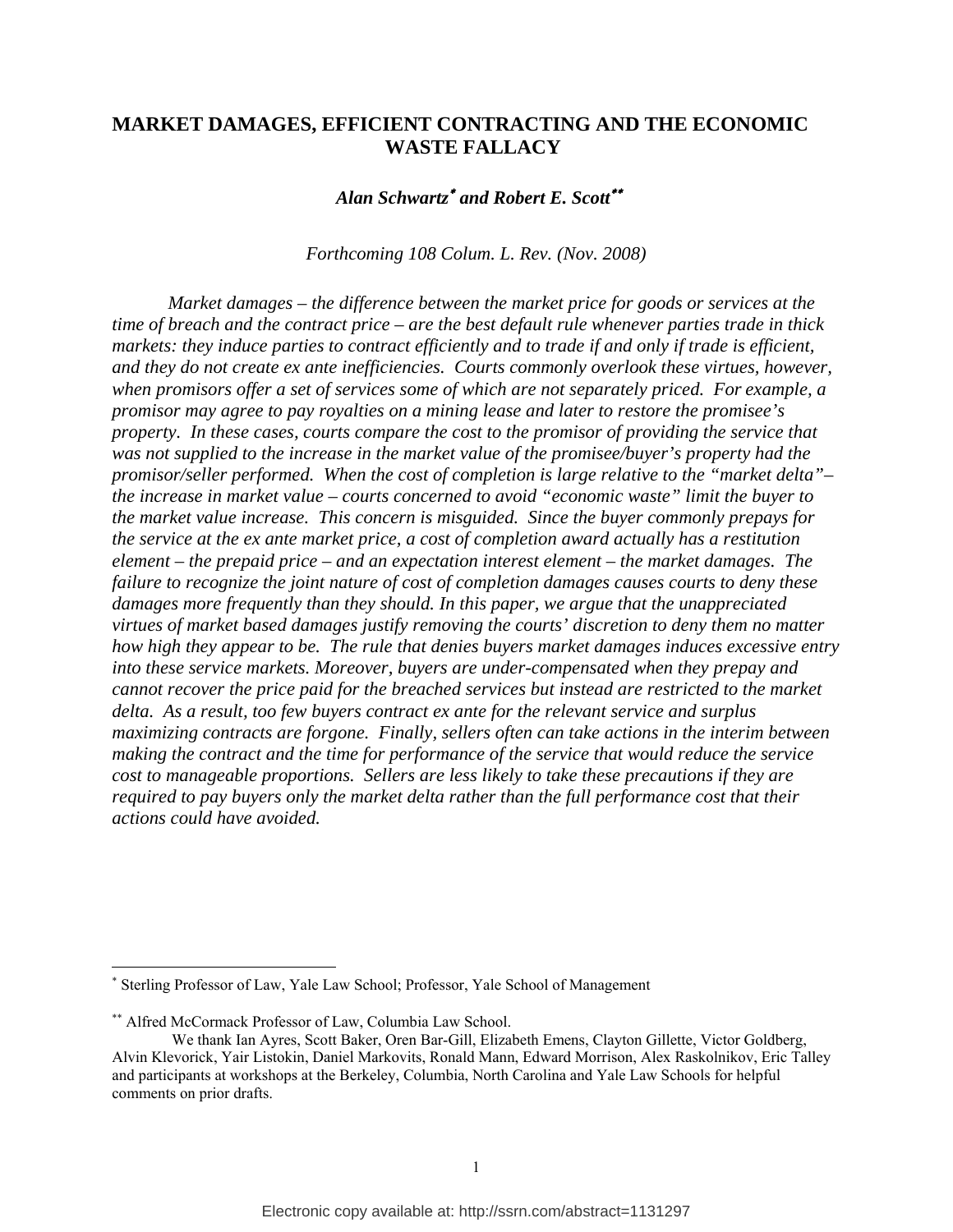## **I. INTRODUCTION**

Contract theory identifies three central goals for the law to pursue in facilitating efficient contracting. Initially, the law should maximize the probability that parties will contract when a contract would create gains in excess of costs. When a seller contracts to perform services, the buyer expects to earn the difference between the value he will realize from performance and the contract price. 1 Protecting this expectation interest at the contracting stage maximizes the probability that the buyer will contract when his gain exceeds contracting costs. Thereafter, the law should create an incentive for the parties to invest in the relationship to maximize the joint expected surplus. Here, the law should select a damage measure that does not induce the buyer to invest excessively in reliance in order to increase his litigation return. Finally, the law should create an incentive for the parties to trade<sup>2</sup> when the buyer values performance in excess of the seller's costs. When a market for substitutes exists, any damage measure will permit the parties to trade efficiently. Contract law commonly selects the "market damage" measure: the difference between the market price for goods or services at the time of breach and the contract price. In certain service contexts, however, courts believe that full market damages would overcompensate the buyer. Courts equate overcompensation with "economic waste" and reduce the buyer's damages accordingly. This article argues that market damages are always the preferable damage measure whenever a market for substitutes exists, even in circumstances where courts believe these damages would constitute economic waste.

 It is tempting to argue that the direct measures of the buyer's expectation are preferable to market damages because these measures precisely implement the law's goal. Thus, for example, direct expectation damages award the buyer the exact difference between his value and the contract price. Direct damage measures have two undesirable properties, however. First, the

l

<sup>&</sup>lt;sup>1</sup> We use the term the term "seller" to denote a promisor who has contracted to perform services, and the term "buyer" to denote the promisee who has agreed to pay for those services. In the cases we focus on, a seller may be a mining company who fails as promised to restore property at the conclusion of its lease, or a conventional builder under a construction contract who breaches a promise to repair defects in construction. We focus primarily on buyer remedies but much of what we say applies to sellers as well.

<sup>&</sup>lt;sup>2</sup> Contract theory distinguishes between "contract" and "trade." A buyer efficiently contracts when his expected value from performance exceeds the price. A buyer efficiently trades (i.e., either performs the contract with the seller or, upon seller's breach, purchases a substitute on the market) when his actual value from performance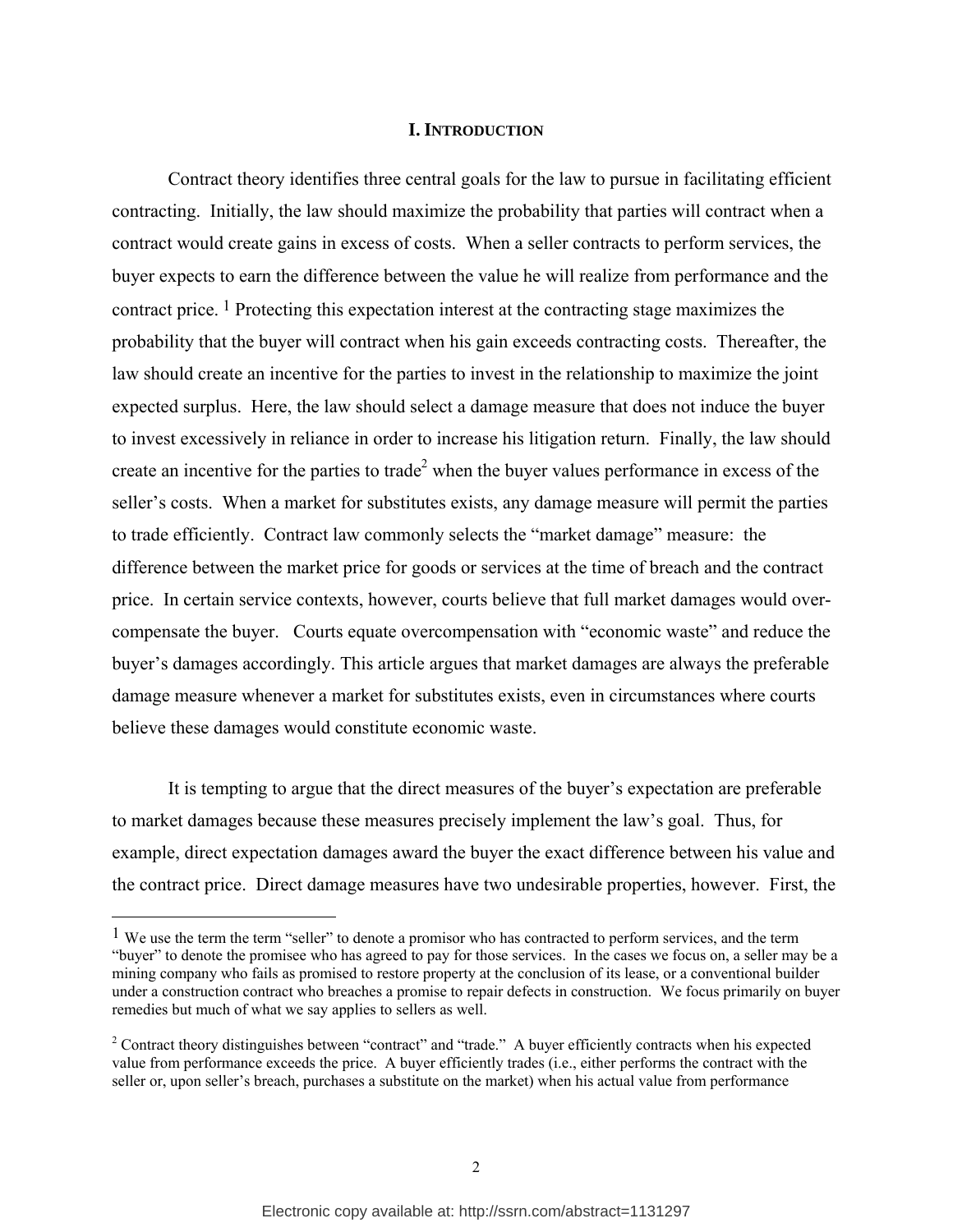value that a buyer would have realized had the seller performed sometimes is very difficult to verify.3 Courts cannot award direct expectation damages when they cannot measure the expectation. Second, these damages protect the buyer's expectation given the investment the buyer made in the contract. As a consequence, they create an incentive for the buyer to invest excessively when, as is often the case, the seller cannot observe the buyer's reliance actions.<sup>4</sup> These two difficulties create incentives for parties to contract out of direct expectation damages and, indeed, consequential damage exclusions are ubiquitous.

 The difficulties with direct expectation interest damages may be avoided by protecting the buyer's expectation with specific performance. This remedy gives the buyer what he expects at the price he agreed to pay. Specific performance also makes low informational demands on the trier of fact because she need not recover the buyer's valuation.<sup>5</sup> Specific performance, however, also has two undesirable properties. First, circumstances may change materially between the time of contracting and the time of performance. If the parties at performance time are not symmetrically informed about values and costs, they may be unable to agree on a modification of their contract that directs the efficient outcome. If renegotiation fails, a court may compel the seller to perform under the original, inefficient contract.6 Second, and of greater

 $\overline{\phantom{a}}$ 

<sup>5</sup> This virtue may be overstated when the seller's performance is complex; then a court may have difficulty identifying the set of performance tasks that would maximize the buyer's value.

exceeds the seller's realized cost of performance. Similarly, a seller efficiently contracts when the price exceeds her expected cost, and she efficiently trades when the buyer's value is above her realized cost.

<sup>&</sup>lt;sup>3</sup> The common law foreseeability and certainty limitations on awarding full expectation damages increase the cost of proving damages and thus exacerbate the verifiability concern. See e.g., Hadley v. Baxendale, 156 Eng. Rep. 145 (1854); Freund v. Washington Square Press, 357 N.Y.S. 2d 857 (1974) (illustrating the common law foreseeability and certainty limitations on direct expectation damages). For discussion see ROBERT E. SCOTT & JODY S. KRAUS, CONTRACT LAW AND THEORY 951-968  $(4^{TH}$  ED. 2007).

<sup>4</sup> Under an award of full expectancy, a buyer's payoff is his realized valuation from performance. As a consequence, the buyer has an incentive to increase that valuation if he can. When the seller cannot observe what the buyer does, a buyer who can affect value will invest in the subject matter of the contract until his marginal gain equals his marginal cost. This investment level is too high because the buyer does not consider that in some ex post states (when the seller would incur high costs) performance would be inefficient. In these states, the buyer's investment is useless, so his investment costs are a social waste.

<sup>6</sup> In addition, to a lesser extent than direct expectation damages, but to a positive extent nevertheless, a buyer's payoff under specific performance is a function of his investment, so he will be induced to overinvest. See e.g., William P. Rogerson, *Efficient Reliance and Damage Measures for Breach of Contract,* 15 Rand J. Econ. 39, 47 (1984) (concluding that under expectation damages buyers will choose a greater than efficient level of reliance).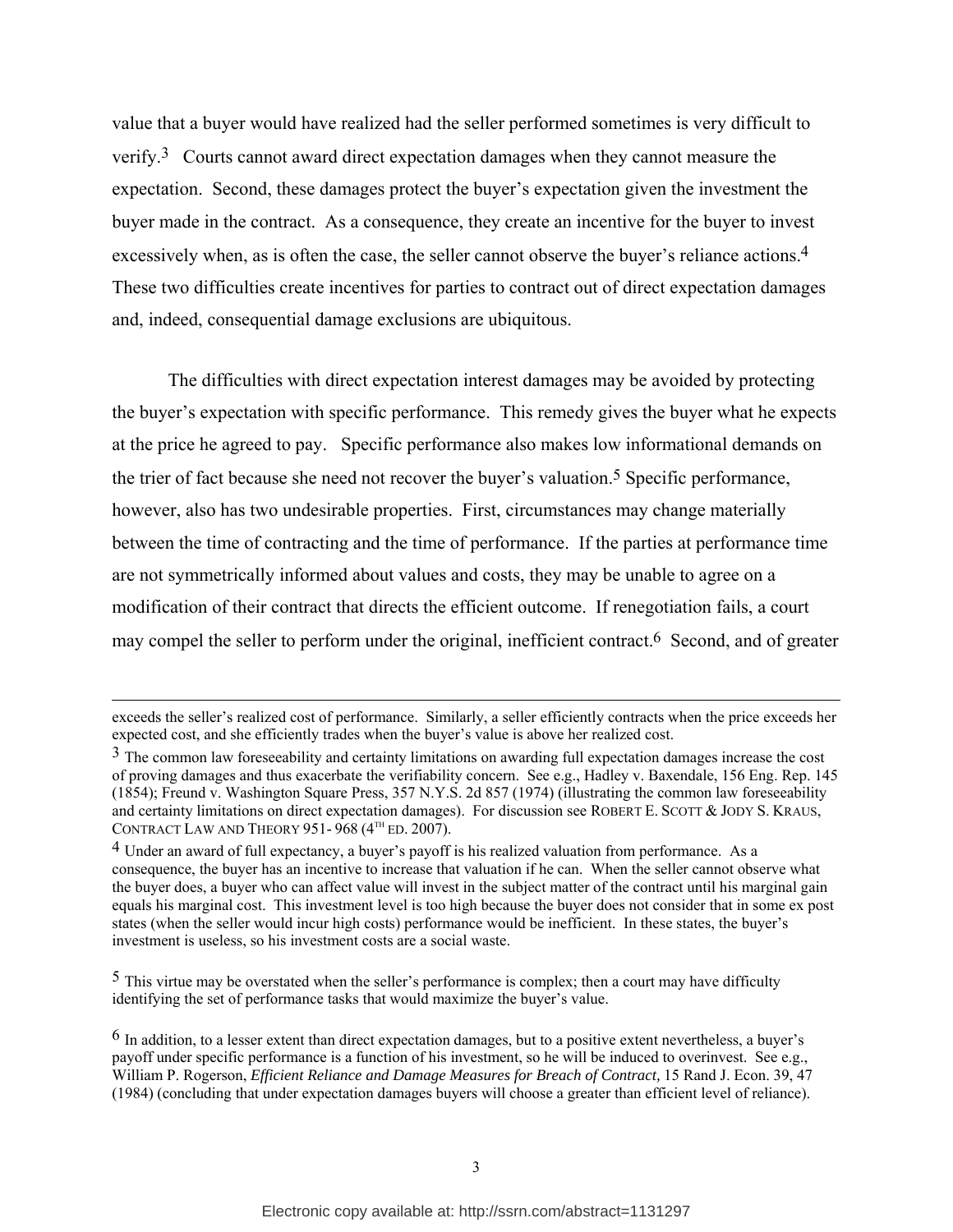significance, specific performance requires a court order and it is discretionary.7 Court orders commonly take a long time to obtain and, when granted, may require the court to police performance by the seller. The remedy thus is unhelpful to buyers who require either a prompt or a difficult to supervise performance.<sup>8</sup> Since there are many such buyers, specific performance is sought no more frequently in jurisdictions where the remedy is available as of right than it is sought in the United States, where the remedy is discretionary with the court.<sup>9</sup>

 Market damages protect the buyer's expectation interest indirectly, but without the undesirable properties that accompany the other remedies. A buyer who purchases a substitute for the breaching seller's performance and then recovers as damages the difference between the price he paid and the contract price obtains the performance he wanted at the contract price. Market damages also make relatively low information demands on the trier of fact. A court must know only the contract price and the cover  $-$  i.e., repurchase  $-$  price, both of which commonly are recoverable. The seller also knows these values. Hence, under market damages she can make an efficient decision whether to perform or not. In addition, market damages do not require courts to supervise complex performances, nor do they face buyers with the difficult choice either of waiting too long for a remedy or of having no remedy at all (when their valuations are unverifiable). The buyer can purchase a substitute performance promptly and recover from the seller later. Finally, market damages do not create moral hazard: the buyer

 $7$  For example, UCC  $\S2-716(1)$  provides that a court may award specific performance where the goods are unique or "in other proper circumstances." The vague standard of "other proper circumstances" gives courts in sales contexts substantial latitude in deciding whether to issue specific performance decrees. See Klein v. Pepsico, Inc., 845 F.2d 76 (4th Cir. 1988). Courts have the same discretion over service contracts. See Restatement (Second) of Contracts § 357(1) (1981).

<sup>&</sup>lt;sup>8</sup> The statement in text needs some qualification. Buyers who have a right to specific performance are entitled to apply for preliminary injunctions or "injunctions against breach." See, e.g., UCC  $\S$  2-716, Comment 1 (2001); Restatement (Second) of Contracts §357(2) (1981). Injunctions can moderate the problem of delay. Common observation suggests, however, that preliminary injunctions rarely are granted.

<sup>9</sup> Henrik Lando & Caspar Rose, On Specific Performance in Civil Law and Performance Cost, WP 2000-10, Copenhagen Business School. One response courts have fashioned to the temporal problems with the specific performance remedy is to award "monetary specific performance;" that is, the proceeds received by the breaching seller when the contract goods or services are sold to a third party. But monetary specific performance suffers from the same verification difficulties as direct expectation damages. Perhaps for this reason, courts increasingly decline to grant monetary specific performance. See e.g., Bander v. Grossman, 611 N.Y.S. 2d 985 (1994). For discussion, see SCOTT & KRAUS, CONTRACT LAW AND THEORY, supra note 2, at 884-5. Note, however, that sellers who breach often do not resell. Parties can internalize the costs of the two problems described above. Hence, courts should enforce contracts that authorize specific performance and be otherwise strongly predisposed to grant it on request.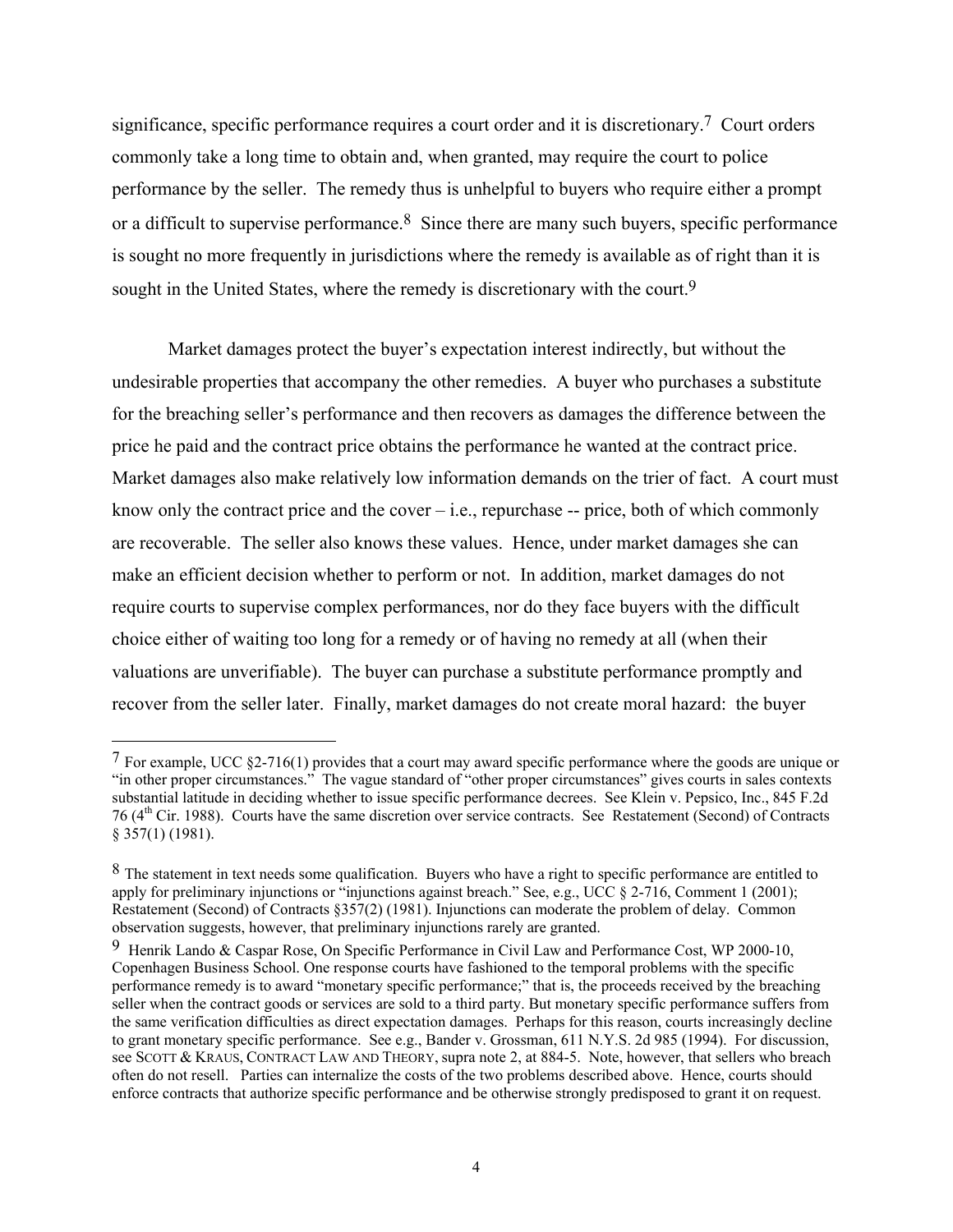cannot increase his legal award by the reliance actions he takes after the contract is made.<sup>10</sup> As real world evidence of these virtues, parties seldom contract out of the market damages rule when they can purchase substitute performances.

 Market damages, however, are widely believed to have a serious defect when the seller is providing a service. In service cases, buyers commonly sue for the "cost of completion"-- the cost of purchasing a substitute performance in the market. But sometimes the cost of completion greatly exceeds the gain in the market value of the buyer's property that the seller's performance would have produced. Since other sellers will have similar costs to those of the contract seller, awarding cost of completion damages in these cases was once thought to subsidize "economic waste." The buyer could use the damages to purchase a performance whose cost much exceeds its value. This putative danger is primarily present in construction contexts.11 In typical cases, such as *Jacob & Youngs v. Kent*,<sup>12</sup> a contractor has deviated from the agreed upon performance in an apparently minor way but the costs of remedying that defect would have been much higher than the reduction in property value that the deviation produced. Alternatively, in cases such as *Peevyhouse v. Garland Coal Co.,*<sup>13</sup> a lessee has agreed to restore the lessor's property after the lessee has used it, but the costs of restoration turn out to be much higher than the increase in

 $10$  The buyer's payoff under market damages is a function of the contract price, which has been set before the buyer chooses an investment level, and the ex post market price, which the buyer cannot affect. As a consequence, market damages make the buyer the residual claimant of his reliance investment: he realizes all of the gains and bears all of the costs. Consequently, the buyer will be sensitive to the possibility that performance sometimes would be inefficient, and when it is his reliance costs will have been wasted. This realization will temper over-reliance.

<sup>11</sup> While the "economic waste" doctrine is limited to contracts for services, the analogous issue of overcompensation arises in sales cases as well. See e.g., Allied Canners & Packers, Inc. v. Victor Packing Co., 209 Cal. Rptr. 2d 60 (1984). For discussion see Robert E. Scott, *The Case for Market Damages; Revisiting the Lost Profits Puzzle,* 57 U. Chi. L. Rev. 1155, 1198-1201 (1990).

<sup>12</sup> 230 N.Y. 239, 129 N.E. 889 (1921). In *Jacob & Youngs v. Kent,* the owners discovered that the pipe installed in their summer home was of a different brand than that specified in the contract, though apparently the installed brand would perform as well as the contract brand. The cost of replacing the installed pipe would have been large because substantial portions of the completed home would have had to be torn down. In finding for the contractor, Justice Cardozo observed that the market value of the home was trivially lower than the value it would have had if the contract pipe were installed. He then invoked the economic waste doctrine as the rationale for limiting the owners to the diminution in market value that the breach caused. Many commentators believe the case can be justified on the ground that the contractor's performance fully conformed to the contract specifications. Nevertheless, the rule has survived and is commonly applied in cases where the performance was clearly deficient. See cases cited in note – infra.

<sup>13</sup> 382 P2d 109 (Okla. 1962). See also cases cited in note – infra.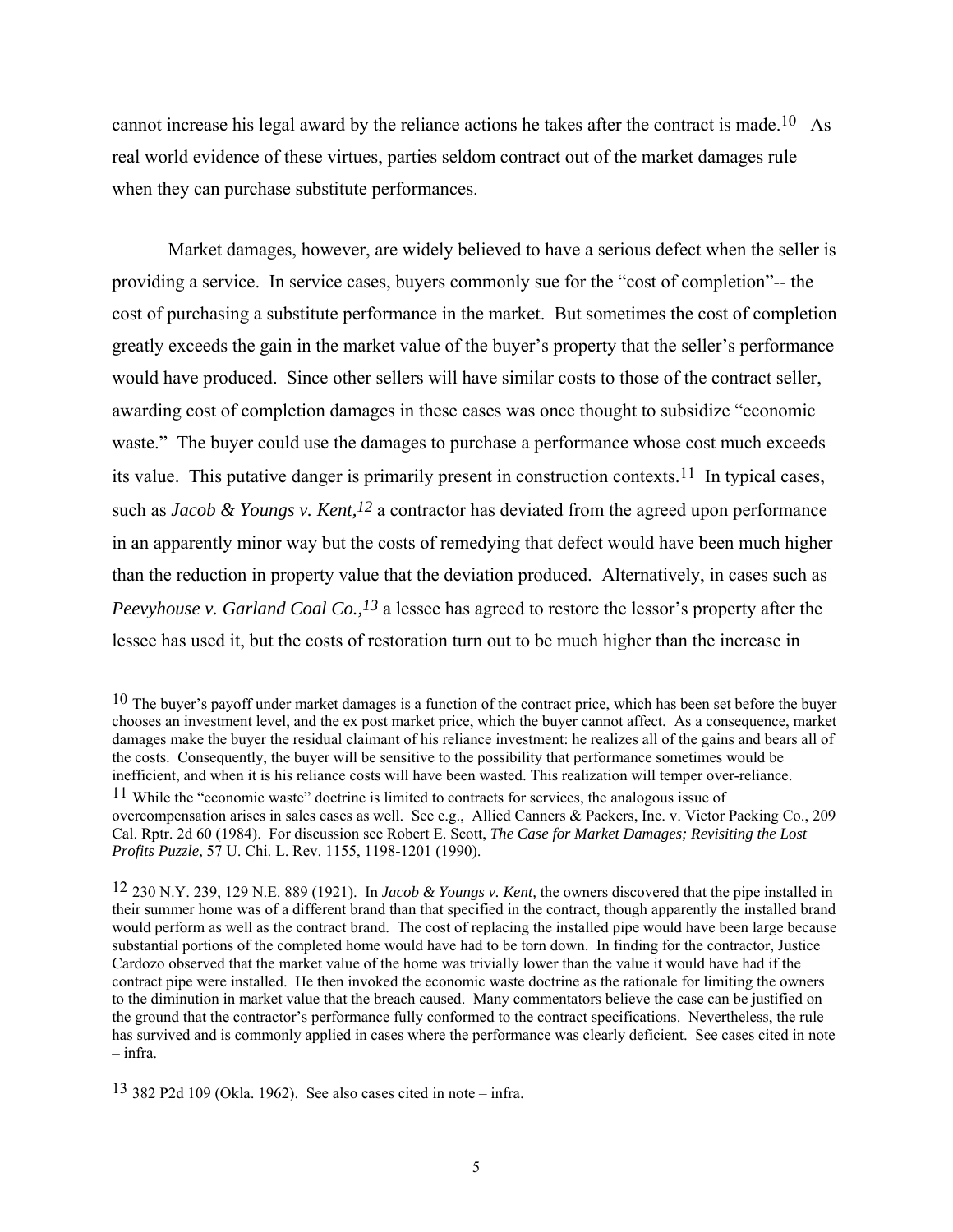property value that restoration would have created. Courts commonly reject market damages in these cases in favor of awarding the buyer the "market delta" – the difference between the market value of the buyer's property had the seller performed and the property's actual market value.14

 The economic waste rationale is unsatisfactory, however, because a rational buyer will not use the cost of completion damage award to purchase a performance that is worth less to him than its price. The buyer will spend the legal award, but he will not waste it.15 Modern courts realize that buyers will not use the money to undertake repairs that require substantial and inefficient demolition or that have little economic benefit,16 but they continue to reject damages measured by the ex post market price of the contract performance.17 Since the cost of completion award is meant to enable the buyer to purchase a substitute, and since the buyer will purchase something else, the contemporary rationale holds that cost of completion damages would only redistribute wealth from sellers to buyers. Courts thus restrict buyers to the market delta – the difference between the market value of a buyer's property with and without the seller's performance – to avoid a "windfall."

 The consequences of denying market damages in these contexts have been poorly understood. The desirability of awarding these damages *whenever* the buyer can purchase a substitute performance on the market become clear only when those consequences are exposed. Our analysis of the choice between a market delta award and market damages supports the following claims. First, restricting buyers to the market delta misallocates resources. The

<sup>14</sup> Courts commonly refer to this remedy as the "diminution in market value" attributable to the breach. For convenience, we use the designation "market delta" for this remedy throughout this Article.

<sup>&</sup>lt;sup>15</sup> There is no requirement that the buyer use a damage award to demolish existing structures in order to rebuild or complete construction. See Green v. Bearden Enterprises, Inc., 598 S.W.2d 649 (1980). When buyers attach substantial subjective value to performance, they may use a monetary award to complete the contract; but this would be because they value the aesthetic increase more than the money. If their utility calculus runs the other way, they will spend the money elsewhere.

<sup>16</sup> See e.g., Eastlake Const. Co., Inc. v. Hess, 102 Wash.2d 30, 686 P.2d 465 (1984); Vezina v Nautilus Pools, Inc. 27 Conn App 810, 610 A2d 1312 (1992); Wells v Minor 219 Ill App 3d 32, 578 NE2d 1337 (1991); Mort Wallin of Lake Tahoe, Inc. v Commercial Cabinet Co. 784 P2d 954 (Nev. 1989); Lyon v. Belosky Const. Inc., 247 A.D.2d 730, 669 N.Y.S.2d 400 (3d Dep't 1998).

<sup>&</sup>lt;sup>17</sup> A key doctrinal prerequisite for many such courts is that the seller appears to have substantially performed the contract in good faith.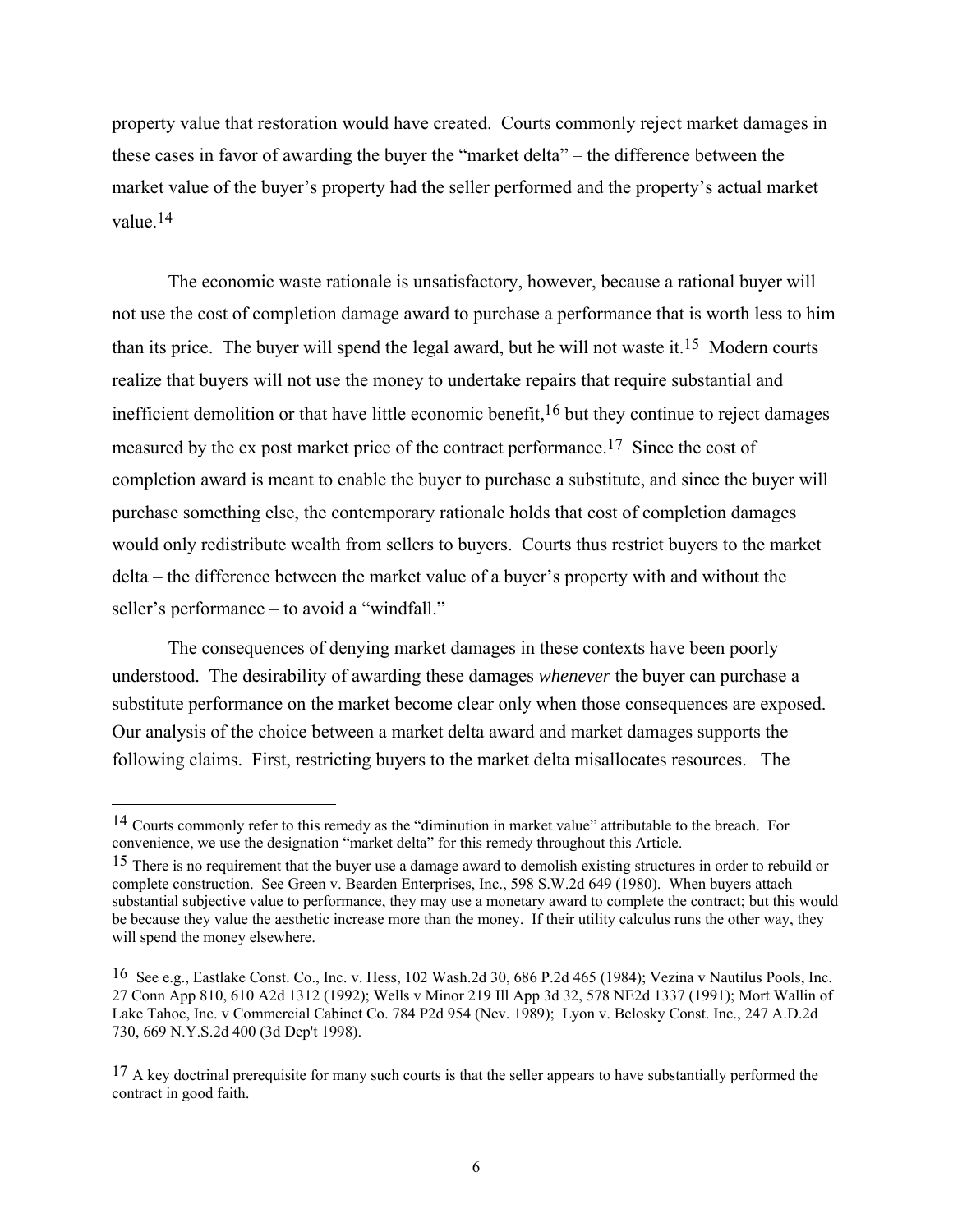measure functions as a subsidy to sellers in any market period by reducing the damages a breaching seller would otherwise pay.18 As with any subsidy, there is a dynamic inefficiency. Under the economic waste rule, sellers pay less than full market damages when they breach but recover full market damages when buyers breach. As a consequence, sellers realize positive expected profits: they expect to gain more when they perform than they expect to lose when they breach. New firms will enter to compete these profits away, but in equilibrium the market will have an inefficiently large number of firms.<sup>19</sup>

 Although the market delta damage measure misallocates resources, some courts may believe that the more important concern is distributional. It appears unjust to impose a large windfall loss on the seller, which is the apparent result of awarding cost of completion damages when they greatly exceed the market delta.<sup>20</sup> This concern prompts our second claim: The seller's windfall loss is smaller than is generally realized in the common case where the buyer prepays for the contract service. A buyer who has prepaid is entitled *both* to restitution of the price and to market damages. Cost of completion damages incorporate this restitutionary component.21 The cost of completion is the ex post market price for the contract service: this price, in turn, is the sum of (a) the ex ante market price and (b) the difference, if any, between the

<sup>&</sup>lt;sup>18</sup> The market delta measure does not prevent buyers from covering when they should– i.e., when the buyer values performance at above its cost – because courts award market damages when cover is likely. Rather, the measure reduces the damages of buyers who will sue for money damages but not use the damage award to cover.

<sup>&</sup>lt;sup>19</sup> Subsidies may be desirable when the state has non-economic reasons for encouraging participation in particular markets. For example, people defend farm subsidies because family farms are thought to sustain important social values. Contract law, however, is general so the market delta induced subsidy benefits sellers generally. No apparent non-pecuniary motives outweigh the consequent inefficiency. We later show that this misallocation is not offset by a corresponding reduction in buyer demand. See note 86, infra.

<sup>&</sup>lt;sup>20</sup> The concern that market damages may sometimes impose a large windfall loss on the seller must be balanced against the risk that awarding market delta damages will often undercompensate the buyer. The market delta measure is significantly undercompensatory when the ratio of the market value of performance to the true value is small. Courts can observe market values but often cannot observe true values, especially when those values are largely subjective. When a buyer's true loss from breach greatly exceeds his market value loss, awarding the buyer only the market loss may prevent the buyer from purchasing a substitute that he values in excess of its cost.

 $21$  In theory, a restitution claim is an available alternative whenever the seller fails to perform the contract service after accepting part or all of the contract price for that service. See e.g., *Chamberlin v. Parker,* 45 N.Y. 569, 572 (1871):

if [a person] chooses to erect a monument to his caprice or folly on his premises, and employs and *pays another to do it*, it does not lie with a defendant who has been so employed and *paid for building it*, to say that his own performance would not be beneficial to the plaintiff." [emphasis added].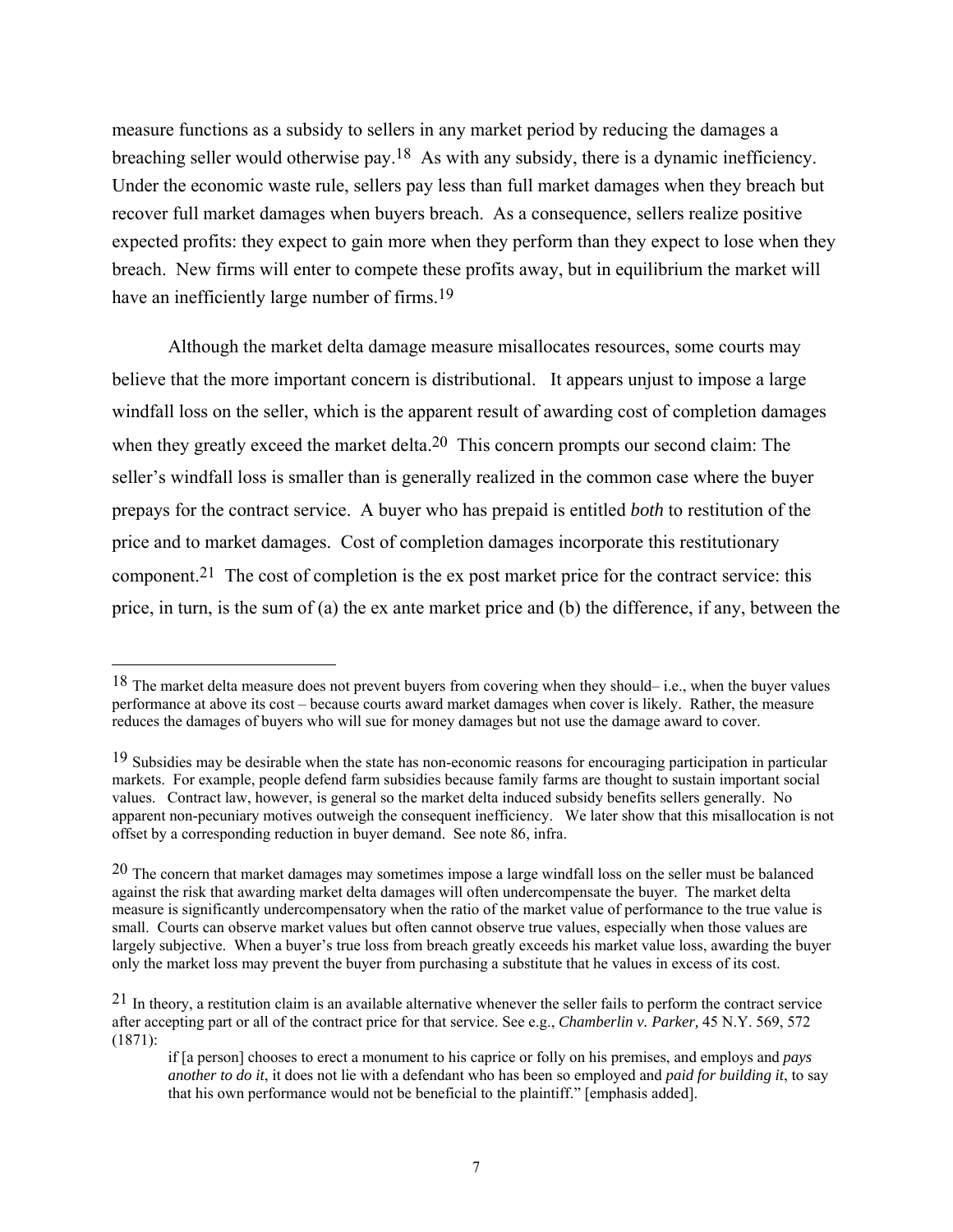ex post market price and the ex ante market price.22 Hence, if the initial contract and the replacement contract were both made at current market prices, awarding the buyer the cost of completion satisfies his restitutionary claim to recover back the price and his expectation interest claim for market damages. Since the buyer has an independent right to restitution when the seller takes the money but fails to perform, courts concerned to avoid windfall losses should compare the market delta *not* to the full cost of completion but *only* to the market damages portion. The difference between market damages and the market delta necessarily is smaller than the difference between full cost of completion damages and the market delta. Since prepayment is common, an implication of our second claim is that courts that prefer the market delta measure still should award market damages in more cases than they now do.

 Courts and most commentators have overlooked this implication because they have not recognized that buyers prepay for the services that commonly appear in the cases.<sup>23</sup> This omission probably occurs because the services are bundled together and are not separately priced. As an example, the royalty on a mineral lease is smaller if the lessee agrees to restore the land after mining, but there seldom is an explicit "sub-price" for restoration. The cost of constructing a building seldom is disaggregated into separate prices for the promise to install the plumbing and the promise to correct defective work. But to deny that the buyer in such cases has prepaid is to assert, implausibly, that the mining lessee had agreed to restore for nothing or that the contractor did not charge for the service of correcting nonconforming plumbing.24

<sup>&</sup>lt;sup>22</sup> For readers who like algebra, denote the ex post market price for the contract service as  $p_m$  and the contract price as  $p_k$ . A buyer who is awarded restitution of  $p_k$  plus market damages of  $p_m$  -  $p_k$  receives  $p_k + (p_m - p_k) = p_m$ , which is the cost of completion.

<sup>23</sup> A few scholars have noted the restitutionary element of the buyer's claim. See e.g., Melvin A. Eisenberg, *The Disgorgement Interest in Contract Law,* 105 Mich. L. Rev. 559, 592-99 (2006), and E. Allan Farnsworth, *Your Loss or My Gain? The Dilemma of the Disgorgement Principle in Breach of Contract,* 94 Yale L. J. 1339, 1384-85 (1985); MARVIN A. CHIRELSTEIN, CONCEPTS AND CASE ANALYSIS IN THE LAW OF CONTRACTS 190 ( $5<sup>th</sup>$  ed 2006).

<sup>&</sup>lt;sup>24</sup> The standard construction contract contains an independent promise by the contractor to correct any defective construction. This promises binds even after substantial performance of the contract. See e.g., the standard form AIA Contract, General Conditions of the Contract for Construction, Document A-201(1997). Section 12.2.1 provides "if ...after the date of Substantial Completion of the Work...any of the Work is found not to be in accordance with the requirements of the Contract documents...the Contractor shall correct it promptly after receipt of written notice from the Owner...."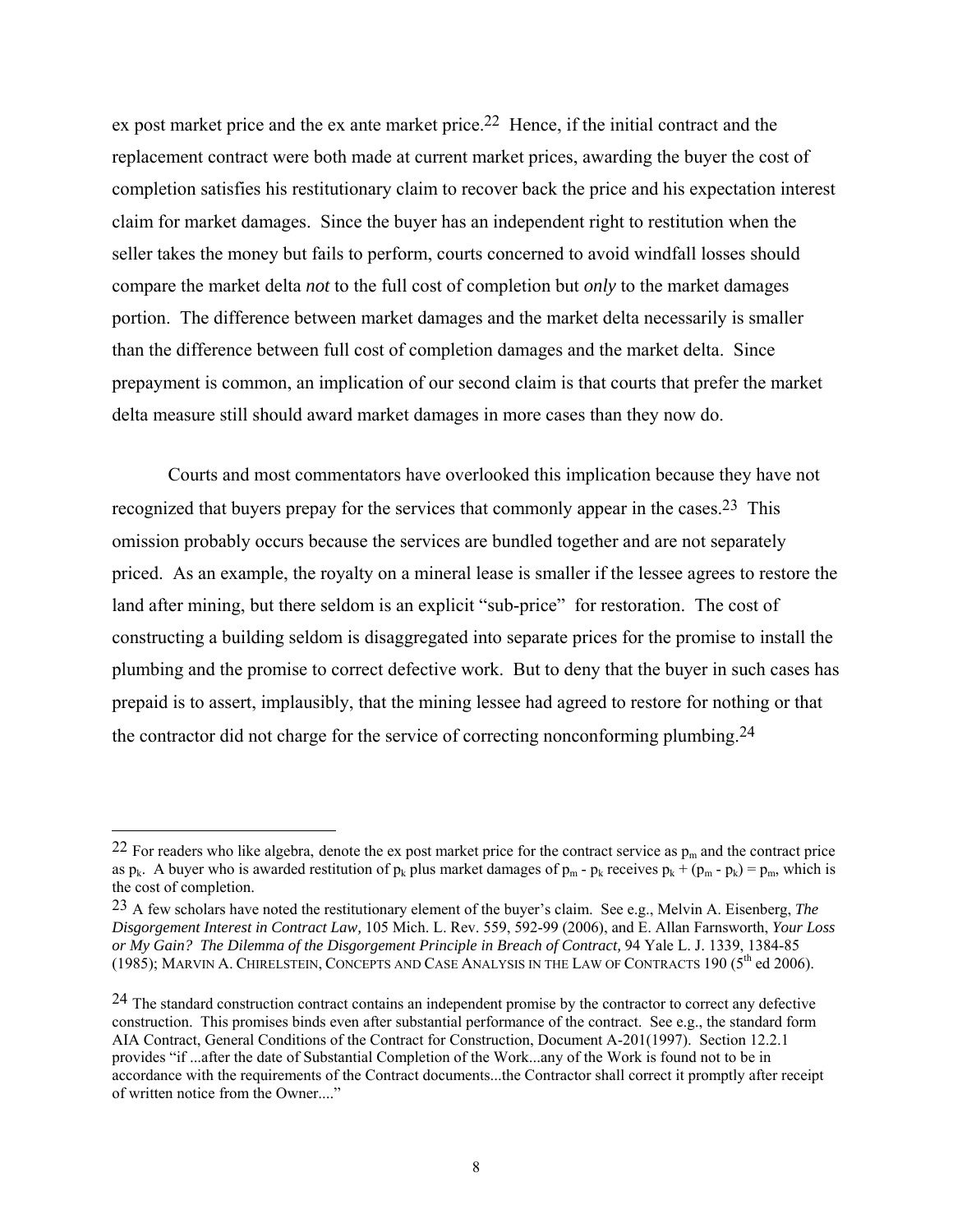The bundling problem would sometimes make it infeasible for a court to retain the economic waste rule but apply it only when the market delta is well below the market damages component. This version of the economic waste rule is hard to implement in the prepayment case because the court must disaggregate a cost of completion award into its constituent elements - restitution (i.e., the ex ante contract price of the service) and market damages.<sup>25</sup> If the contract has one price for a bundled set of tasks (i.e., mining plus restoration), identifying which portion of the price is for the service at issue can be difficult. A court's realistic choices will often reduce either to continuing current practice – comparing the full cost of completion to the market delta - or awarding cost of completion damages in all cases. Despite the fact that current practice vitiates the buyer's right to restitution, a court concerned to avoid large windfall losses may nonetheless be more willing to apply the market delta rule in the prepayment case. This is because windfall losses are larger when the buyer prepays. Parties bundle services such as construction or restoration because the original seller is the lowest cost provider (e.g., a mining lessee may more cheaply restore than a stranger to the already mined property). Because bundling is efficient, the contract price for a bundled service is less than the price for that service if it were purchased separately: the lower the contract price, the larger are market damages and the larger is the gap between these damages and the market delta.

 This analysis leads to our third claim: The market delta rule creates two additional inefficiencies when buyers prepay. First, many buyers would earn negative expected returns if sellers can retain prepayments but not perform the contract service satisfactorily. Buyers who anticipate losing money will avoid contracting for the service in its efficient bundled form in favor of contracting for the service separately at a higher price. Second, restricting buyers to the market delta in the prepayment case creates a moral hazard. The market delta rule is applied against buyers who sue for money damages but will not cover because the cost of purchasing the service *after* the seller has completed her other tasks exceeds its value. Sellers, however, sometimes can reduce the cost of performing the contract service below the buyer's value by taking reliance actions *in the interim* between the time of contract and the time when the seller is to complete the

 $25$  As an example, let the cost of completion – the ex post market price – be 15 and suppose that the market delta is two. If the contract price were 5, market damages are  $15 - 5 = 10$ , which is five times greater than the market delta. If the contract price is 10, then market damages are 5, which is only two and a half times the market delta. A court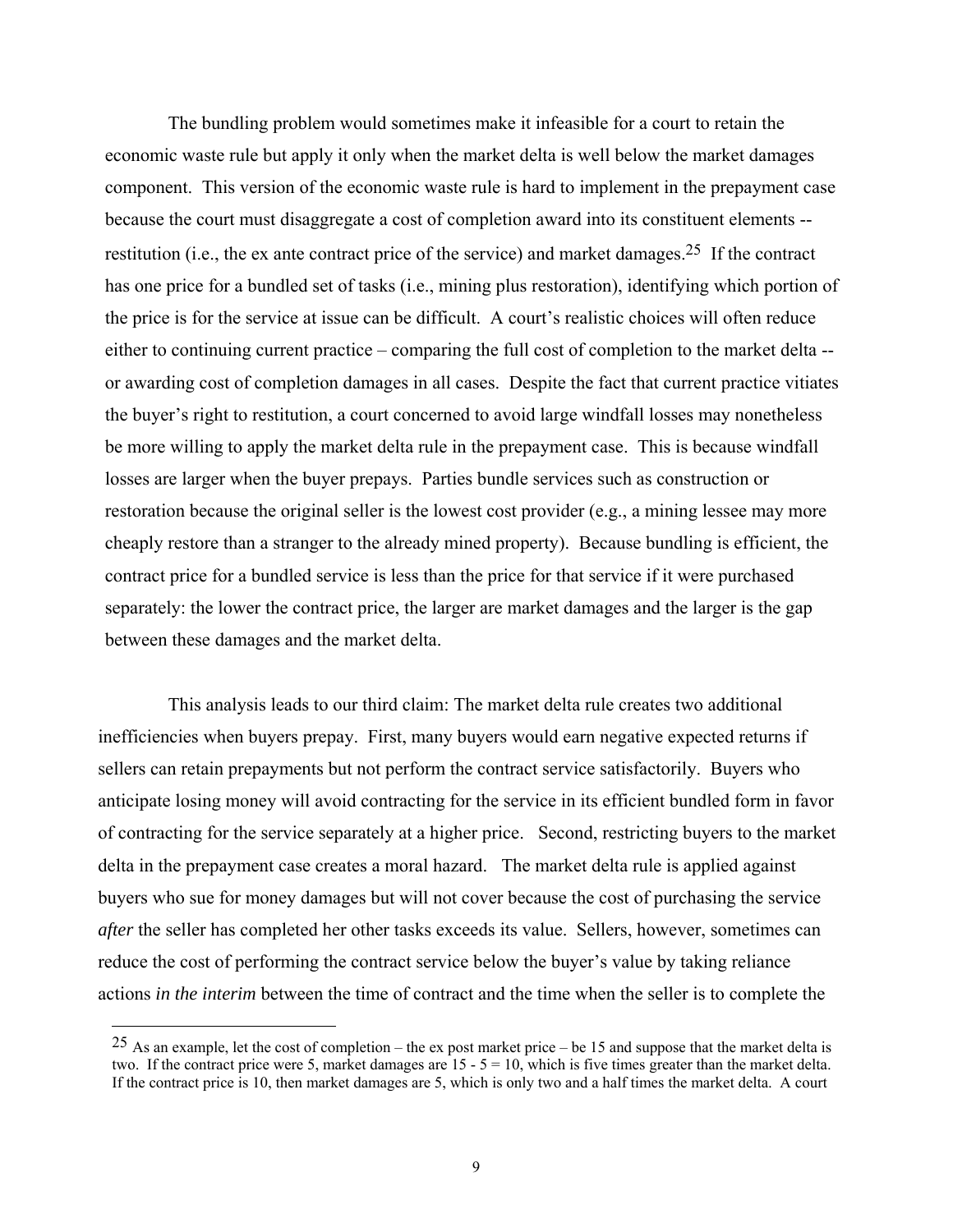entire performance. But a prepaid seller's incentive to invest efficiently in cost reduction is materially reduced if her damage exposure for failing to invest is capped by the market delta. Cost of completion damages in these cases thus are an efficient deterrent against this moral hazard.

 Finally, we show that while any damage measure permits the parties to trade efficiently, protecting the expectation interest best induces parties to contract when contracting yields expected gains in excess of costs. Our initial three claims exhibit the superiority of market damages at protecting the expectation interest when a market is available. These claims in turn support our final claim that a contract law that awards market damages whenever buyers seek them maximizes the probability that parties will make ex ante efficient contracts.

 The Article proceeds as follows. Part II examines a sample of cases concerning the award of damages for a seller's breach in order to recover the law in action under the economic waste doctrine. When the cost of completion significantly exceeds the market delta, most contemporary courts apply the economic waste rule and limit the buyer to the diminution in market value. This Part also shows that, in effect if not in law, the market delta measure is a mandatory rule. Part III shows that awarding market damages to sellers but selectively denying them to buyers misallocates resources; that market damages cannot adversely affect investment incentives; and that protecting the expectation interest with market damages uniquely maximizes the probability that parties will make efficient contracts. In Part IV, we develop the additional inefficiencies that the market delta rule produces when buyers prepay. Part V applies the prior arguments to show that cost of completion damages should be the universal default regardless of the extent by which this award would exceed the market delta. Part VI concludes and generalizes the analysis by commenting briefly on the courts' regrettable tendency to enact mandatory rules in place of standard commercial practice.

# **II. RECOVERING THE LAW ON BUYERS' DAMAGES IN SERVICE CONTRACTS**

#### *A. The Uncertainty Concerning Economic Waste Claims*

that prefers to restrict a buyer to the market delta when it is small in relation to market damages thus must know the contract price for the relevant service.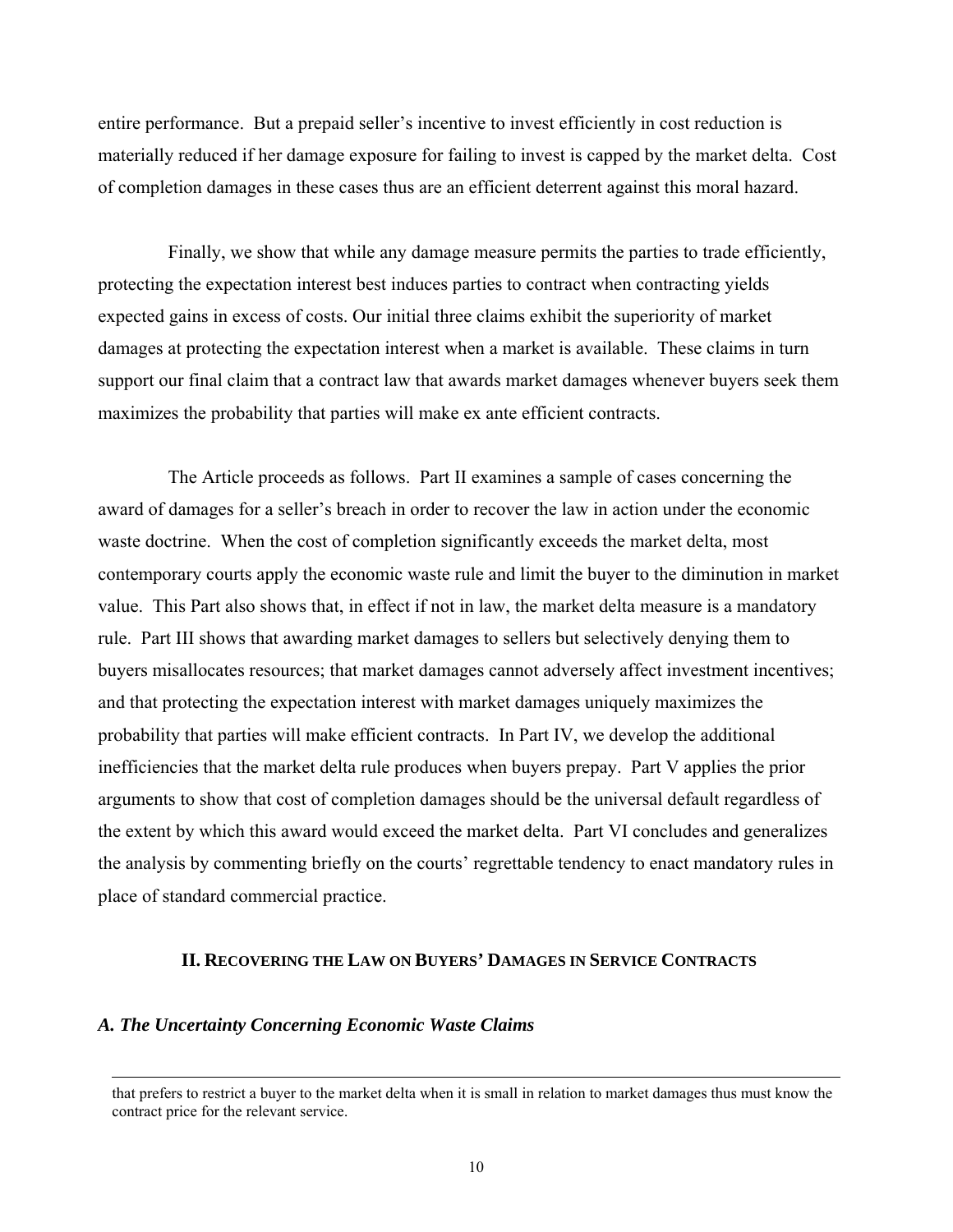Perhaps no problem in contract law has been as vexing for courts as the question of the appropriate measure of damages for breach by a seller of a construction or other service contract. The general rule permits the buyer to recover expectation damages as measured by the loss in value to the buyer caused by the seller's breach. Courts recognize that this difference in value is best shown by evidence of the cost of completion or of correcting the defect.<sup>26</sup> The cost of completion measures the buyer's true expectancy loss more accurately than would the opinion of an expert as to the diminution in market value resulting from the breach. The cost of completion or repair measure is circumscribed, however, by the fair market value of the property.<sup>27</sup> If this measure appears grossly disproportionate to the benefit obtained or if the repair involves the substantial destruction of the seller's work, then the buyer is limited to the diminished market value on the ground that the standard remedy would produce "economic waste."28

 Despite the clear statement of the general rule, the application of the "economic waste doctrine"<sup>29</sup> remains unclear. For example, courts have declined to apply the economic waste rule when the buyer appears to attach aesthetic value to the promised performance.<sup>30</sup> The evidence of possible subjective value seems to ease the fear that cost of completion damages will be overcompensatory. Even more uncertainty exists when the seller has failed to perform a portion of the contract. Many of these cases involve a breach by the seller of her promise to regrade or restore premises at the end of a lease term. Here the cases are divided. Some courts have held that when

<sup>26</sup> St Louis, L.L.C. v. Final Touch Glass & Mirror, Inc, 899 A.2d 1018 (2006).

<sup>27</sup> Magnus Homes, LLC v. DeRosa, 545 S.E. 2d 166 (Fla. 2001).

<sup>28</sup> Kurt v. Reams, 683 N.W.2d 127 (2004). When the homeowner presents evidence of the cost of repair or replacement, the contractor has the burden of presenting evidence that the cost of repairing or replacing the property is disproportionate to the diminution in value of the property. Stom v. St. Clair Corp., 153 S.W.3d 360 (2005).

<sup>29</sup> For convenience, in this Article we refer to both the traditional "economic waste" and the more contemporary "no economic benefit" formulations collectively as the "economic waste doctrine." We show below that the rhetorical difference has no effect on case outcomes.

<sup>30</sup> See e.g., Carter v Quick, 263 Ark 202, 563 S.W.2d 461 (1978); Edenfield v Woodlawn Manor, Inc., 62 Tenn App 280, 462 S.W.2d 237 (1970); Gory Associated Industries, Inc. v Jupiter Roofing & Sheet Metal, Inc., 358 So. 2d 93 (Fla. App. 1978); A.B.C. Builders, Inc. v. American Mut. Ins. Co., 661 A.2d 1187, 139 N.H. 745, (1995). See discussion TAN supra.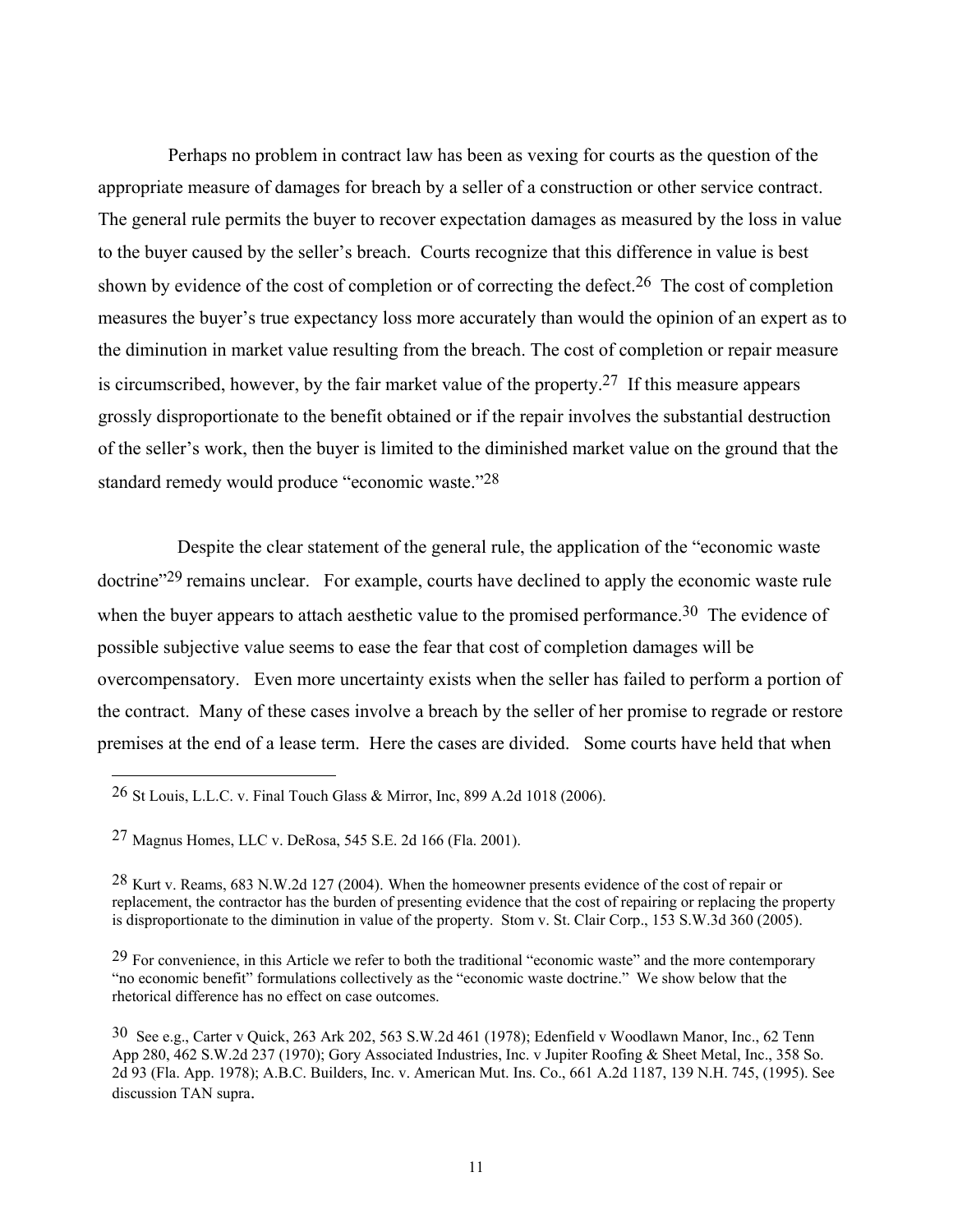the seller materially breaches her promise to regrade or restore, the buyer is entitled to cost of completion damages even though the expenditure of a large completion cost would produce only a small market value gain.<sup>31</sup> Many other courts, however, apply the economic waste doctrine to award only the market delta that the promisor's services would have generated.<sup>32</sup> These latter cases follow the holding in *Peevyhouse, v. Garland Coal Co.33* Although the Oklahoma court in *Peevyhouse* appeared to limit its holding to cases in which the promise to regrade was an "incidental purpose" of the contract, subsequent case law in Oklahoma rests the diminution measure on the principle that the buyer should recover no more than is allowed by the compensation principle of contract damages.34

 The uncertainty surrounding the economic waste doctrine reflects the courts' ambivalence about the appropriate choice of damage measure. This ambivalence follows from the courts' failure to isolate the factors that should influence their choice of the appropriate remedy. For example, ex post completion costs may significantly exceed their contribution to market value when these costs partly reflect the buyer's prepayment of the contract price. Moreover, the market delta measure may be an inaccurate proxy for the buyer's valuation, especially when the buyer does not otherwise receive restitution of his prepayment. Finally, the seller may have failed to take efficient ex ante precautions to prevent extraordinary repair  $35$  or completion costs.  $36$ 

32 See cases cited in note –infra.

 $\overline{\phantom{a}}$ 

34 Schneberger v. Apache Corp., 890 P.2d 847 (Okla. 1994).

<sup>31</sup> See e.g., Rock Island Improvement Co. v. Helmerich & Payne, Inc., 698 F.2d 1075 (10th Cir.), cert. denied, 461 U.S. 944 (1983); Emery v. Caledonia Sand & Gravel Co., 117 N.H. 441, 374 A.2d 929 (1977); American Standard v. Schectman, 439 N.Y.S. 2d 529 (1981); Groves v. John Wunder Co., 286 N.W. 235 (Minn. 1939).

<sup>33</sup> 382 P. 2d 109 (Okla. 1962). In *Peevyhouse,* the lessee breached its contract to regrade a family farm at the conclusion of a mining lease term. The cost of completion was estimated to be \$29,000 while the failure to regrade diminished the market value of the property by only \$300. Since it appeared to the court that the economic benefit of regrading so greatly exceeded its cost, the court measured the property owners lost expectancy by the lesser amount.

<sup>35</sup> See e.g., Jacob & Youngs v. Kent, 129 N.Y. 889 (N.Y. 1921). The extraordinary costs of completion in *Jacob & Youngs* resulted from the contractor's failure to inspect the pipe to be installed throughout the owner's residence on site to ensure that it complied with the contract specifications. See TAN infra. As an aside, it seems quite clear that Justice Cardozo interpreted the contract specification that "all wrought iron pipe must be well-galvanized, lap welded pipe of the grade known as 'standard pipe' of Reading manufacture" as a generic quality standard rather than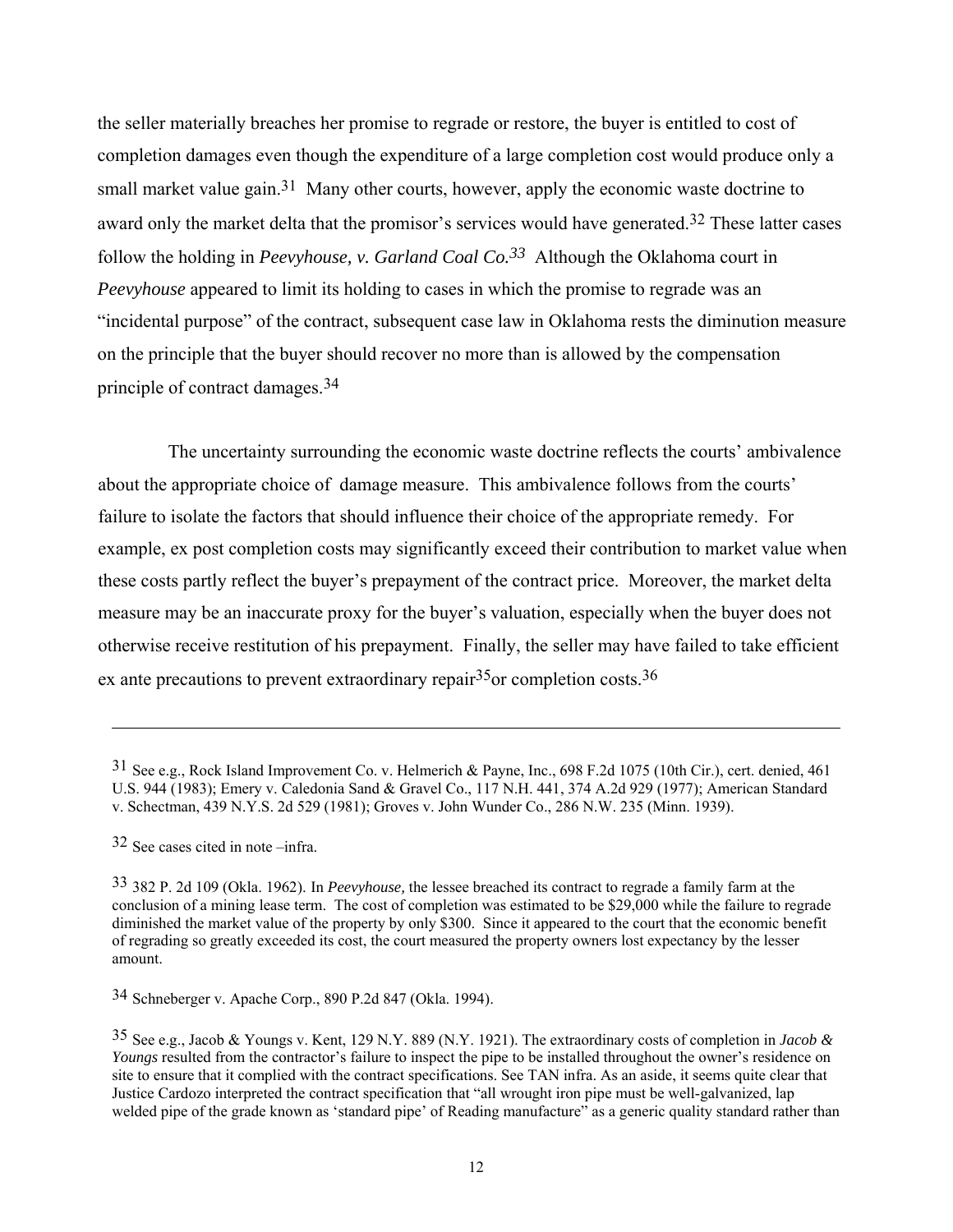In short, the proper damage remedy could conceivably depend on the causes of the divergence between cost of completion and market value. If the divergence reflects, in part, the buyer's prepayment of the price for the contract service, then the question is which damage measure discourages excessive breach by sellers or better approximates the compensation goal of contract damages. In cases where the ex post restoration or repair costs are endogenous, it may be appropriate to ask which measure motivates efficient precautions by the seller. Finally, one might properly conclude that neither damage measure will support the compensation goal or improve contractual incentives in all cases. On this view, the damage rule should be a default. Would a court enforce a liquidated damages clause that protected the buyer's subjective valuation where it greatly exceeded the market delta? Are there other contractual mechanisms parties could select that would ensure that the buyer's value in the contract services was protected?

 There is continuing doctrinal uncertainty about the answers to these questions. The normative question –which damage measure is best--cannot be resolved until the relevant positive questions are answered. Given the range of factual conditions in economic waste cases, it is unsurprising that there remains substantial confusion about what damages a court will award and whether parties are free to contract away from a given damage measure. In the following section, therefore, we recover the law in action to determine more precisely the scope and rationale of the economic waste doctrine.

# *B. What Courts Actually Do*

a requirement that only Reading pipe would satisfy the contract specifications. Any other assumption would require a finding that the breach was willful and deliberate. Notwithstanding this plausible justification for the result of the case, the holding was explicitly based on the economic waste doctrine, which appears to presuppose a seller breach, and this holding has significantly influenced subsequent case law.

<sup>36</sup> See e.g., Peevyhouse v. Garland Coal Co., 382 P. 2d 109 (Okla. 1962). The plaintiff, Garland, admitted at trial that the owners had insisted that the regrading provisions be included in the contract and that they would not agree to the coal mining lease unless the promise to regrade was included. Heavy rains caused Garland to postpone promised remedial work. In the interim, it relocated the grading equipment to another profitable site and subsequently decided not to return to complete the remedial work. Judith L. Maute, Peevyhouse v. Garland Coal & Mining Co. *Revisited: The Ballad of Willie and Lucille,* 89 Nw. U. L. Rev. 134, 1346-9 (1995)*.*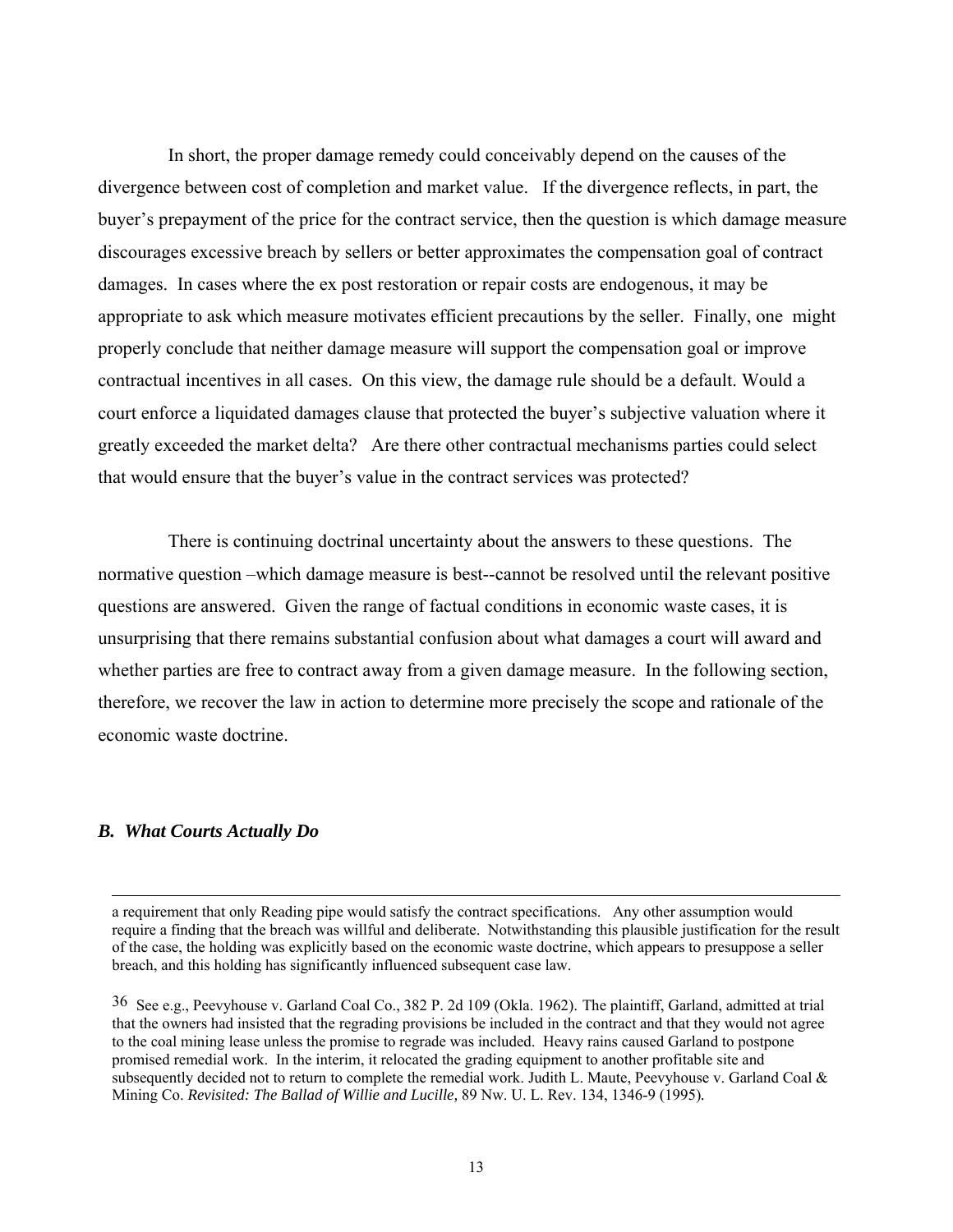In order systematically to evaluate how contemporary American courts treat economic waste claims across a range of factual situations, we analyzed a sample of 110 cases, most of which were litigated over the past two decades.<sup>37</sup> Our goal was to disaggregate the cases by uncovering the factual patterns that generated litigation and identifying the legal consequences that courts attached to those patterns.

 The cases in our sample fell into four patterns, the first two of which comprise cases where the court awarded cost of completion damages but based on quite different facts. Sixty-two cases involved breach by the contractor where there was insufficient evidence of disproportion between completion cost and market value. In each of theses cases, the courts followed the standard rule that cost of completion was the preferred damage measure. These courts emphasized the historic preference of the common law for market damages as the best way to measure the buyer's lost value whenever there was a good market for the contract services.<sup>38</sup> This preference for market damages dominated because the seller was unable to carry the burden of proving that completion cost damages greatly exceeded the market delta.<sup>39</sup> On the other hand, in eight cases the

 $\overline{a}$ 

38 St Louis, L.L.C. v. Final Touch Glass & Mirror, Inc, 899 A.2d 1018 (2006); Magnus Homes, LLC v. DeRosa (2001).

<sup>&</sup>lt;sup>37</sup> We gathered our sample in two stages. In stage one we produced a sample of 56 cases. Our research strategy involved the following steps: 1) Compiling a list of cases dealing with the choice between "cost of completion" and "diminution in value," via a search on Westlaw.com; 2) Selecting a random sample of 50 of these cases, with a disproportionate number taken from the last decade, 3) Supplementing this random sample with a targeted sample of cases specifically addressing the situation where the issue of disproportion arose either by a reduction in land or market values ex post or where the owner attached an idiosyncratic value to the construction/restoration. This step added an extra 6 cases.

Subsequently, we augmented this initial sample with a further sample of 54 cases. Here our research strategy involved the following steps: 1) Searching westlaw.com for cases dealing with "cost of completion" or "diminution in value" under keycites dealing with damages:115k103, Measure of Damages, Injury to Property 115k117-126, Measure of Damages, Breach of Contract, 115k139.5-140, Amount Awarded, Breach of Contract; 2) Due to the limited number of cases dealing with diminution in value we performed another targeted search for cases dealing with "difference in market value" using the same keycites. This step added four additional cases.

<sup>39</sup> See e.g., St Louis, L.L.C. v. Final Touch Glass & Mirror, Inc, 899 A.2d 1018 (2006); Stom v. St. Clair Corp., 153 S.W.3d 360 (2005); Marino v. Lewis, 792 N.Y.S.2d 572 (2005); Mount Mariah Baptist Church, Inc. v. Pannell's Assoc. Electric, Inc., 835 So.2d 880 (2003); Kurt v. Reams, 683 N.W.2d 127 (2004); GSB Contractors, Inc. v. Hess, 179 S.W.3d 535 (2005); Erney v. Freeman, 84 S.W.3d 529 (Mo.Ct.App. 2002); Info. Sys. and Networks v. City of Kansas City, Mo., 147 F.3d 711 (8<sup>th</sup> Cir. 1998); Carringer v. Ballinger, 628 P.2d 1106 (Mont. 1981); Kaufman v. Le Curt Constr. Corp., 601 N.Y.S.2d 186 (App.Div. 1993); Panorama Village Home Owners Ass'n v. Golden Rule Roofing, 10 P.3d 417 (Wash.Ct.App. 2000); City of Charlotte v. Skidmore, Owings and Merrill, 407 S.E.2d 571 (N.C.Ct.App. 1991); Service Unlimited, Inc. v. Elder, 542 N.W.2d 855 (Iowa Ct.App.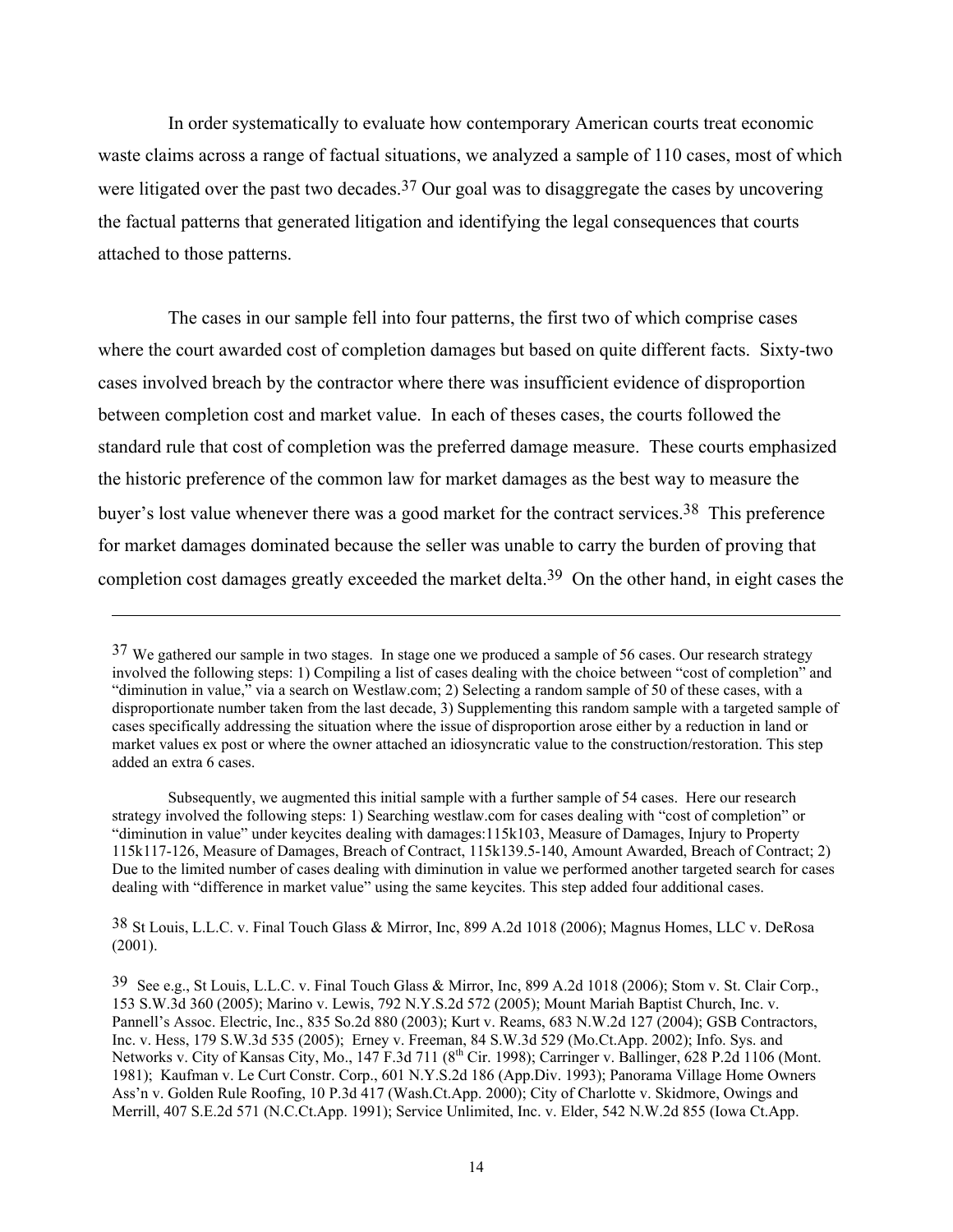court followed the standard rule and awarded completion cost damages even though the seller had established that completion costs would substantially exceed the market delta. Each of these cases raised the issue of subjective value. When there was credible evidence of aesthetic value, the court followed the standard rule notwithstanding the evidence of disproportion.40

 Conversely, the last two patterns represent cases where courts overwhelmingly rejected the buyer's claim for the cost of completion and instead awarded market delta damages. In fourteen of those cases, the seller had substantially completed a construction project but had breached its obligation to repair a defective performance ex post. In each instance, the seller proved that a substantial demolition or destruction of existing work was required to meet the contract specifications. These courts uniformly followed *Jacob & Youngs v. Kent,* limiting the plaintiff to market delta damages where completion costs were disproportionately greater.<sup>41</sup> A similar result was reached in the final pattern of sixteen cases involved unfinished work or incomplete performance. Most of these cases involved commercial tenants–including lessees holding mining or mineral rights– who failed to return or restore property as required at the end of a lease term.42

 $\overline{a}$ 

40 See e.g., Carter v Quick, 263 Ark 202, 563 S.W.2d 461 (1978); Edenfield v Woodlawn Manor, Inc., 62 Tenn App 280, 462 S.W.2d 237 (1970); Gory Associated Industries, Inc. v Jupiter Roofing & Sheet Metal, Inc. 358 So 2d 93 (Fla. App.1978); A.B.C. Builders, Inc. v. American Mut. Ins. Co., 661 A.2d 1187, 139 N.H. 745 (N.H.1995); American Const. & Environmental Services, Inc. v. Mosleh, 2002 WL 31480282 (Cal. App. 2002) (No. A093541); Orndorff v. Christiana Cmty. Builders, 266 Cal. Rptr. 193 (Cal. App. 1990); City School Dist. of City of Elmira v. McLane Constr., 445 N.Y.S.2d 258 (App.Div. 981); Kangas v. Trust, 441 N.E.2d 1271 (Ill. App. 1982).

41 See e.g., Vezina v Nautilus Pools, Inc., 27 Conn. App. 810, 610 A.2d 1312 (1992); Wells v Minor, 219 Ill. App. 3d 32, 578 N.E.2d 1337 (1991); Mort Wallin of Lake Tahoe, Inc. v Commercial Cabinet Co., 784 P.2d 954 (Nev. 1989); Lyon v. Belosky Const. Inc., 247 A.D.2d 730, 669 N.Y.S.2d 400 (1998); Grossman Holdings Ltd. v. Hourihan, 414 So.2d 1037 (1982); Lowe v. Morrison, 412 So.2d. 1212 (Ala. 1982); Maricopa County v. Walsh & Oberg Architects, 494 P.2d 44 (Ariz. App. 1972); Gadbois v. Leb-Co. Builders, 458 A.2d 555 (Pa. 1983); Williams v. Charles Sloan, Inc., 706 S.W.2d 405 (Ark. App. 1986); Precision Homes v. Cooper, 671 S.W.2d 924 (Tex. App. 1984); Maricopa County v. Walsh & Oberg Architects, 494 P.2d 44 (Ariz. App. 1972); Gadbois v. Leb-Co. Builders, 458 A.2d 555 (Pa. 1983); Williams v. Charles Sloan, Inc., 706 S.W.2d 405 (Ark. App. 1986); Precision Homes v. Cooper, 671 S.W.2d 924 (Tex. App. 1984).

42 See e.g., American Standard v. Schectman, 80 A.D. 2d 318 (1981). American contracted with Schectman to sell all of the fixtures and improvements on its property so that the land could be graded and offered for sale. Schectman agreed for \$275,000 to remove the improvements etc., from the land and grade the property. The intent of the demolition and grading was "to provide a reasonably attractive vacant plot for resale." Schectman subsequently discovered that some improvements were well below ground level and would cost substantially more to remove than

<sup>1995);</sup> Rafferzeder v. Zellner, 613 S.E.2d 229 (Ga. App. 2005); Martin v. McKenney, 429 S.E.2d 270 (Ga. App. 1993); Lapierre v. Samco Dev., 406 S.E.2d 646 (N.C. App. 1991); Swain v. Harvest States Coops., 469 N.W.2d 571 (N.D. 1991); All Seasons Water Users Ass'n, Inc. v. Northern Improvement Co., 399 N.W.2d 278 (N.D. 1987); McLane v. Wal-Mart Stores, 10 S.W.3d 602 (Mo. App. 2000).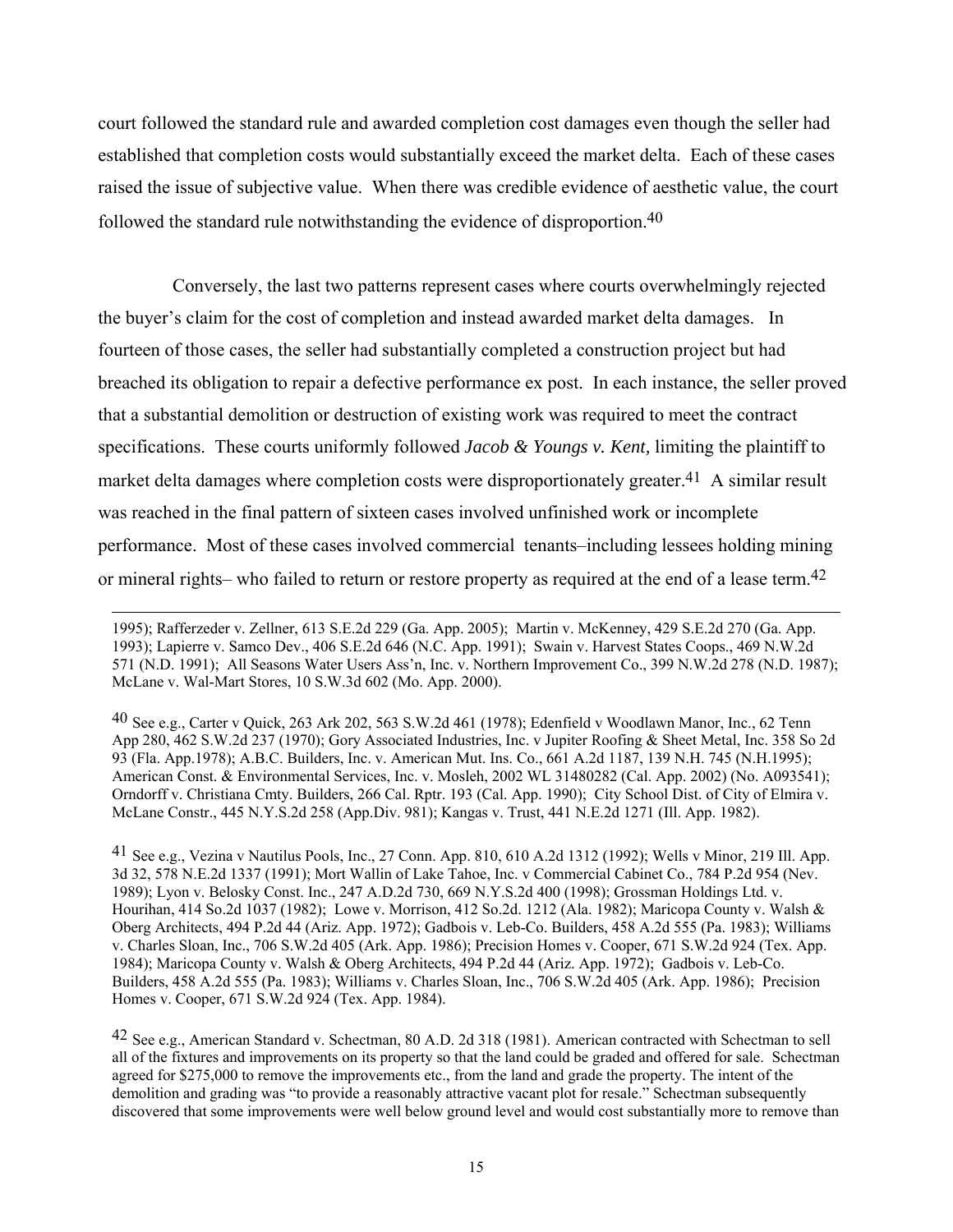The buyer in each case requested cost of completion damages based on the ex post market price for the restoration services. The seller, in turn, was again able to show that completion costs would greatly exceed the market delta. In fourteen (or 87.5%) of the sample cases, the court followed the *Peevyhouse* rule and limited the plaintiff to market delta damages.<sup>43</sup> This result is contrary to the conventional wisdom that in this last class of cases the courts frequently award cost of completion damages because there was a material failure of performance by the seller.<sup>44</sup>

 The award of cost of completion damages in the first category of cases is unremarkable. When "economic waste" evidence is absent and there is a market for the contract goods or services, cost of completion damages accurately measure the buyer's true expectation loss. As said above, a court can apply this measure if it knows only the contract price and the ex post market price, both of which commonly are recoverable.<sup>45</sup> Moreover, assuming that expectation damages are the theoretical baseline, principles of mitigation also support cost of completion recoveries in the mine run of cases, since ordinarily the cost to complete will be less than its value to the owner.

 $\overline{a}$ 

44 Most texts characterize the case authority as divided, implying that cases such as American Standard v. Schectman, 439 N.Y.S. 2d 529 ( 1981) and Groves v. John Wunder*,* 163, 286 N.W. 235 (1939) are equally numerous as cases such as *Peevyhouse*. See FARNSWORTH, CONTRACTS supra § 12.10; JOHN E. MURRAY, JR., MURRAY ON CONTRACTS,  $\S 118$  (4<sup>TH</sup> ED. 2001). Modern Contracts casebooks are to the same effect. See, e.g., ROBERT E. SCOTT & JODY S. KRAUS, CONTRACT LAW AND THEORY 878-880 (4<sup>TH</sup> ED. 2007). Indeed, the Tenth Circuit awarded cost of completion damages to an Oklahoma lessor suing the lessee for breach of a reclamation clause on the grounds that they could not believe the Oklahoma courts would continue to adhere to *Peevyhouse.*  Rock Island Improvement Co. v. Helmerich & Payne, Inc., 698 F. 2d 1075 (10<sup>th</sup>. Cir. 1983). Thereafter, the Oklahoma Supreme Court affirmed and extended the *Peevyhouse* decision. Schneberger v. Apache Corp., 890 P. 2d 847 (Okla. 1994).

anticipated. Schectman paid the \$275,000, removed the improvements above the ground, and graded the land without removing the below ground improvements. Schectman's failure to grade the land as specified reduced the market value of the land by less than \$3,000. American claimed cost of completion damages estimated at \$110,500, and was ultimately awarded \$90,000 in damages (plus interest and costs).

<sup>43</sup> See e.g., Schneberger v. Apache Corp., 890 P.2d 847 (Okla. 1994); Youngs v. Old Ben Coal Co., 243 F.3d 387 (7th Cir. 2001); Dimick v. J.K. Noonan, 242 S.W.2d 599 (Mo. App.1951); P.G. Lake, Inc. v. Sheffield, 438 S.W.2d 952 (Tex.Civ.App.1969); Avery v. Fredericksen & Westbrook, 67 Cal.App.2d 334, 154 P.2d 41 (1944); Ceres Terminals, Inc. v. Chicago City Bank and Trust Co., 635 N.E.2d 485, 259 Ill.App.3d 836 (1994); Ruddach v. Don Johnston Ford, Inc., 621 P.2d 742 (Wash. App. 1980); Missouri Baptist Hosp. v. U. S., 555 F.2d 290 (Ct. Cl. 1977); Bowes v. Saks & Co., 397 F.2d 113 (7th Cir.1968); Asp v. O'Brien, 277 N.W.2d 382 (Minn. 1979); Ideal Pool Corp. v. Hipp, 370 S.E.2d 32 (Ga. App. 1988); Freeman v. Maple Point, Inc., 574 A.2d 684 (Pa. 1990); Seago v. Fellet, 676 P.2d 1224 (Colo. App.1983); Muroff v. Dill, 386 So.2d 1281 (Fla. App. 1980).

<sup>45</sup> See e.g., Magnus Homes, LLC v. DeRosa, 545 S.E. 2d 166 (Ga. App. 2001) (noting that a market damages measure rests on more readily verifiable evidence than the opinion of experts regarding hypothetical changes in market value).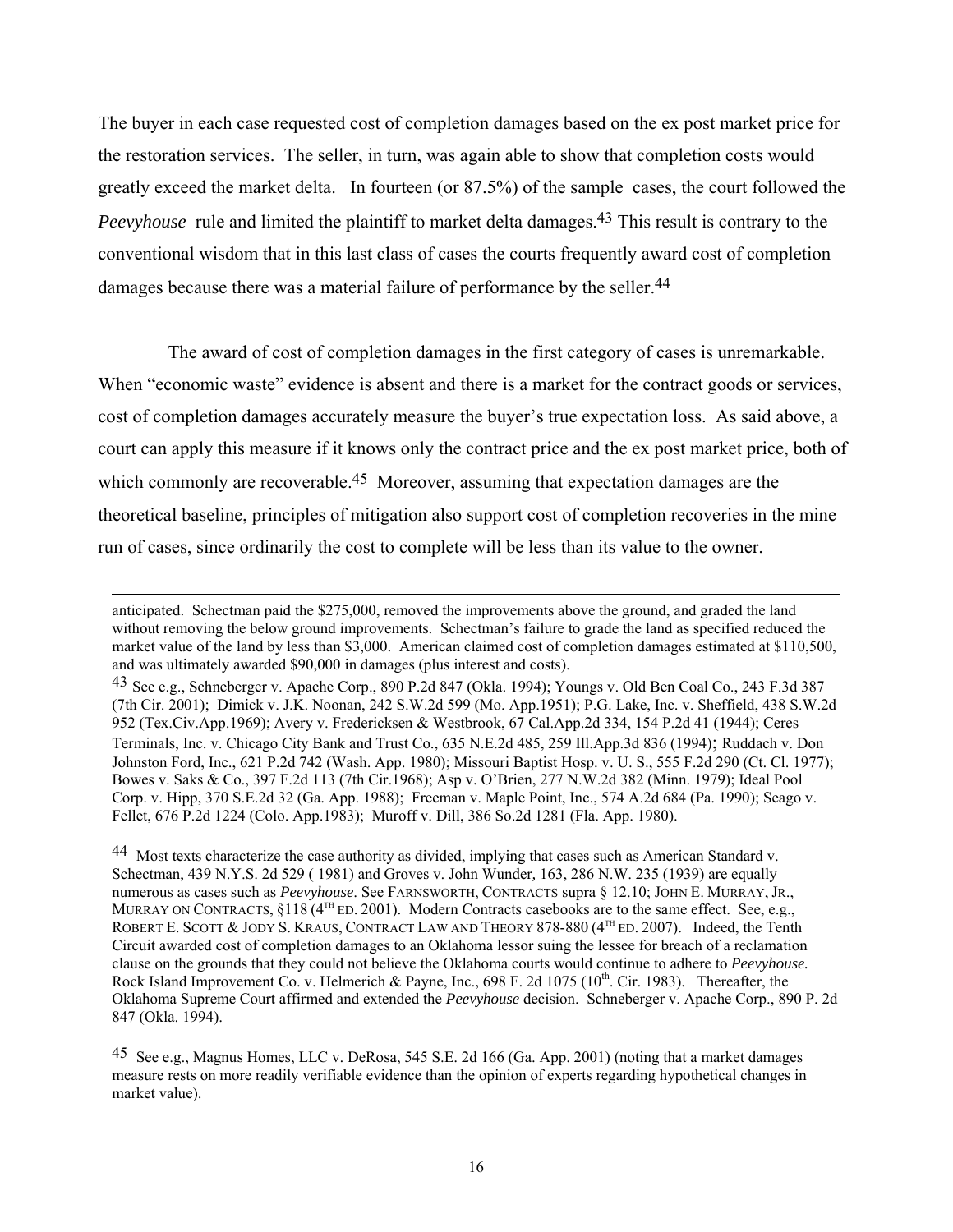The other three patterns have more interesting implications. First, the willingness of courts to adopt a cost of completion rule when the breach involves work that demonstrably has aesthetic value tends to undercut the implicit assumption that the market delta measure better approximates true losses in economic waste cases. Disagreements over defective brick veneer,46 or a new roof of red barrel tile,  $47$  or air conditioning in southern climates  $48$  support inferences that the buyer's valuation exceeds the ex post market value and thus rebut any assumption that valuation is accurately measured by the market delta.<sup>49</sup> But as we show below, the inference that the buyer's valuation exceeds the market's valuation is not limited to cases where aesthetic considerations are obvious. Rather, it is implied from the buyer's decision to contract for repair or restoration services ex ante rather than purchasing those services on the spot market ex post.

 The results of the sample are also significant in confirming that the rule of *Jacob & Youngs v. Kent* is widely adopted: When the seller has tendered a substantially completed but defective performance, courts reject market damages in favor of the market delta measure *even where there is a good market for substitutes ex post.* As noted above, in the "substantial performance" context the judicial intuition is that a cost of completion award would overcompensate buyers. Consequently, the legal right to these damages might invite buyers to demand costly demolition to rectify errors that only minimally affect value as a prelude to bargaining for a side payment from the seller. The courts fail to remark, however, that the buyer had paid for a performance that was not provided.<sup>50</sup> In none of the sample cases did the court

<sup>46</sup> Carter v Quick, 263 Ark 202, 563 S.W. 2d 461 (1978).

<sup>47</sup> Gory Associated Industries, Inc. v Jupiter Roofing & Sheet Metal, Inc., 358 So. 2d 93 (Fla. App. 1978).

<sup>48</sup> Edenfield v Woodlawn Manor, Inc., 62 Tenn. App. 280, 462 S.W.2d 237 (1970).

<sup>&</sup>lt;sup>49</sup> For discussion of the undercompensation of buyers with subjective value under the market delta rule, see Peter Linzer, *On the Amorality of Contract Remedies – Efficiency, Equity, and the Second Restatement,* 81 Colum. L. Rev. 111, 117-8 (1981), and Timothy Muris, *Cost of Completion or Diminution in Market Value: The Relevance of Subjective Value,* 12 J. Legal Stud. 379, 382-83 (1983).

<sup>50</sup> A recent objection to awarding cost of completion damages in economic waste cases is that the remedy generates unnecessary transaction costs. See. e.g., the analysis of Judge Posner in Youngs v. Old Ben Coal Co., 243 F.3d 387 (7th Cir. 2001):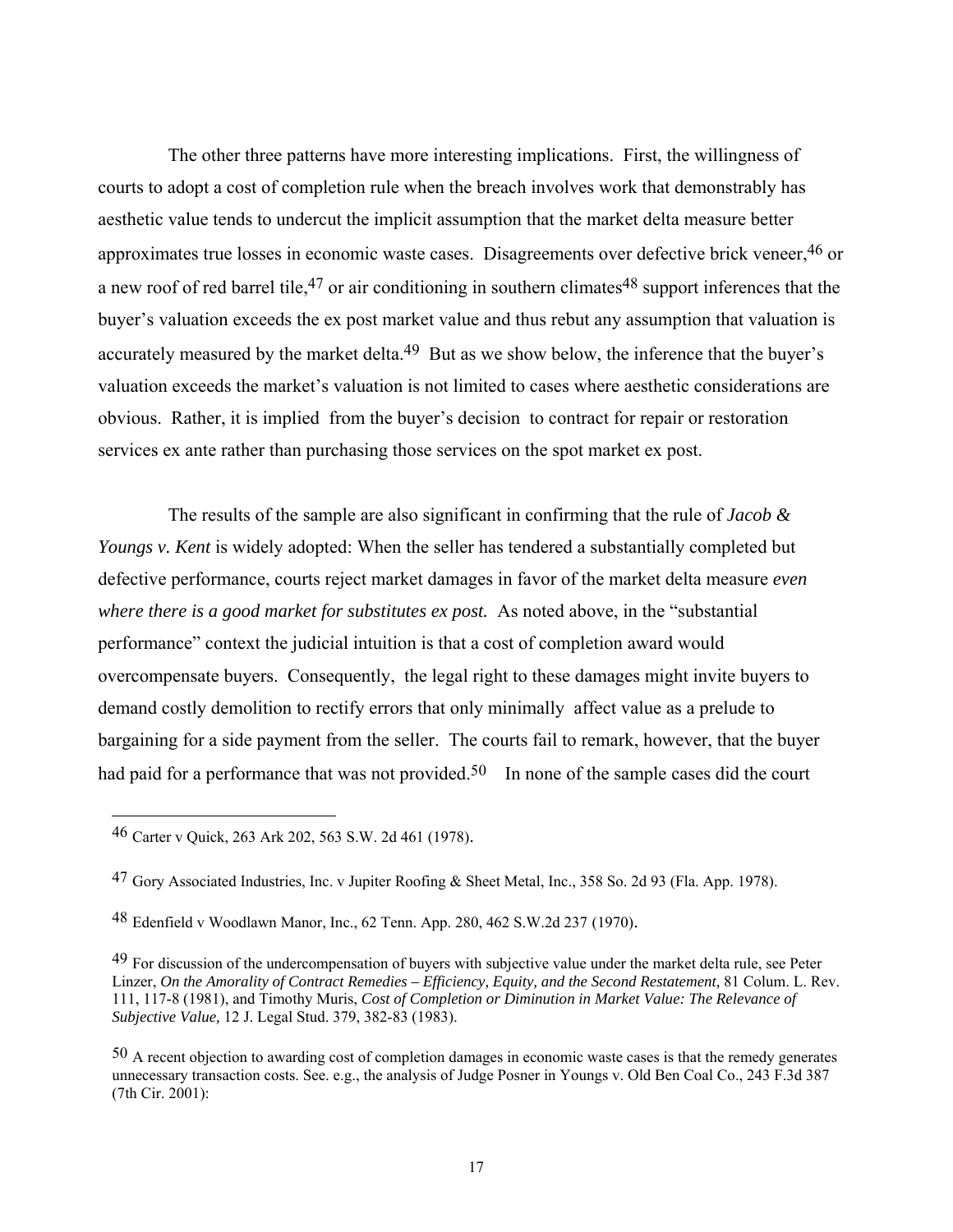order a restitution of the buyer's prepayment in addition to the award of market delta damages.<sup>51</sup> Similarly neglected was the issue of whether cost-effective precautions could have reduced the risk of excessive ex post repair costs. Rather, the courts adhered to the common rule that the ex ante actions of the seller were not relevant in determining the damage award unless the evidence showed that the seller's breach was "wilful" or in "bad faith."52

Cases that award market delta damages in the final category are even more difficult to reconcile. Most courts limit plaintiffs to market delta damages when a promisor fails to perform a contractual obligation to restore property at the termination of a lease. Why do courts overwhelmingly deny the claim for cost of completion damages even where there was an available market ex post for purchasing the restoration or other contract services? Part of the explanation is doctrinal. Most courts in reclamation and restoration cases cite with approval the "economic waste"

51 See cases cited in note —supra.

<sup>[</sup>The buyer] would not be entitled to the specific performance of cost of completion. The [buyer] is seeking, but not wanting, specific performance. If he obtained the relief he is seeking, that would just be a prelude to a further negotiation with [the seller]. [The buyer] does not want nonproducing wells; he wants money to compensate him for a loss that he has not sustained, since the restoration of the wells would have value for him only if there were oil left in the ground. The essentially extortionate transaction, a source of transaction costs not offset by any social benefit for which an order of specific performance would have set the stage, is another compelling objection, though less to the claim underlying the suit than to the relief sought, the grant of which would be inequitable.

Id. at 392. The model in Part III below excludes renegotiation because the value the buyer places on performance may be unobservable by the seller. In these cases, bargaining is costly and may never yield a mutually acceptable result. Parties in this circumstance commonly are assumed to go directly to their disagreement option, which here would be to have a court apply the legal remedy. Our concern is with what that remedy should be. Further, an implicit premise of Judge Posner's position is that cost of completion damages serve no useful function when they greatly exceed the market delta. Part IVB below shows, to the contrary, that those damages deter inefficient seller failures to perform parts of the deal, and that any ability of the parties to renegotiate will not vitiate this deterrent effect. These results imply that renegotiation costs should not count against an award of cost of completion damages.

<sup>52</sup> See e.g., Groves v. John Wunder, supra note —. (reversing the trial court's judgment for \$12,160, holding that, owing to the wilful character of the lessee's failure to level the property as promised in the lease, the owner was entitled to recover the ex post restoration cost of \$60,000); Roudis v. Hubbard, 574 N.Y.S. 2d 95 (1991) (applying the cost of completion measure where the contractor had intentionally omitted certain construction elements– styrofoam insulation and footing drains–that were required by the plans; Shell v. Schmidt, 330 P.2d 817, 164 Cal.App.2d 350, (Cal. App. 1958) (noting that "good faith" or "lack of wilfulness" must be proven in order to utilize the substantial performance rule and the "value" measure of damages.); H.P. Droher and Sons v. Toushin, 85 N.W.2d 273, 250 Minn. 490 (1957) (distinguishing *Groves v. Wunder*, as being based on bad faith by contractor)**.**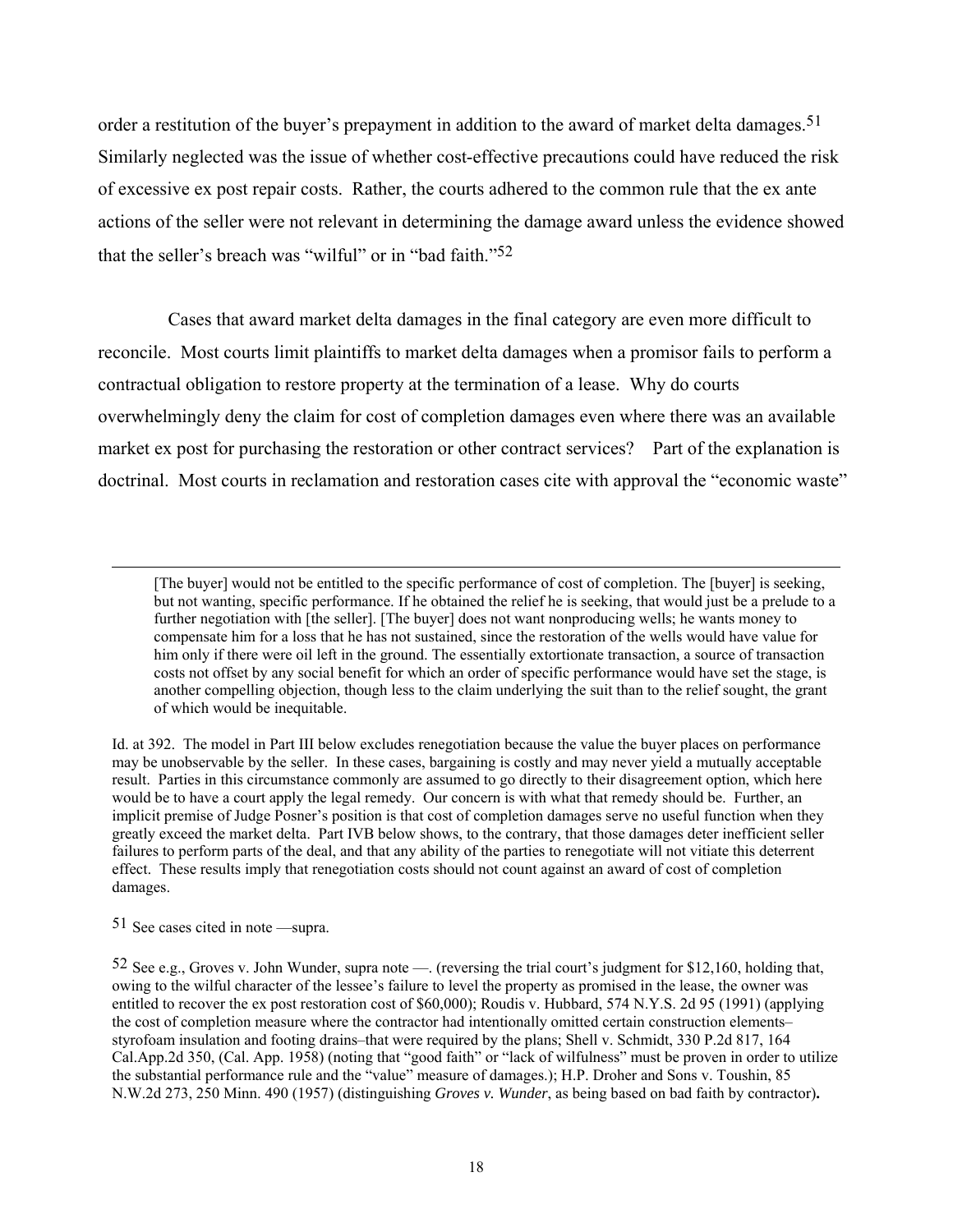rationale that *Jacobs & Youngs* and its progeny have promulgated.53 In the case of nonperformance, where no existing work must be demolished, the doctrinal formulation is modified. Courts hold that the market delta measure governs where the award of completion cost damages would provide "no economic benefit" to the plaintiff or would be "unreasonably disproportionate" to the loss that was occasioned by the breach.54

 Underlying both the substantial performance and the non-restoration cases, therefore, is the assumption that cost of completion damages will unjustly enrich a buyer whose true loss is better measured by the reduction in the market value of the property. In short, the courts assume that awarding market delta damages rather than the cost of completion would better vindicate the rationales supporting the compensation principle of contract damages. We show below, however, that this assumption is incorrect. Moreover, the concern to avoid a windfall may cause courts to slight other issues embedded in the cases. The point to be made next, however, is that the market delta rule is mandatory. Parties cannot agree in the ex ante contract to stipulated damages when the buyer's valuation for performance is expected to be high.

## *C. The Inability to Opt Out of the Market Delta Rule*

 $\overline{a}$ 

No damage measure is optimal for all parties. This implies that the damage rule –whether cost of completion or diminished market value--should be a default. To argue for a default, however, is to raise the concern that courts tend to regard state-created defaults as presumptively fair or efficient; this institutional bias raises the cost of contracting out.55 But putting aside the question of whether

<sup>53</sup> See e.g., Tru-Built Garage and Lumber Co., Inc. v. Mays, 1993 WL 15664 (Ohio App. 1993) and cases cited in note —supra.

<sup>54</sup> See e.g., Hansen v. Andersen, 246 Iowa 1310, 71 N.W.2d 921 (1955); Tru-Built Garage and Lumber Co., Inc. v. Mays, 1993 WL 15664, \*4 (Ohio App. 1993); Freeman v. Maple Point, Inc., 574 A.2d 684 (Pa. 1990); Asp v. O'Brien, 277 N.W.2d 382 (Minn. 1979).

<sup>55</sup> See, e.g., Hayward v. Postma, 312 Mich. App. 720, 724, 188 N.W. 2d 31,33 (1971) (parties must use clear and unequivocal language to shift liability for risk of loss from seller to buyer); Caudle v. Sherrard Motors Co., 525 S.W. 2d 238, 240 (Tex. Civ. App. 1975) (same); Davis v. Small Business Inv. Co., 535 S.W. 2d 740, 744 (Tex. Civ. App. 1976) (contractual provision purporting to allocate to debtor the burden of "all" expenses incurred in preserving collateral not an "agreement otherwise" sufficient to opt out of UCC §9-207(2)(a)). Moreover, judicial interpreters may be reluctant to give the express language of the contract a meaning that conflicts with the relevant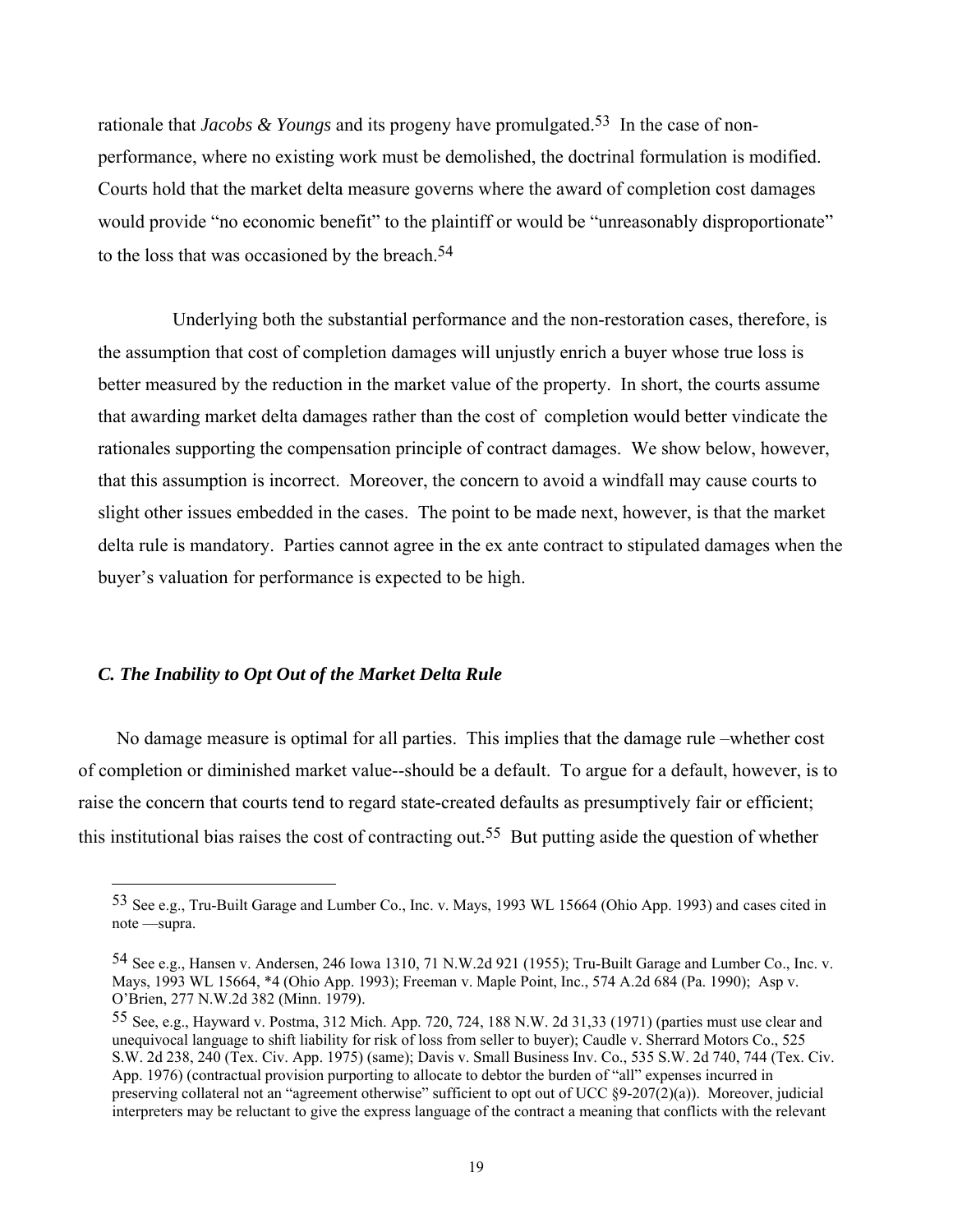all default rules are sticky, there is a more fundamental concern: the market delta measure is effectively a mandatory rule. To see why, note first that the market delta rule applies notwithstanding explicit contract language that obligates the seller to bear the entire cost of repair or restoration. Indeed, there is substantial evidence that parties prefer cost of completion damages, both in the construction cases exemplified by *Jacob & Youngs v. Kent,* and in restoration cases of the kind illustrated by *Peevyhouse v. Garland Coal Co.*<sup>56</sup>

 Moreover, buyers are effectively precluded from protecting this contractual assignment of risks with a liquidated damages clause. Assume, for example, that the buyer in a case such as *Jacob & Youngs v. Kent* would realize substantial subjective or monetary surplus value from performance. As a consequence, the buyer elects to opt out of the diminished value default in favor of stipulated damages greater than the market delta. Contract doctrine enforces stipulated damages that vary from the chosen default rule only if the court finds both that it would be difficult to verify the promisee's loss ex post and that the stipulated damages are a reasonable estimate of that  $\cos 57$ Since a buyer's subjective value in excess of the objective market values is generally not verifiable,

 $\overline{a}$ 

Similarly, commercial leases commonly contain restoration clauses that expressly obligate the seller to bear the costs of restoration at the conclusion of the lease. Se e.g., the restoration clause in the Founders Tower Office Lease between Hebron Communications Corporation and Amerivision Communications, Inc., available at Univ. of Mo. –Columbia, Contracting and Orgs. Research Inst., CORI Contract Library, http://ronald.cori.missouri.edu/cori\_search/

 "**3. Ownership; Removal; Restoration.** Tenant shall remove any' trade fixtures, furniture, moveable equipment and other personal property upon the expiration or termination of the Term…. A*fter removing any property from the Premises, which Tenant is permitted to remove, Tenant shall promptly, at its expense, repair or restore any damage to the Premises caused by the removal.*" [emphasis added]

default. See Nanakuli Paving & Rock Co. v. Shell Oil Co., 664 F.2d 772 (9<sup>th</sup> Cir. 1981) (merger clause that excludes evidence of prior dealings does not bar evidence of usage of trade to alter the price term in the contract). For discussion, see Charles J. Goetz & Robert E. Scott, *The Limits of Expanded Choice: An Analysis of the Interaction Between Express and Implied Contract Terms*, 73 Calif. L. Rev. 261 (1985).

<sup>56</sup> See e.g., the standard form AIA Contract, General Conditions of the Contract for Construction, Document A-201(1997). Section 12.2.1 provides

<sup>&</sup>quot;The Contractor shall promptly correct Work…failing to conform to the requirements of the Contract Documents, whether discovered before or after Substantial Completion and whether or not fabricated, installed or completed. *Costs of correcting such rejected Work, including additional testing and inspections and compensation for the Architect's services…shall be at the Contractor's expense.*  [emphasis added].

<sup>57</sup> See e.g., Charles J. Goetz & Robert E. Scott, *Liquidated Damages, Penalties and the Just Compensation Principle*, 77 Colum. L. Rev. 554, 556 (1977) (noting that subjective value that departs from market value cannot be protected by a legally enforceable liquidated damages clause).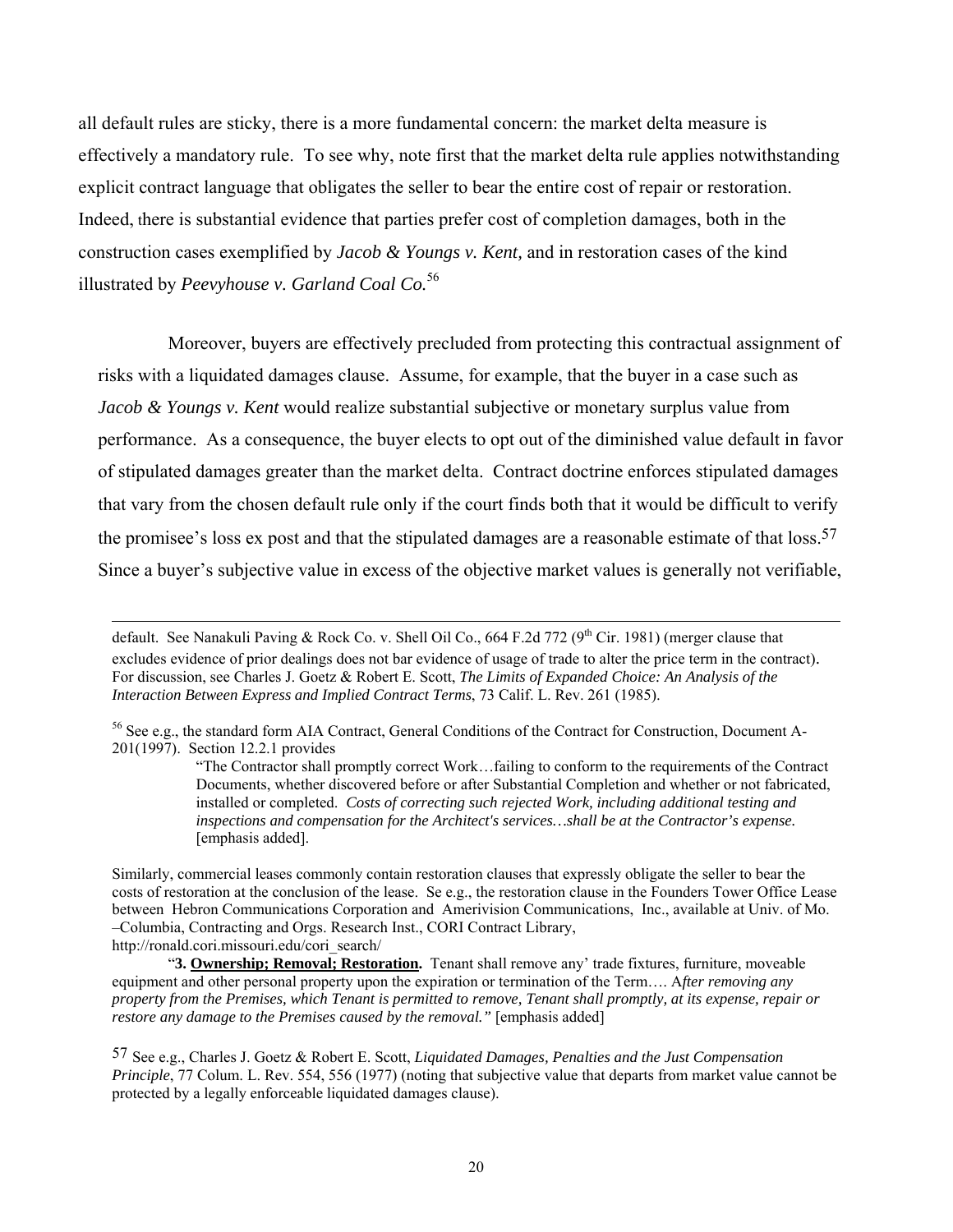and thus is not recognized as a "loss," the courts are likely to strike down as a penalty any damage term that measurably increases the seller's liability beyond the market delta measure.<sup>58</sup> Unless parties can find alternative ways to protect their surplus value or to assign the risk of ex post completion costs to the seller, the market delta default thus operates effectively as a mandatory rule.59

Id. At 539-40 (emphasis added).

<sup>58</sup> Id. at 572-4. In applying the penalty rule, the overwhelming majority of courts have held that value to the buyer does not include any merely sentimental or fanciful value attached to the property by the buyer. Mieske v. Bartell Drug Co., 593P.2d 1308 (Wash. 1979); St Louis F.R.Co. v. Kittrell, 208 Okla. 147, 149, 253 P.2d 1076, 1078 (1953); Spirito v. Bristol County Water Co., 102 R.I. 50, 54, 227 A.2d 782, 784-5 (1967). See also Nelson v Leo's Auto Sales, Inc., 158 Me 368, 374, 185 A. 2d 121, 124 (1962) (error to permit plaintiff to testify as to the "value to me at this time" of an automobile). Thus, courts have consistently struck down liquidated damages clauses in construction contracts where the loss to the buyer is subjective. For example, in Muldoon v. Lynch, 66 Cal. 536, 6 P. 417 (1885), the plaintiff agreed to erect a marble monument over the grave of the defendant's husband for \$18,788, the contract providing for liquidated damages of \$10 per day for delay in completion. In declaring the agreement void as a penalty, the court concluded:

There is nothing in this case to indicate that the defendant has suffered and *actual damage which can be measured or compensated in money...*It has been generally held that the party in whose favor the penalty or forfeiture exists must prove his damage. In the case before us there is not claim of special damages; it might have been quite difficult for the defendant to show any damage of a pecuniary nature for the non-completion of the monument at the time specified, *though its completion might have been of great comfort and consolation to her affectionate remembrance.* 

In City of Rye v. Public Serv. Mut. Ins. Co., 315 N.E. 2d 458, 358 N.Y.S. 2d 391 (1974) an agreement for \$100 per day and \$100,000 maximum for delay in completion of a building complex was held void as a penalty. The court found that the harm that the city contends it would suffer by delay was speculative, or simply noncognizable: "the most serious disappointments in expectation suffered by the city *are not pecuniary in nature and therefore not measurable in monetary damages."* See also, Security Safety Corp. v. Kuznicki, 350 Mass. 157, 213 N.E. 2d 866); Corco Constr. Co. v. Stein, 256 Minn. 476, 99 N.W. 2d 69 (1959); Norman v. Durhem, 380 S.W. 2d 296 (Mo. 1964).

 $59$  We do not claim that it would be impossible for a creative contract drafter to design a clause that protects a buyer's subjective or idiosyncratic value in the contract performance. We do claim that the penalty doctrine imposes a significant litigation risk on parties who attempt to contract out of the market delta rule because the doctrine fails to acknowledge the legitimacy of subjective value as a compensable "loss. This risk is higher than the litigation risk that obtains in contexts in which liquidated damages clauses are readily enforced – for example, in the case of delay damages in the normal commercial contract. There the objective loss is hard to determine ex ante and courts are willing to defer to "reasonable" ex ante forecasts. On the other hand, in the class of cases we consider, the objective value–the benefit of performance in market value terms --is not difficult to establish. The problem, as the cases in note 56 supra attest, is that by not treating subjective value as a legitimate "loss" by the buyer, the penalty rule threatens as unreasonable any ex ante estimate that departs significantly from the market delta–the objective measure of the buyer's loss.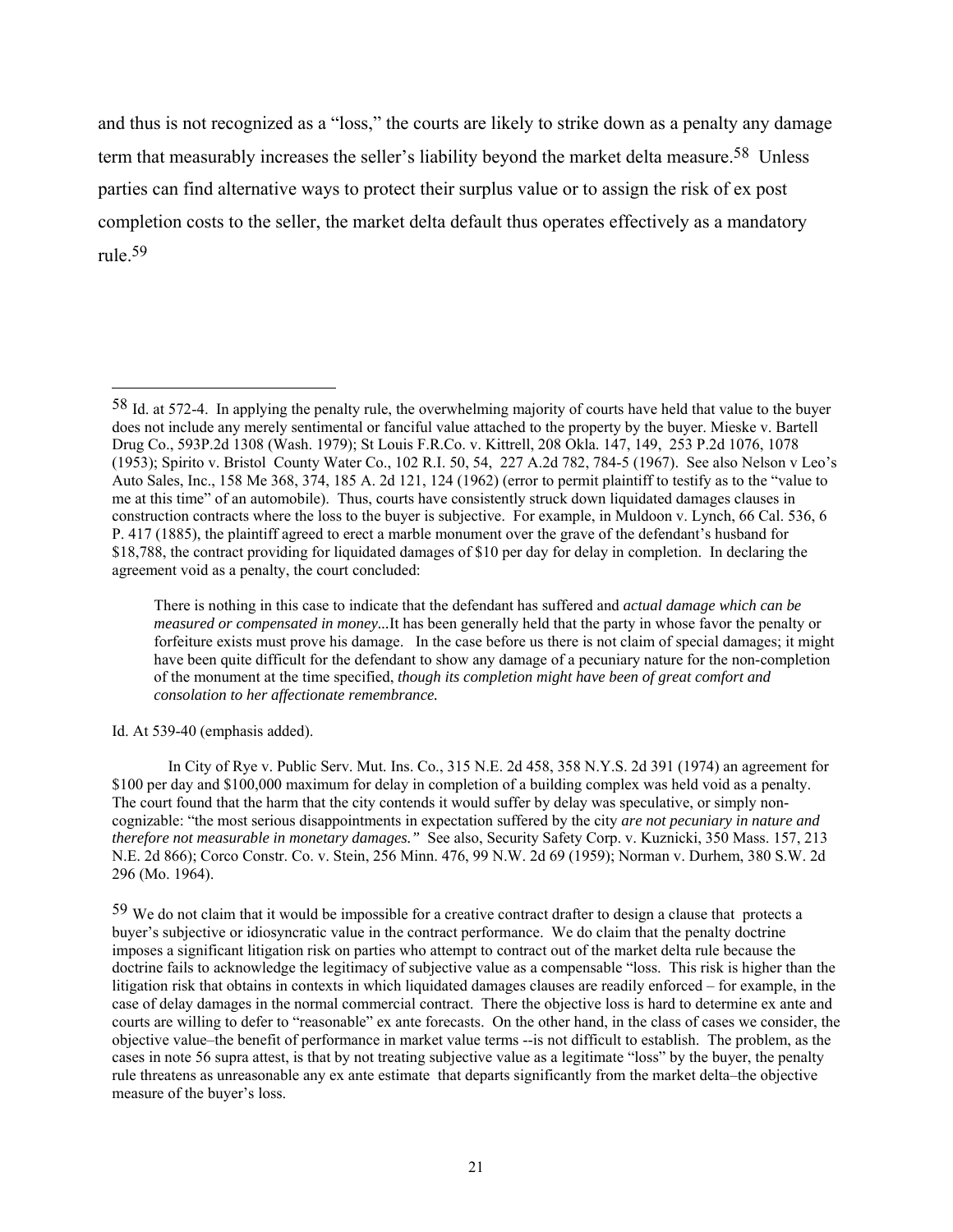Some scholars have suggested that a buyer can protect hard to prove values by requiring his seller to issue a performance bond.<sup>60</sup> Then, it is claimed, the seller's failure to restore or repair could be addressed by having the surety on the bond either complete performance or pay the monetary sum specified in the bond. Chakravarty and MacLeod thus argue that the construction damages "problem" is efficiently solved by the industry standard: the American Institute of Architects [AIA] form contract between owners and contractors.<sup>61</sup>

 This claim is not support by the standard form AIA contract terms, however. Section 11.5.1 of the General Conditions for the Contract of Construction provides that the "owner shall have the right to require the Contractor to furnish bonds covering faithful performance of the contract."62 AIA document A312 specifies the surety's obligations under the standard performance bond following the contractor's material default: the surety is obligated up to the limit of the amount of the bond (the "penal sum") to either (a) arrange for the contractor to complete the work, (b) complete the contract itself by hiring another contractor, or c) pay the owner the *"amount of damages ...resulting from the contractor's default."*63 In light of these contract terms, the surety's responsibility can be discharged if it either pays any legally enforceable liquidated damages *or* any actual damages caused by the contractor's breach.

 The duties of the surety under a performance bond thus are measured by (and limited by) the contractual obligation of the contractor.<sup>64</sup> If the contractor were able to contest a liquidated damages provision as being void under the penalty rule, than so can the surety. Similarly, the measure of "actual damage" for which the surety is liable is limited to the legal damages measure. If market delta damages are awarded in these cases, the performance bond does not permit the

<sup>60</sup> See Surajeet Chakavarty & W. Bentley MacLeod, *Contracting in the Shadow of the Law* (mimeo 2008).

<sup>61</sup> Id. See generally, AIA Document A101, A201 et seq (1997).

<sup>62</sup> AIA §11.5.1 (1997).

<sup>63</sup> AIA Document 312 §§ 4.1, 4.2 4.3. (Emphasis added). Section 4.3 refers to §6 in determining the amount of damages owed. Section 6.3, in turn, provides for the payment of liquidated damages if specified or, in the absence of liquidated damages, "actual damages caused by delayed performance or non-performance of the Contractor."

<sup>64</sup> U.W. Marx, Inc. v. Montbatten Sur. Co., Inc., 770 N.Y.S. 2d 777 (App. Div. 2004).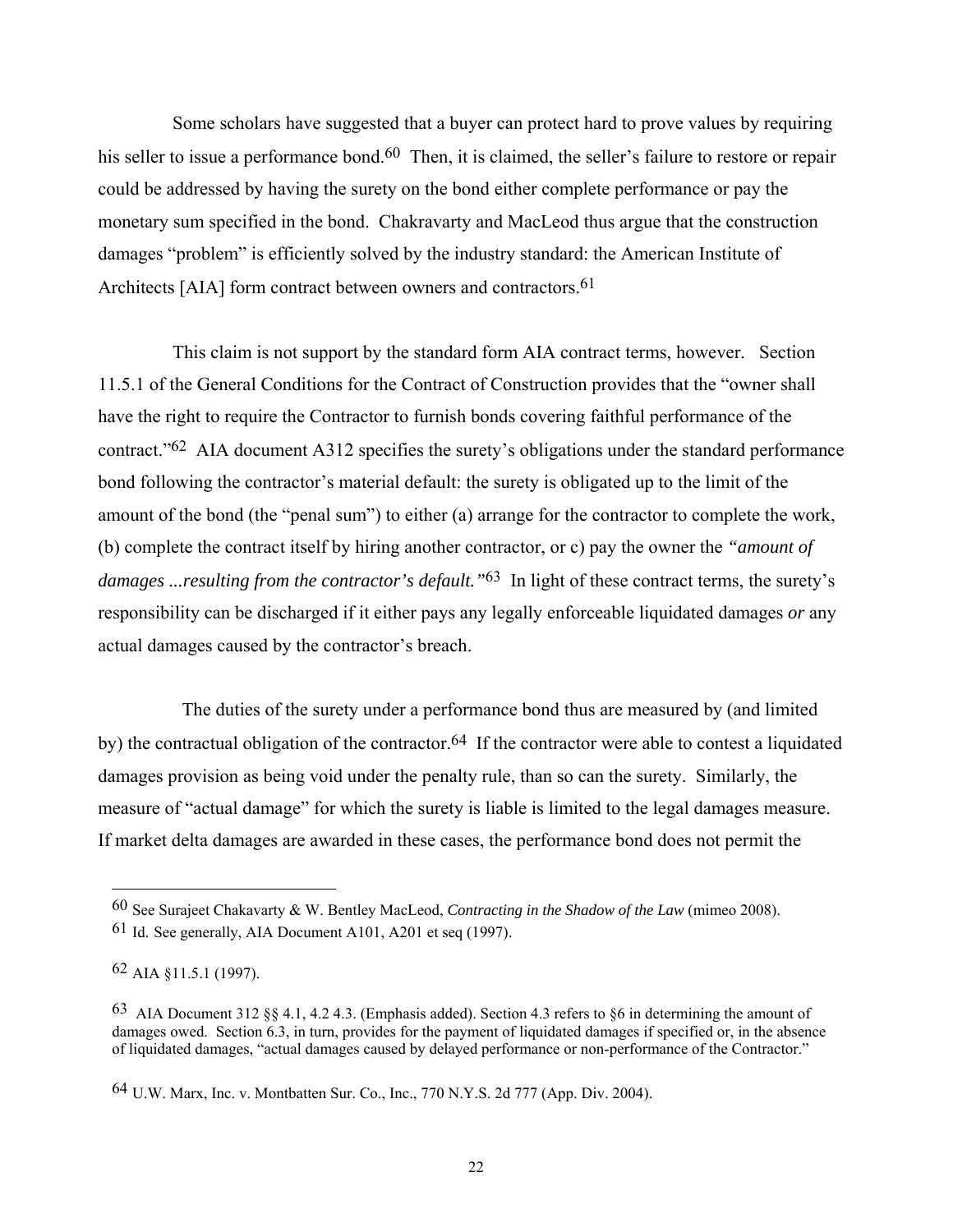owner to opt out. Indeed, a number of courts have held that the surety's liability under a performance bond is limited by common law contract damages principles, among them being the doctrine of economic waste.65

 In sum, given the limitation imposed on contracting parties by the penalty doctrine, the market delta default effectively operates as a mandatory rule limiting the buyer to the reduction in ex post market value caused by the breach. Moreover, the common law penalty rule is asymmetric: The rule only constrains clauses that purport to overcompensate the breached against party;<sup>66</sup> it does not similarly constrain attempts to underliquidate damages.<sup>67</sup> Provisions for limiting damages thus have traditionally been subject only to the familiar process constraints of fraud, duress and unconsionability.68 These constraints would not operate in the great majority of cases represented by our sample. The buyers in our sample are generally unsophisticated, nonprofessional individuals contracting with professional firms that are repeat players in the market.<sup>69</sup>

 $\overline{a}$ 

68 UCC § 2-718 Comment 1 ( " a term fixing unreasonably large liquidated damages is expressly made void as a penalty. An unreasonably small amount ...might be stricken under the section on unconscionable contracts or clauses.")

<sup>65</sup>See e.g., Grossman holdings Ltd. v. Hourihan, 414 So. 2d 1037 (Fla. 1982); Forsythe v. Starnes, 554 S.W. 2d 100 ( Mo. App. 1977); Fidelity and Deposit Co. of Maryland v. Stool, 607 S.W. 2d 17 ( Tex. Civ. App. 1980); American Employer's Ins. Co. v. Huddleston, 39 S.W. 2d 952 (Tex. Civ. App. 1931). In addition to limiting the surety's liability where the contractor is in material breach of the contract, courts have also held that the surety's liability is discharged once the contractor has substantially performed the contract. L &A Contracting Co. v. Southern Concrete Services, Inc., 17 F.3d 106 (5<sup>th</sup> Cir. 1994). (holding that "default" under an AIA Document 311 bond means a substantial default warranting termination of the bonded contract). Thus, the performance bond offers no help to owners in the position of the owners in *Jacob & Youngs v. Kent*.

<sup>66</sup> See e.g., UCC § 2-718 (1) "A term fixing *unreasonably large* liquidated damages is void as a penalty."[emphasis added]

<sup>67</sup> See e.g., Personal Fin. Co. v. Meridith, 350 N.E. 2d 781 (1976); Shaer Shoe Corp. v. Granite State Alarm, Inc., 262 A.2d 285 (1970); ARTHUR CORBIN, 5A CORBIN ON CONTRACTS § 1068 (" Public policy may forbid the enforcement of penalties against a defendant, but it does not forbid the enforcement of a limitation in his favor.... Where a contract provides that damages for breach shall not be recoverable beyond a specific sum, it is obvious that the risk of loss beyond that sum is being assumed by the promisee. If the law allows him to assume the whole risk, with no remedy whatever, it is obvious that it will allow him to assume a part less than the whole."). For discussion, see John Sweet, *Underliquidated Damages as Limitations of Flexibility,* 33 Tex. L. Rev. 196 (1954).

<sup>69</sup> See e.g., Vezina v Nautilus Pools, Inc. 27 Conn. App. 810, 610 A.2d 1312 (1992) (individual home owner); Wells v Minor, 219 Ill. App. 3d 32, 578 N.E.2d 1337 (1991)(same); Lyon v. Belosky Const. Inc., 247 A.D.2d 730, 669 N.Y.S.2d 400 (3d Dep't 1998) (same); Grossman Holdings Ltd. v. Hourihan, 414 So.2d 1037 (1982) (same); J.G. Jansen, Inc., v. Rilling, 203 Wis. 193, 232 N.W. 887 (1930) (same); Hansen v. Andersen, 246 Iowa 1310, 71 N.W.2d 921 (1955) (granary for individual farmer); Dimick v. J.K. Noonan, 242 S.W.2d 599 (Mo.Ct.App.1951) (regrading individual farmer's land). But see, Rock Island Improvement Co. v. Helmerich & Payne, Inc., 698 F.2d 1075 (10th Cir.), cert. denied, 61 U.S. 944 (1983) (commercial lessor/owner sues for breach of promise to regrade)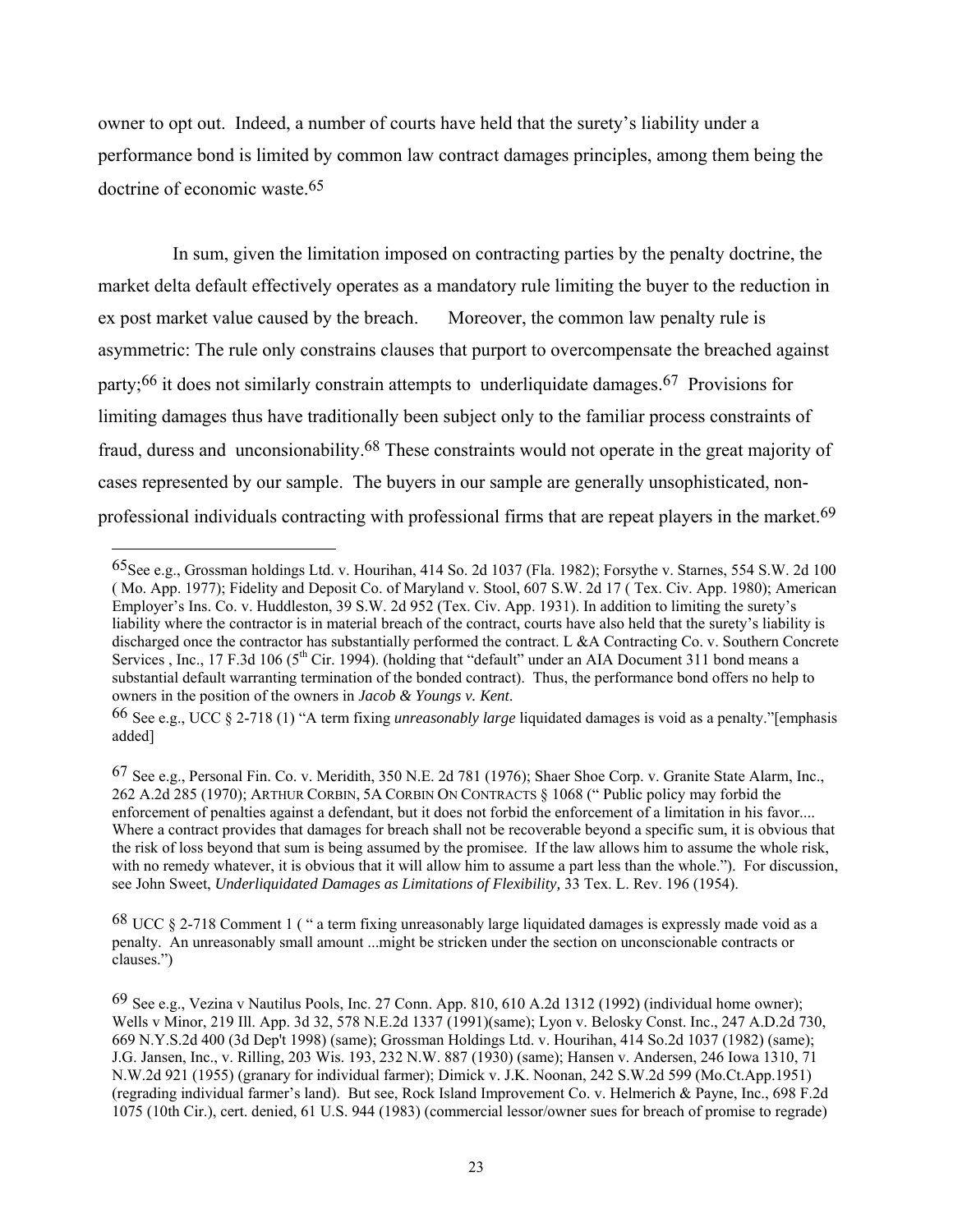Therefore, the rule would not preclude parties from opting out of a universal cost of completion default and negotiating a term in the ex ante contract that limited the seller's damages to the market delta.

The preceding analysis answers the positive questions posed above. It shows that the economic waste doctrine is not limited to a few isolated textbook examples. Rather, contemporary courts commonly award diminished value damages whenever the ex post market price of the contract service is substantially greater than the market delta.70 This rule applies both when sellers fail to repair defective work and when sellers fail to restore the buyer's premises as promised. In addition, unlike cost of completion damages, the market delta rule is a mandatory rule, in effect if not in law, because of the binding constraints of the penalty doctrine. In the next two parts, we turn to the normative question: Given the realities "on the ground," which measure is superior to the other on both efficiency and fairness grounds?

# **III. A MARKET DAMAGES MODEL**

 We begin the analysis of the economic waste doctrine by first considering the efficiency properties of the market damage measure (of which cost of completion is a subset). The sample cases we examined in Part II typically involved bundled contracts where the buyer has prepaid for the contract service. But to generalize the analysis we begin by first assuming that the buyer has not prepaid. To understand why, recall that market damages award the buyer the difference between the price of a substitute and the price of the contracted performance.<sup>71</sup> These damages thus rest on the implicit premise that the buyer will cover when cover would be efficient. This premise, in turn, is more likely to hold when the buyer either has not prepaid the contract seller or gets restitution of the contract price from her. In Part IV, we analyze cases where the buyer has prepaid but restitution of the contract price is administratively unfeasible. Courts can effect

and Fort Wallin of Lake Tahoe, Inc. v Commercial Cabinet Co.,784 P.2d 954 (Nev. 1989) (owner is incorporated resort).

<sup>70</sup> Recall that contracts where there is credible evidence of aesthetic value are the noteworthy exception to the conclusion that the market delta measure has emerged as the majority default in economic waste cases. See TAN infra.

 $71$  Contracts that involve credible evidence of aesthetic value are the noteworthy exception to the conclusion that the market delta measure has emerged as the majorit y default in economic waste cases. See TAN, infra.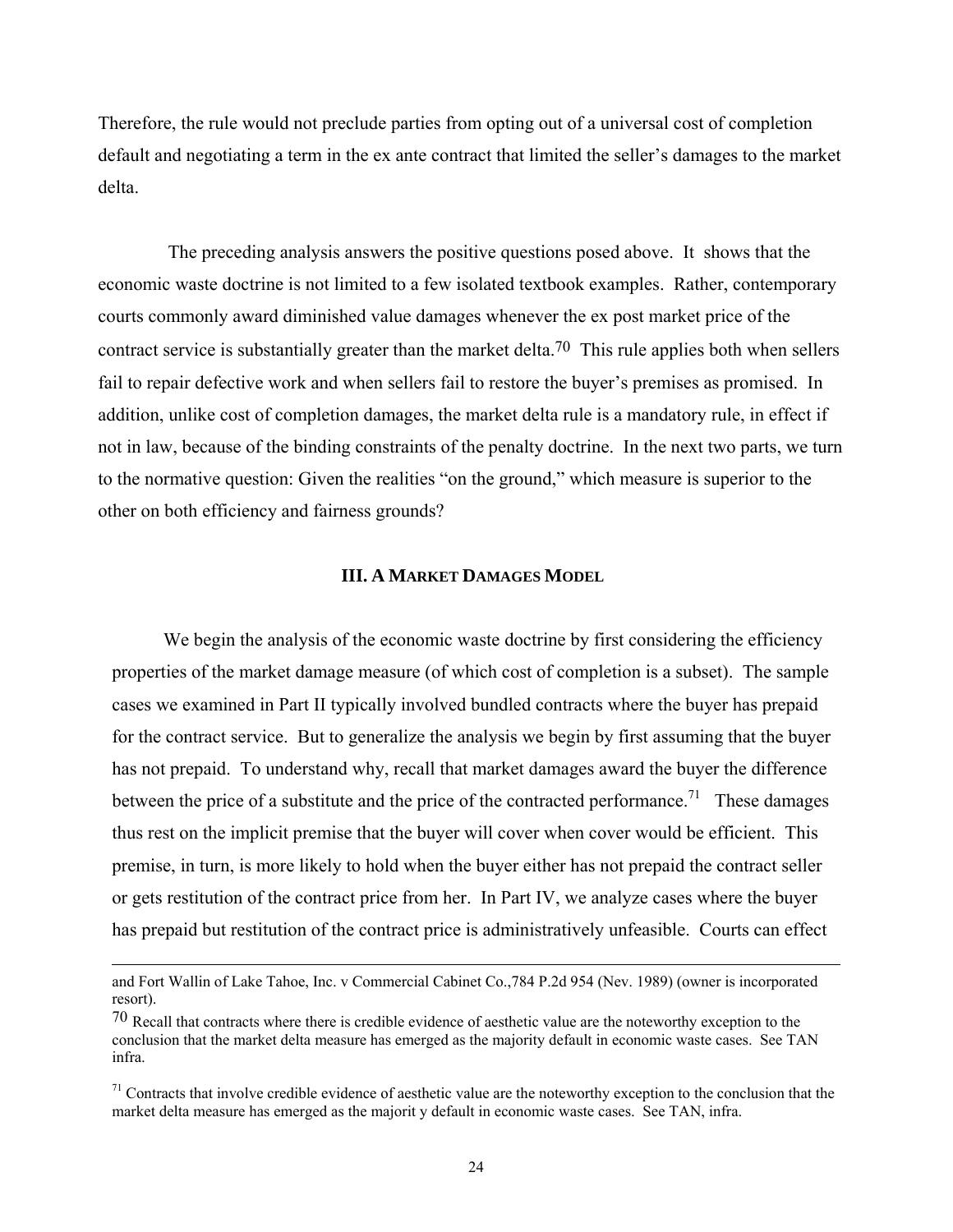restitution in these cases, and thereby apply the market damage measure, only by awarding buyers the cost of completion: the full ex post market price of the contracted performance. The argument made in Part III for market damages carries over to the cases we consider in Part IV but these cases merit separate consideration.

We make one further clarifying remark. In analyzing the market delta measure, we assume that buyer values are unverifiable. When buyer values are verifiable, courts award direct expectation damages – the difference between value and contract price. Therefore, the market delta measure only applies when the value a buyer would have realized from performance is unverifiable.

 The model we introduce in Part III analyzes the performance of market damages on the three efficiency goals of contract law: efficient trade, efficient investment and efficient contracting. We show that (a) parties trade efficiently under market damages; (b) using the market delta rule rather than awarding market damages in all cases misallocates resources because it causes sellers to enter the market in inefficiently large numbers; (c) market damages do not impair investment incentives; $^{72}$  and (d) protecting the expectation with market damages maximizes the probability that parties will make efficient contracts.

## *A. The Model's Assumptions*

 $\overline{a}$ 

 A set of sellers provide a service. Each seller incurs a fixed cost, denoted F, and produces the service at a constant marginal cost of c over some range [0, z], and at an infinite marginal cost thereafter. Hence, z is the seller's "capacity constraint." Price equals cost in competitive markets, so the competitive price for the service is  $p^* = \frac{F}{z} + c$ . A portion of the price covers the seller's fixed costs; the rest covers her marginal costs.73

 $72$  Standard contract theory results hold that no damage measure always yields efficient investment, and the direct expectation damage measure sometimes undermines investment incentives. The market damage measure does not condition on the parties' investment actions, and so it cannot further impair their investment incentives.

<sup>73</sup> We assume that markets are competitive because the markets in the cases appear to be. Also, a competitive equilibrium is unique; hence, assuming that markets are competitive permits us to compare market damages to the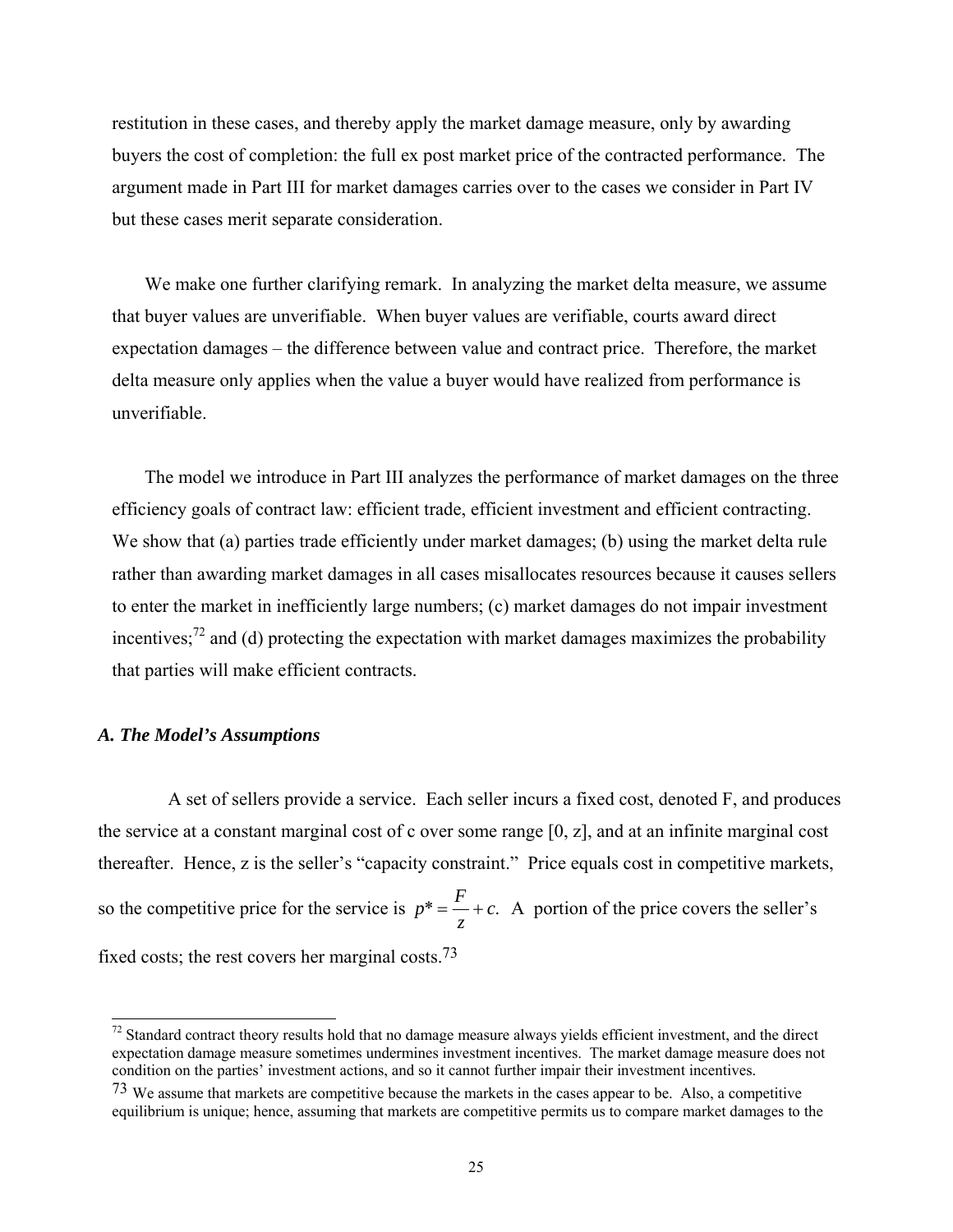Buyers and sellers make contracts at  $t^0$ . When contracts are made, sellers know only the distribution from which their marginal cost c will be drawn and, similarly, buyers know only the distribution from which their market value of a seller's performance will be drawn. At  $t^1$ , the parties learn their costs and values for the relevant market period (i.e., each seller takes one draw from the cost distribution and each buyer takes one draw from the value distribution). At  $t^2$ , sellers who have decided to perform the contracted service tender performance and buyers either accept and pay the contract price or breach and pay market damages. If a seller breaches, her buyer seeks market damages. When the market value to the buyer of the breaching seller's performance would have been much below market damages, she asks the court to restrict her buyer to the market delta, denoted  $\Delta_{m}$ . We first analyze the case when courts refuse this request and award market damages, and then the case when courts grant the seller's request and award only the market delta. Sellers and buyers are risk neutral and there is free entry to the market.74

 For convenience, we assume that a seller's marginal costs are distributed uniformly on the unit interval. This means that each marginal cost realization is equally likely and that realized marginal costs lie between zero and one. To simplify computation, we let the fixed cost element of the price,  $F/z$ , equal 1. The competitive price thus is  $1 + c$ .

 Each buyer whose expected valuation exceeds the competitive price signs a contract to purchase one unit of the relevant service. For example, the contract unit requires the seller to restore a plot of land. A buyer's value for this service unit is composed of two elements. First, the seller's performance may affect the market value of the buyer's property. A nonconforming performance leaves this value unchanged at an assumed value of 1. Possible increases in market value above one are assumed to be uniformly distributed between [1, 2].75 Second, buyers may

l

market delta under the same conditions. The set of possible noncompetitive equilibria is very large, so relaxing our competitive market assumption would greatly complicate the analysis without yielding much additional insight.

<sup>74</sup> This assumption holds that a new seller can provide the service at the incumbent sellers' costs.

<sup>75</sup> A market cannot form unless buyers expect to earn returns that exceed sellers' costs. Since the seller's fixed cost is one, assuming that buyer market values are one or more thus makes the problem nontrivial. Further, assuming that the buyer's market value is bounded from below by one holds that a seller's performance cannot have negative expected value. Thus, if the seller agrees to construct a shed on the buyer's land, the shed may increase the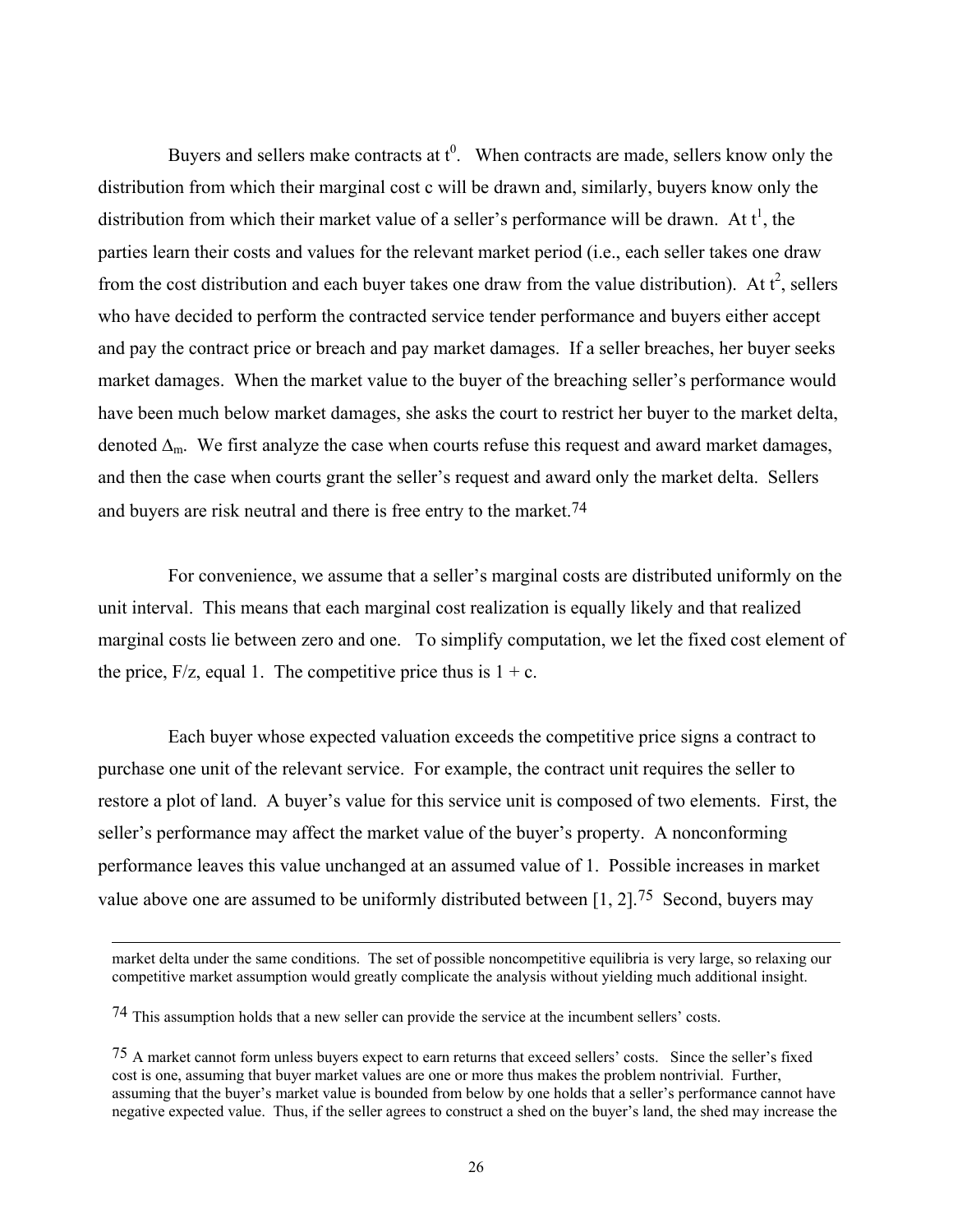realize a surplus above any increase in market value due to the seller's performance. Formally, the buyer expects to value her seller's performance at  $6v_m$ , where  $v_m$  is the market value the buyer's property would have if the seller performs and  $6 \ge 1$ . Hence,  $6v_m$  is the full gain, gross of the contract price, that the buyer expects to realize.

 Courts observe market values but neither courts nor sellers observe б. As a consequence, the value a buyer places on performance is private information.76 Values and marginal costs are purely stochastic (i.e., not within a party's power to affect). This assumption is relaxed later.

There are  $N > 0$  buyers and  $M > 0$  firms.<sup>77</sup> Equilibrium in this model is defined by the buyer/seller ratio,  $\lambda \equiv N/M$ , and the contract price such that (a) all firms earn zero expected profits (this follows from the free entry condition); and (b) no firm could profitably make fewer sales (i.e., sell to less than  $\lambda$  buyers). This second condition holds that expected supply – the number of contracts a firm is prepared to offer – equals expected demand – the number of buyers that is expected to visit the firm. When this condition is satisfied, the number of firms in the market is bounded at M. A new entrant would expect to sell to less than  $\lambda$  buyers; this would yield negative expected profits when the expected profits of incumbent firms are zero at  $\lambda$  demand.<sup>78</sup>

land's market value, but is expected not to decrease its value. This assumption is meant to exclude weird cases in which buyers purchase services that likely will reduce the value of their property. The results below hold for any distribution but the uniform is easy to work with.

<sup>&</sup>lt;sup>76</sup> For example, if the market value of the buyer's property would have been 1.6 if the seller performed and  $\sigma$  = 1.25, the actual value of the seller's performance to the buyer would have been 2.0. A court and the seller only know that the buyer's actual value would have been at least 1.6. The assumption that 6 is private information is made for three reasons. The first is realism. The sellers we consider offer services to a heterogeneous set of buyers. A seller, for example, may construct buildings for disparate individuals and firms. She is unlikely to know the valuations of most of these buyers. The second reason is that renegotiation is difficult when information is private. We are interested in the efficient default, and so want largely to abstract from renegotiation. For further motivation along this line, see note 50, supra. Third, the court can observe market values so if the court also can observe б, then the court would know the buyer's actual value. In this event, the court could award direct expectation damages.

<sup>77</sup> Market damages presuppose a market. Thus, we analyze market performance. When there is considerable heterogeneity in supply, controversy can exist as to whether a buyer's substitute purchase would be sufficiently "like" the contracted service so that the contract price/market price formula is appropriate. In such cases, direct expectation damages or specific performance may be more apt. We abstract from these difficulties by assuming considerable homogeneity in supply. For example, one plumber is much like another plumber. Our analysis applies only in these domains.

<sup>78</sup> To be precise, posit a consumer firm ratio of  $\eta < \lambda$ . Then if a market seller earns zero profits when her revenue is p<sup>\*</sup>λ, a new entrant must expect to earn p<sup>\*</sup>η < 0.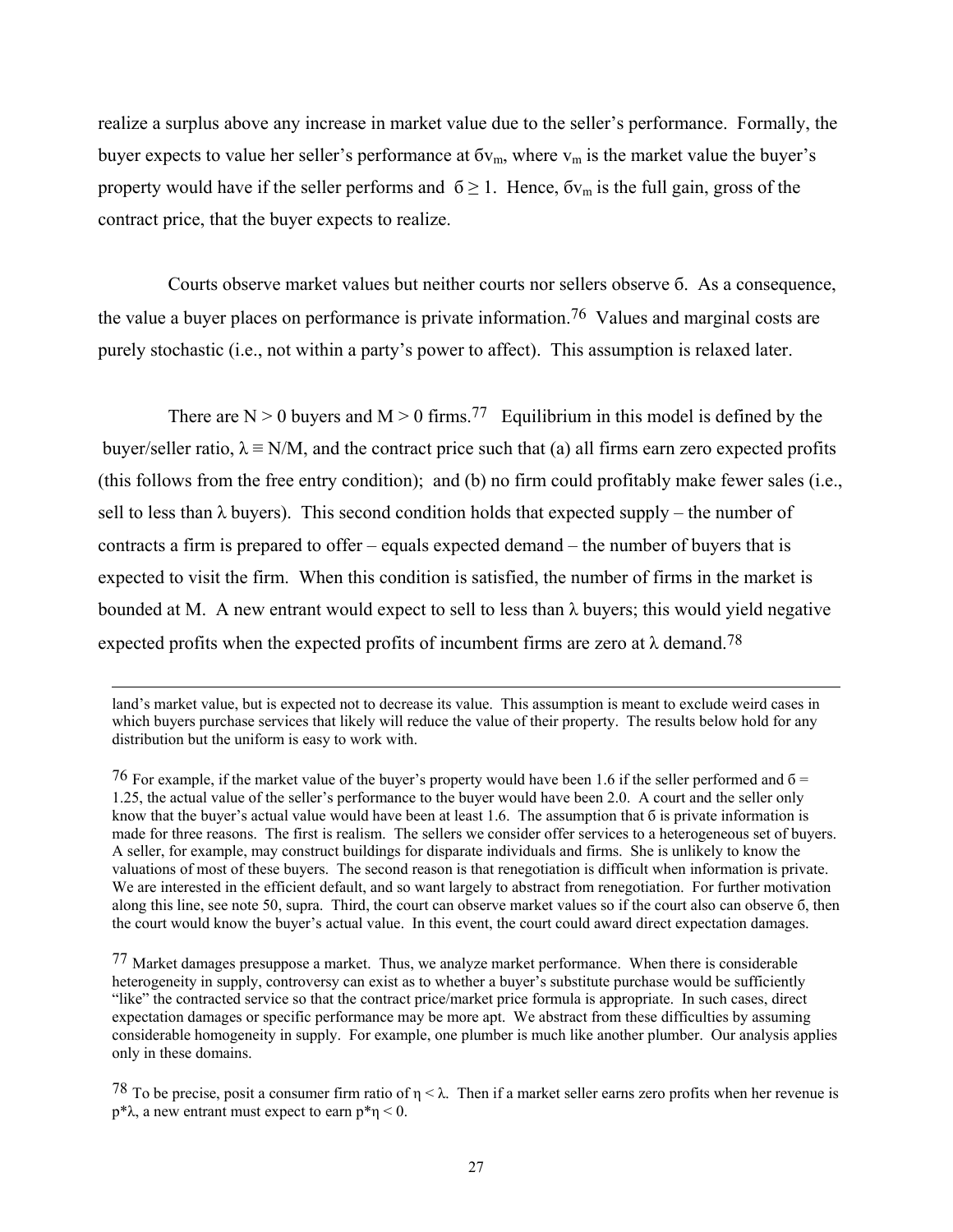Turning to prices and possible gains, the expected value of one draw from a distribution that is uniformly distributed between zero and one is  $\frac{1}{2}$ .<sup>79</sup> Since price equals expected cost in a competitive market, the contract price of the service is  $p_k^* = - + c = 1 + c = 1 + \frac{1}{2} = \frac{1}{2}$ . 2 3  $* = \frac{F}{z} + c = 1 + c = 1 + \frac{1}{2}$  $p_k^* = \frac{1}{2} + c = 1 + c = 1 + \frac{1}{2} = \frac{5}{2}$ . The market value of a seller's performance is uniformly distributed on [1, 2]; hence, the expected market value of performance to the buyer is  $\frac{3}{2}$ . A buyer's total expected value – 6(3/2) – exceeds 3/2 because б is assumed to exceed one. Hence, buyers have an incentive to enter the market.

# *B. Damage Measures and Ex Post Efficiency*

 $\overline{a}$ 

 We initially show that parties will trade efficiently under market damages with the following example.<sup>80</sup> Let a seller's marginal costs turn out to be either "low" or "high." Low costs are assumed to be 1/3 and high costs are 2/3. When marginal costs are low, the ex post market price, which equals the seller's cost to perform, is  $1 + 1/3 = 4/3$ , which is less than the contract price of 3/2. Sellers therefore tender performance. Buyers realize a gain in market value from performance of  $v_m$ , so a particular buyer's realized value is  $\delta_i v_m$  (i  $\epsilon$  [1, ... N]), which we denote  $v_i$ . Buyers with valuations above the contract price of 3/2 will accept and pay for the service voluntarily. A buyer whose realized value for the service is below 3/2 must pay the seller damages of the contract price less the ex post market price, or 3/2 - 4/3. The anticipation of a damage award 4 3

therefore will compel a disappointed buyer to trade if and only if  $\frac{3}{2} - v_i < \frac{3}{2} - \frac{1}{2}$ , 3 2  $\frac{3}{2} - v_i < \frac{3}{2} - \frac{4}{3}$ , where the left hand side is the buyer's loss from trade and the right hand side is the seller's market damages. The

inequality holds only when  $v_i > 4/3$ , which is the seller's cost. The market damage remedy thus yields ex post efficiency: buyers whose realized values exceed the seller's cost trade and the remainder pay damages of  $3/2 - 4/3 = 1/6 = .17$ .

<sup>79</sup> Formally, for a uniform distribution,  $U \sim [0,1]$ , the order statistic is that the largest of n draws has expectation

*n* +1 *n*. Since each seller is assumed to take one draw from the marginal cost distribution (n = 1), the largest

marginal cost value is expected to be one half, which implies that the smallest value also is one half. Thus, the expected value of a single draw – of the seller's marginal cost – is one half.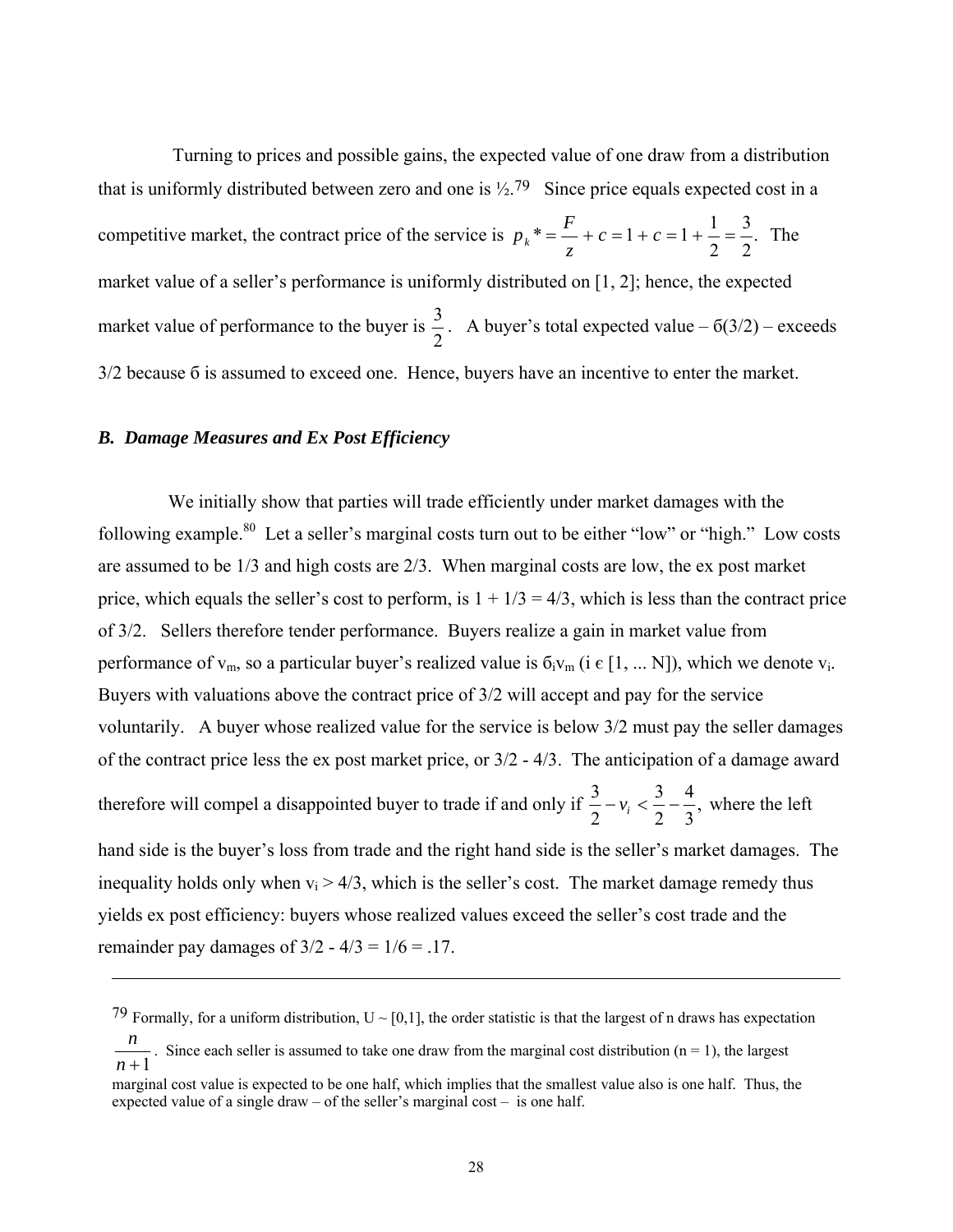Suppose next that sellers realize the high marginal cost of 2/3. The ex post market price becomes 5/3, which exceeds the contract price of 3/2, so every seller prefers to breach her contracts. Market damages for the buyer are the ex post market price of 5/3 less the contract price, or 5/3 - 3/2 = 1/6. Again letting a buyer's value be  $\delta_i v_m = v_i$ , buyers trade – i.e., purchase a substitute performance – if and only if  $(v_i - 5/3) + 1/6 > 1/6$ . The first term on the left hand side is the net gain the buyer makes when he buys a substitute and the second term is market damages. Thus, the left hand side is the profit the buyer would make if he covered and sued for damages. The right hand side term is the market damages the buyer would get if he sought them but did not purchase a substitute. The inequality is satisfied – the buyer covers – only if  $v_i > 5/3$ . Since the seller's cost is 5/3, market damages again yield ex post efficiency: only buyers with realized values above sellers' costs trade. The remaining buyers sue for damages but do not cover.

 The example also shows that market damages will not produce "economic waste." First consider the low cost case, in which sellers perform. Buyers breach when their valuations lie on the interval [0, 4/3]. Let the total number of such buyers in the market be Q. Recall that each firm made contracts with  $\lambda = N/M$  buyers. Given breach, at  $t^2$  each seller can trade with  $(N - Q)/M$ buyers. Thus, the seller cannot replace a breached contract. Rather, she will collect damages and put the monetary award to an alternative use. Now consider the high cost case, in which sellers breach because their cost of performance exceeds the contract price. We have just shown that a buyer trades in this case (by purchasing a substitute performance on the market) if and only if his value from trade exceeds the cost of trade to a seller. The remaining buyers will sue but not cover.

The example works because *any* damage measure is consistent with efficient trade. To begin a proof, assume first that the buyer breaches the contract. Let the applicable damage measure be fixed at an arbitrary value of "d". The seller trades -- i.e., resells -- when  $(p_k - p_m)$  +  $d > d$ . The left hand side of this expression sets out the gain the seller makes if she resells and seeks damages under the measure d. The right hand side of the expression is the seller's gain if she sues but does not resell. The expression simplifies to "trade when  $p_k > p_m$ ". Recall that  $p_m$ , the ex post market price, equals the seller's cost. Thus, the seller trades if and only if the price

 <sup>80</sup> A proof follows the example.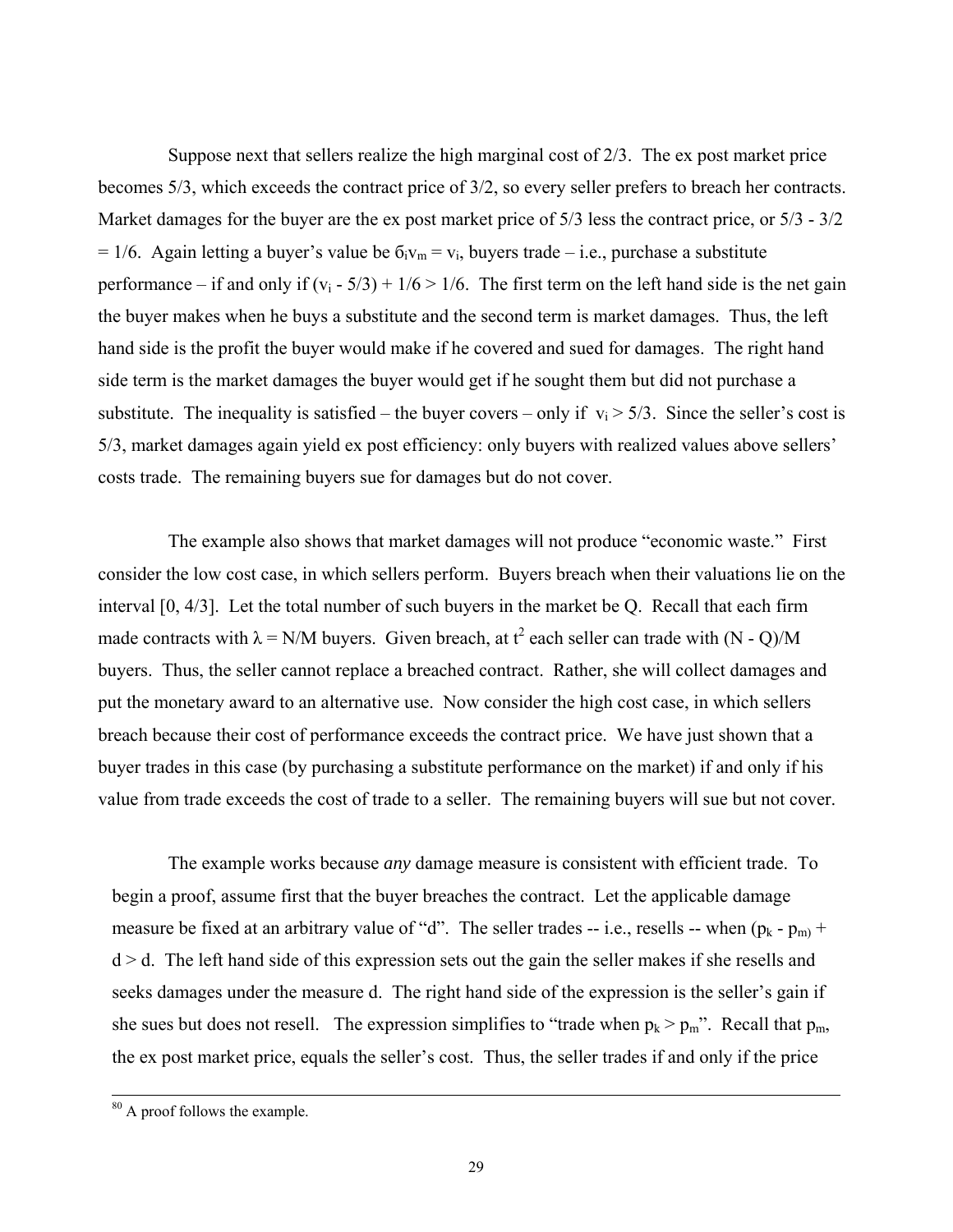exceeds her cost. Because d is just an arbitrary value, this result holds for any damage measure, from zero to infinity. The damage measure does not affect a seller's decision to trade. Assume next that the seller breaches. The buyer trades when  $(v - p_m) + d > d$ , or when  $v > p_m$ . Since  $p_m$ equals the seller's cost, the buyer also trades if and only if his value exceeds the cost of performance. Again, the damage measure does not influence the buyer's decision.

The intuition supporting these results is straightforward. Damages represent compensation for a sunk cost: the loss from breach. Sunk costs do not affect a maximizing party's forward looking decision. Thus, the decision by a party either to continue with her original plan by covering (or reselling), or to abandon her plan, is unaffected by the losses or gains that her counterparty's breach produced. Another way to put this point is that a party recovers damages (or not) whether she trades or she doesn't trade. Hence, she will trade only when trade at the current price would produce a positive expected gain.

 The analysis in Part IIIB is meant to show how market damages work. We next use the example to illustrate the allocative inefficiency that results from the market delta rule, which awards market damages to sellers in all cases but denies market damages to buyers when the damages seem overcompensatory.

## *C. Allocative Efficiency*

## *1. Under Market Damages Always.*

Each seller in the example above makes contracts with  $\lambda$  buyers. In the low cost case, a seller expects to earn a total net profit of .17λ: the contract price less the cost of performance (3/2 -  $4/3 = .17$ ) from the fraction of contract buyers who perform, and damages of  $d = .17$  from the remaining fraction of contract buyers who breach. In the high cost case, the seller expects to breach and pay the difference between the ex post cost of performing the service less the contract price (5/3 - 3/2) to every contract buyer, thus realizing an expected loss of .17λ. Since the high and low cost cases are equally likely, a seller's total expected gain is  $\lambda$ [.5(.17) + .5(-.17)] = 0. Market damages thus satisfy the equilibrium condition that sellers expect to make zero profits. Though there is free entry, no more than M sellers will be in the market.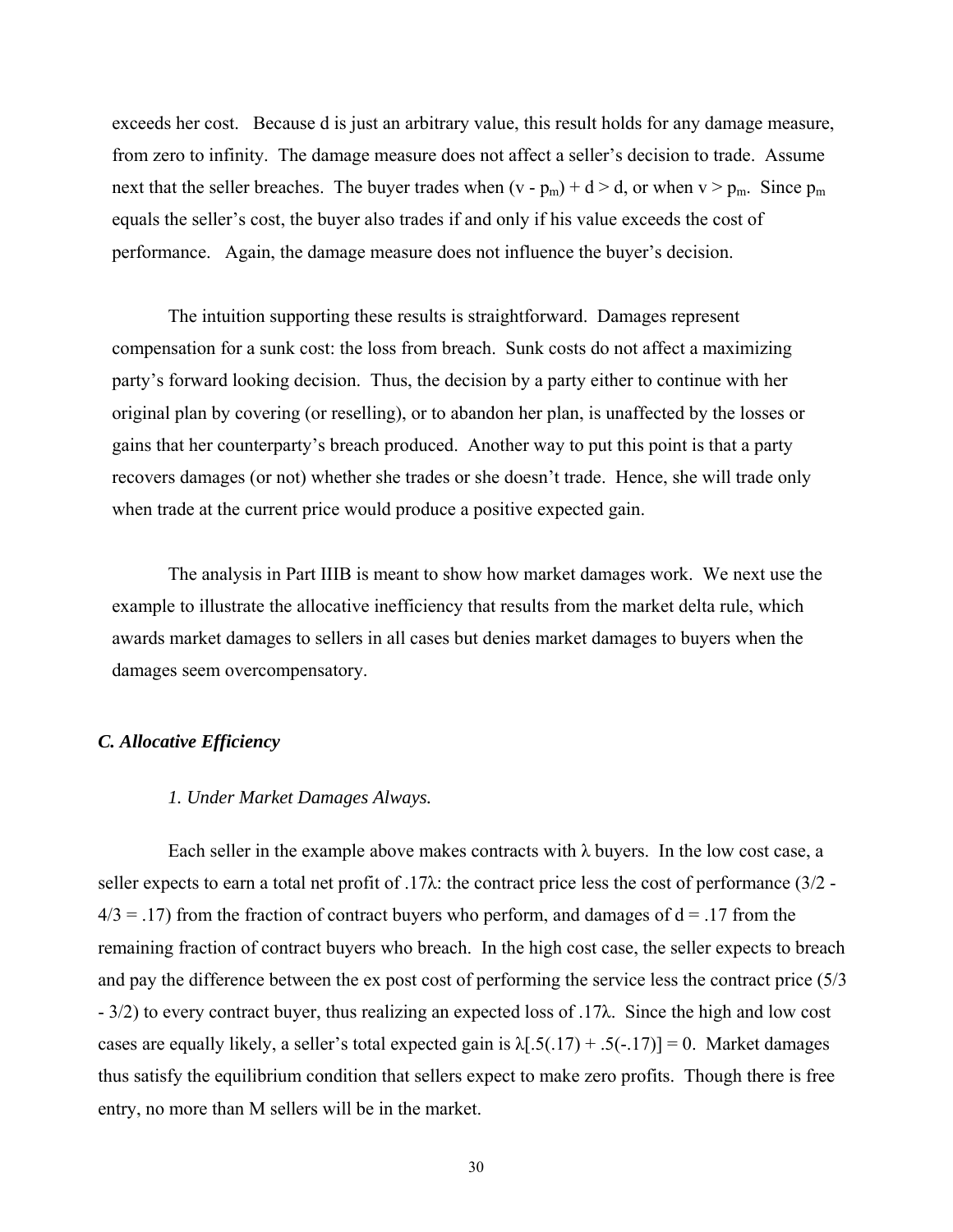## *2. Under the Market Delta Rule.*

 $\overline{a}$ 

 Suppose that, when a seller breaches, buyers may recover only the diminution in market value when that diminution is much below market damages. The market delta for each buyer is  $\Delta_{m}$  $= v_m -1.81$  To formalize the market delta rule, let costs be high (5/3) so that sellers breach, and assume that buyers whose market values from performance are below one standard deviation from the mean can recover only  $\Delta_{m}$ . When buyer market values are distributed uniformly on [1, 2], one standard deviation is 1.29.82 Under this version of the market delta rule, the seller pays market damages to 70% of its buyers (those whose market values would increase by more than 1.29), and pays market delta damages to the remainder. In the high cost state, the seller thus expects to lose

$$
-\lambda\bigg[\cdot7(.17)+.3\bigg]v_m dv\bigg]=-\lambda(.144)
$$

 Under the market delta rule, therefore, a seller's total expected return from making contracts at the competitive price  $p_k^*$  is positive:  $\lambda$ [.5(.17) + .5(-.144)] = .013 $\lambda$  > 0. The first term in brackets is the seller's expected gain in the low cost state; the second term is the seller's expected loss in the high cost state. The fact that sellers expect to earn positive profits with a market delta measure violates the equilibrium condition. Under market damages, demand at each firm equaled N/M =  $\lambda$ . An additional entrant (there is free entry) would sell to fewer than  $\lambda$  buyers. But under the market delta rule, a new firm could enter profitably at  $p_k^*$  because there are positive expected profits to capture. Entry will occur until the marginal entrant would again expect to earn zero

parameters, denoted by α and β. The variance of a beta distribution is given by  $\frac{\alpha\beta}{(\alpha+\beta)^2(\alpha+\beta+1)}$ . For the

<sup>81</sup> Recall that in the model a seller's performance can increase the buyer's market value from one to at most two. Hence,  $\Delta_m$  must lie between zero and one. Perhaps a way to understand this aspect of the model is to suppose that the contract requires the seller to move by rendering a performance, and then "nature" moves by selecting a state of the world. The combination of the seller's performance, had it been rendered, and nature's actual choice determines the market value the buyer's property would have had but for the breach.

 $82$  For readers interested in where this value comes from, the uniform distribution is a beta distribution, which is a family of continuous probability distributions defined on the interval [0,1] and parameterized by two positive shape

uniform distribution,  $\alpha = \beta = 1$ . Hence, the variance is .083. The standard deviation is the square root of variance, or .29.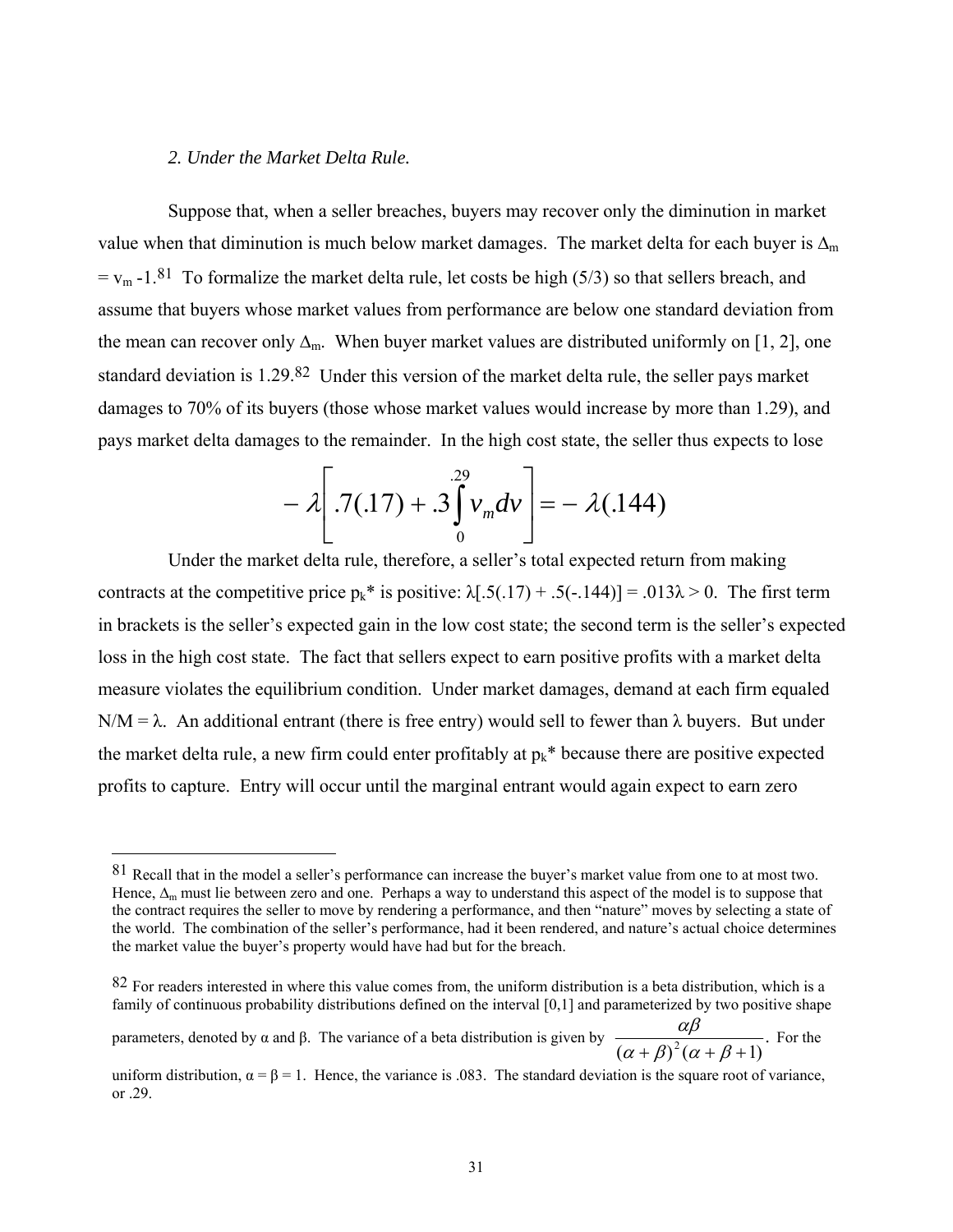profits at the competitive price, but the new equilibrium buyer to seller ratio will fall below λ. The market has more firms than are necessary to sell to the N buyers.

 The intuition behind this result is straightforward. An asymmetry is created when buyers with low market value realizations can recover from breaching sellers only the increase in market value that a seller performance would have created while sellers can recover market damages from every breaching buyer. Sellers then make greater gains when their costs turn out to be low than they expect to make losses when their costs turn out to be high.<sup>83</sup>

 There are three inefficiencies when a market has too many firms. First, even though new entrants can sell the contract service at incumbents' costs when there is free entry, there commonly will be a cost to enter. For example, an outside firm must investigate the market in order to learn that there is a profit opportunity. This entry cost can be privately profitable to the new entrant when profits exist, but it is a social waste. Second, firms that enter the market likely will have been making zero profits elsewhere. Thus, the market delta rule misallocates resources. Firms will be induced to enter markets where they are not needed and to exit markets where their presence was necessary for competitive behavior. Third, when there are too many firms, each of them may be producing at less than the efficient scale.84

# *D. The Investment Decision*

<sup>83</sup> The analysis assumes a symmetric distribution of seller costs, such as the uniform or normal. Our results hold under any distribution, however. The key point is that the market delta rule truncates the seller's damage liability in the high cost state, regardless of the shape of the cost distribution, because the rule reduces the damages awarded to buyers with low value realizations. Whatever the relative magnitudes of the seller's loss in the high cost state and gain in the low cost state, the seller loses less under the market delta rule than under complete market damages. The market delta rule thus always creates an artificially high – that is, a state imposed – excess profit. It is this exogenously imposed and inescapable profit that drives the result that there will be excess seller entry.

<sup>84</sup> The market delta rule encourages seller entry but does not deter buyer entry. See note 87 infra. If firms in the market compete on price (Bertrand competition), then if some market firms would be operating at less than the efficient scale they may reduce price to forestall entry. To the extent that this occurs, the allocational inefficiency is moderated. It is more likely, given the competitive market assumption, that firms compete on quantity (Cournot competition). If so, the misallocation the text identifes stands unmodified. Both market firms and new entrants will charge  $p_k^*$ , and there will be too many sellers. Part 4A below shows that the market delta rule does deter buyer entry when the buyer prepays and cannot recover back the price if the seller breaches.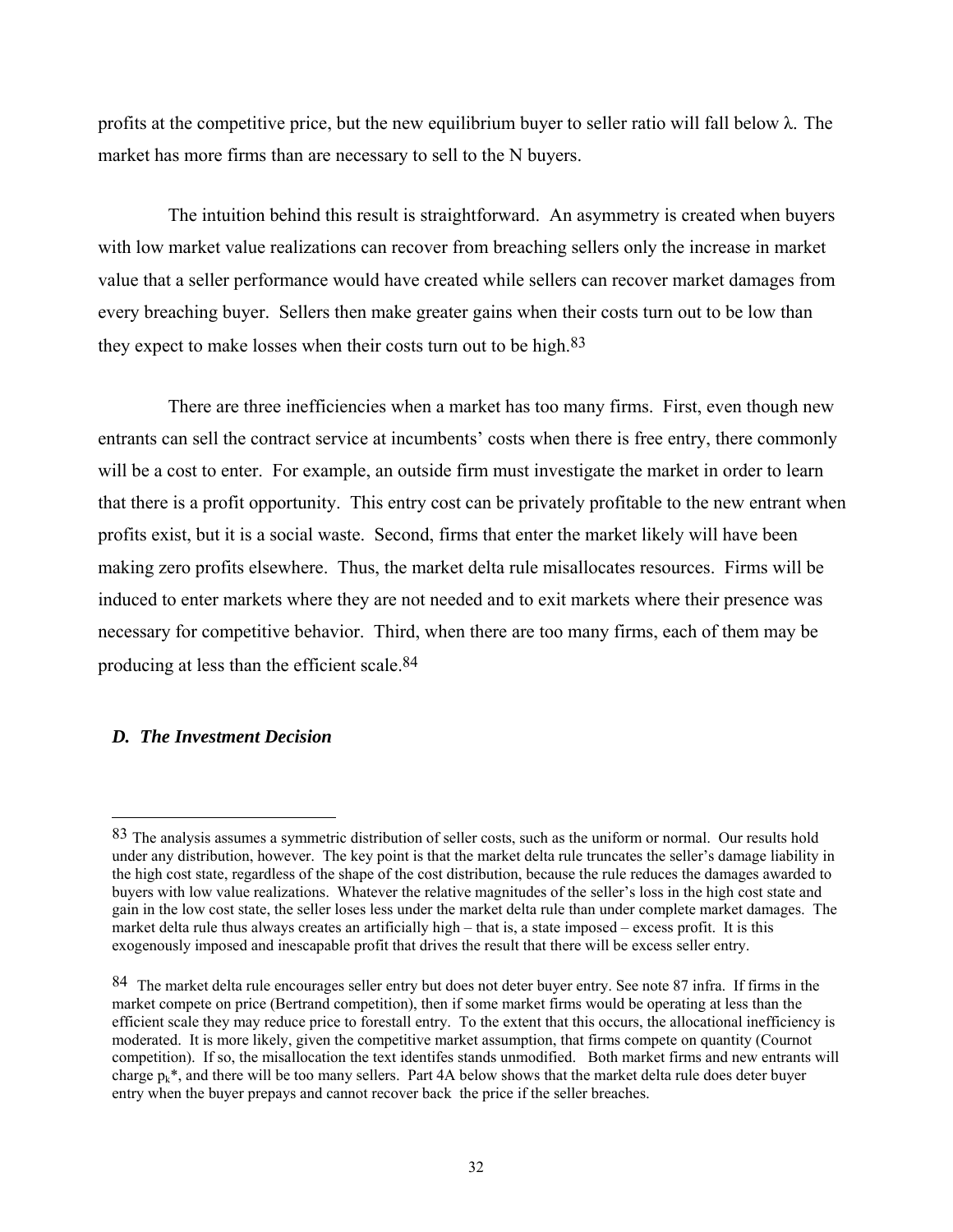The preceding analysis assumed that buyers did not invest in the subject matter of the contract. We now relax this assumption to let the buyer's realized value be partly a function of his efforts (his reliance actions) and a stochastic state variable (e.g., later demand for property such as the buyer's). When a competitive market exists and seller performances are homogenous, the buyer invests efficiently. As Part IIIB showed, the buyer trades in this case only when trade would be efficient. Hence the buyer will take into account that he will not trade in certain realized states of the world, and this will temper his reliance. When sellers supply services, however, it is realistic to assume that there is some heterogeneity in supply. Then direct expectation damages conceivably could induce buyers to overinvest but market damages could not. The buyer's payoff under market damages is a function of the ex post market price and the ex ante contract price. The buyer cannot affect either variable by actions he takes after the contract is made that would increase the value to him of the seller's performance. And since we have just shown that the seller will perform only when performance is efficient, the buyer will realize that his reliance expenses are losses to him in states of the world in which the seller breaches. Consequently, the buyer will rely until the expected gain, discounted by the possibility that there will be states in which the seller will not perform, equals the expected cost. This is the efficient amount of reliance.

# *E. The Decision to Contract*

 $\overline{a}$ 

Though any damage measure is consistent with efficient trade, protecting the expectation interest is necessary for efficient contracting. To understand this conclusion, it is helpful to begin with some notation. The market price of the good or service at time  $t^0$  is  $p(t^0)$ . If a buyer contracts at t<sup>0</sup>, he pays the market price, so we let  $p(t^0) = p_k$ . The seller realizes her costs and the buyer realizes his valuation at time  $t^1$ ; thereafter, at  $t^2$ , the market price adjusts so as again to equal cost. This price, as before, is denoted  $p_m$ . The parties expect, at  $t^0$ , that  $p_m$  will equal  $p_k$ .<sup>85</sup> We let  $k > 0$  be a fixed cost to contract and, again as before, let d be the damage measure, where  $0 \le d \le \infty$ . Thus, on the assumptions so far, buyers will not contract. The expected contracting gain is v -  $p_k - k$ . Since the buyer expects the  $t^2$  market price,  $p_m$ , to equal  $p_k$ , the expected noncontracting gain is the larger  $v - p_k$ . The buyer does not contract because contracting is costly but yields no gain.

 $85$ In an efficient market, the expected market price at any future time is equal to the current price plus an error term with mean zero.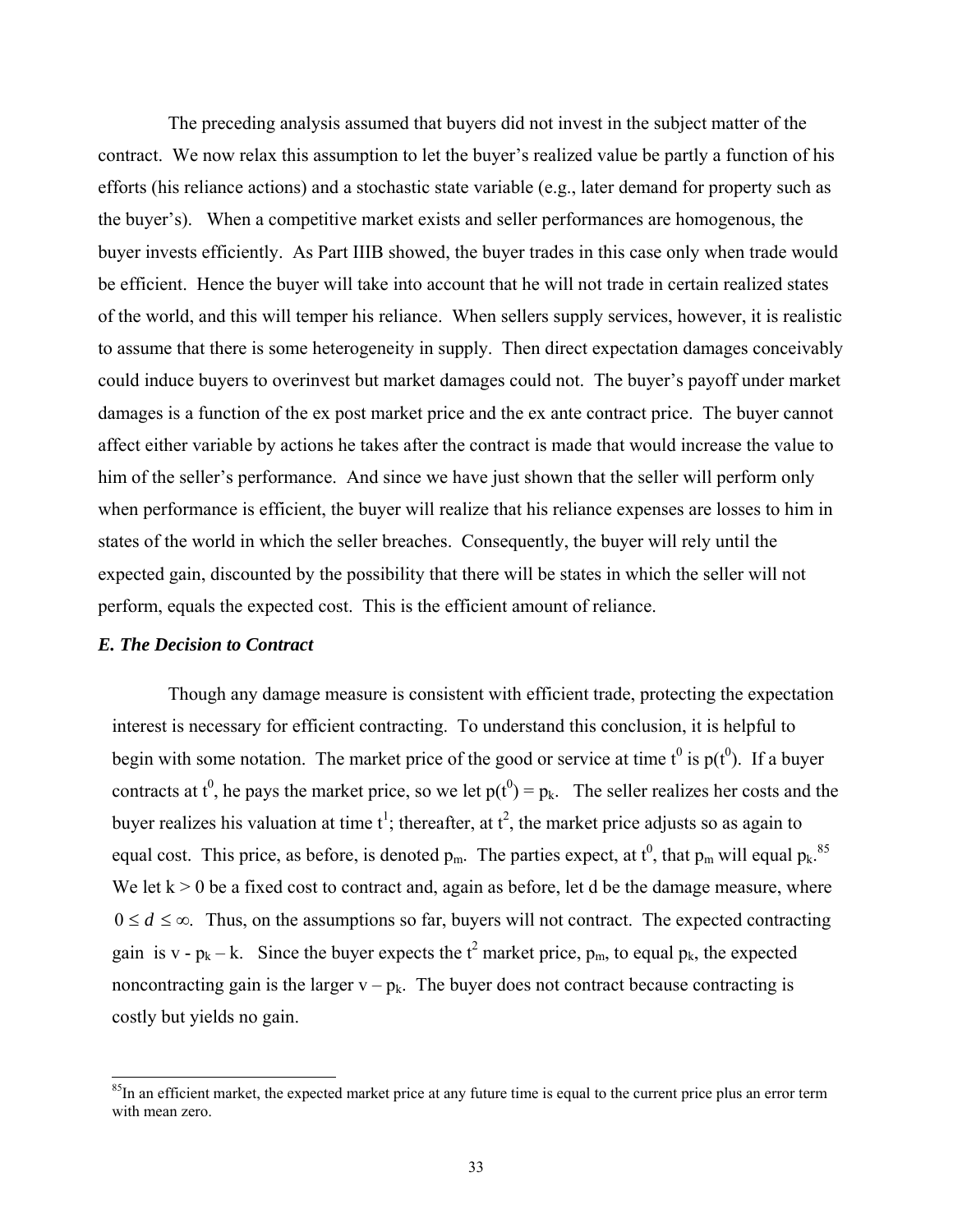To motivate the buyer's decision to contract, therefore, the buyer must face the possibility of incurring "disruption costs" if the market price rises between  $t^0$  and  $t^{2.86}$  The possibility of disruption costs arises when a buyer, as of  $t^0$ , expects to use the surplus from a time  $t^2$  trade either to make a contribution to the reduction of fixed costs, to reward investors, or to finance another part of his business. The expected surplus, conditional on trading, is  $v - p_k$ . the buyer's expected  $t^2$  value less the expected  $t^2$  price. A buyer who does not contract can be "disrupted" if the seller fails to perform in states of the world in which the buyer will trade. The buyer earns  $v - p_m$  from a trade, which is less than the expected surplus because sellers who are not contractually bound will refuse performance at the  $t^0$  price  $-p_k$  -- when  $p_m > p_k$ . Hence, a buyer without a contract may have to make a lower contribution to other aspects of his business than he expected to make. He can be disrupted.

 To be sure, a buyer without a contract will not be disrupted by any price increase. For example, the buyer can easily absorb the inability to make a deal at the expected price if the deal is small in relation to his business, or if the buyer lacks other opportunities that a large surplus could fund. Disruption costs thus are a function of the monetary gap between the expected surplus and its actual value, which is  $p_m - p_k$ , and the disruption loss per dollar of lost surplus, which is a function of the buyer's particular time  $t^2$  circumstances. For convenience, we denote the buyer's expected disruption cost as  $g = (p_m - p_k)x$ , where x is a parameter representing the expected disruption loss per dollar lost.<sup>87</sup> Note that  $g = 0$  if  $p_m = p_k$ ; then the buyer's t<sup>2</sup> trading surplus equals his expected surplus. Disruption costs are at a maximum if  $p_m = v$  because the buyer trades but earns no surplus. Finally, g becomes zero again when  $p_m > v$ . In these states, trading would produce a negative gain so the buyer does not trade.

Therefore, there are three relevant time  $t^2$  price ranges, as illustrated in Figure 1.

## **Figure 1**

0 (i)  $/p_k$  (ii)  $/v$  (iii)

l

<sup>&</sup>lt;sup>86</sup> We introduced the concept of disruption costs, in a model where the buyer's value was fixed from the time of contract to the time of performance, in Alan Schwartz & Robert E. Scott, *Contract Theory and the Limits of* 

<sup>&</sup>lt;sup>87</sup> Formally,  $x \in [0, x_{\text{max}}]$ . The larger is x, the greater is g.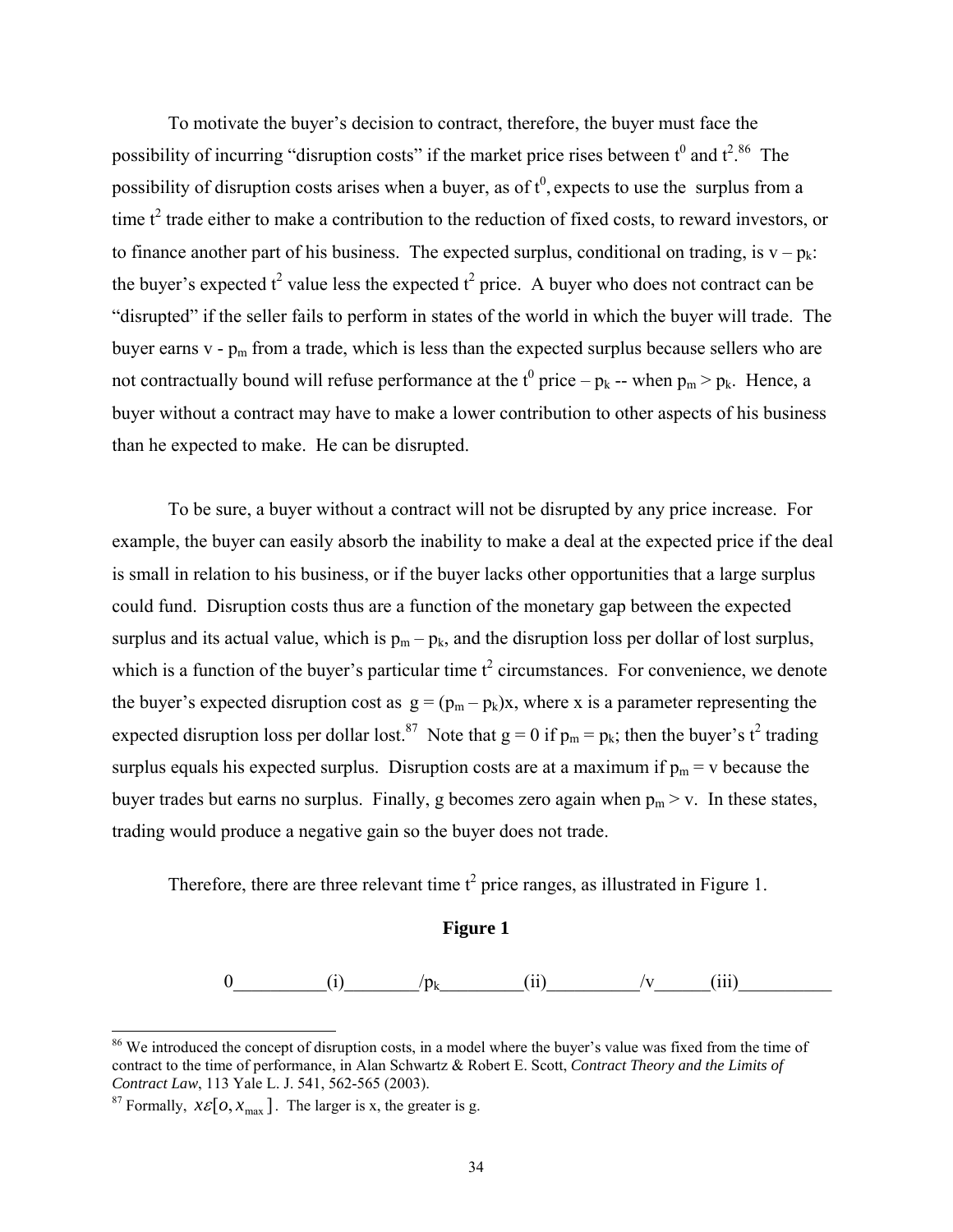A contract would not be useful to the buyer if the  $t^2$  market price falls in range (i). The seller then offers to perform because the market price is less than the contract price. A contract buyer whose realized value exceeds  $p_k$  trades, and thus is not disrupted, but he pays  $p_k$ . This same buyer would also trade if he had not contracted, but, viewed from  $t^0$ , he is better off because the range (i) price may turn out to be lower than  $p_k$ .<sup>88</sup> The no-contract buyer could trade at the lower price. A contract also would not be useful to the buyer if the  $t^2$  market price falls in range (iii). Contracting protects against disruption, but the buyer will not trade when the price exceeds his value, whether he has a contract or not, so there would be no disruption costs for contract damages to offset.

A buyer deciding whether to make a  $t^0$  contract thus focuses only on range (ii). He knows that he will trade if the  $t^2$  price falls in this range, and thus he could be disrupted if  $p_m$  >  $p_k$ . The buyer receives the sum that the damage measure d implies if he contracts and the seller breaches. This payment reduces g, but the price of d is k, the contracting cost. The buyer thus trades off expected disruption cost against contracting cost. Regarding the factors that influence this choice, the buyer is more likely to contract if k is low, d is large and x is large. The lower are contracting costs, the larger is the legal damage payment, and the greater is the disruption cost per dollar of expected surplus lost, the more likely the buyer is to contract. The fourth relevant factor is the variance of the  $t^2$  price distribution. In any symmetric price distribution, the expected monetary gain from not having a contract in range (i) is exactly offset by having a contract in range (ii). The disruption parameter x, however, varies directly with the size of  $p_k$  –  $p_m$ . The greater the width of a price range is – i.e., the larger the variance – the larger this difference can be. Hence, the expected disruption cost is increasing in the variance of the  $t^2$  price distribution.<sup>89</sup> Variance is a measure of risk, so this fourth factor holds that buyers are more likely to protect themselves with contracts when they face more risk.

<sup>&</sup>lt;sup>88</sup> On the assumption that market prices are uniformly distributed, the expected range (i) price is  $p_k/2$ .<br><sup>89</sup> We assume that the disruption parameter is asymmetric: the buyer does not benefit as much by a lower than

expected price as he is harmed by a higher than expected price. We motivate this assumption with the following argument: paying a lower price increases cash flow but is unlikely to cause the firm to scale up its current projects; paying a higher price may cause current projects to be disrupted.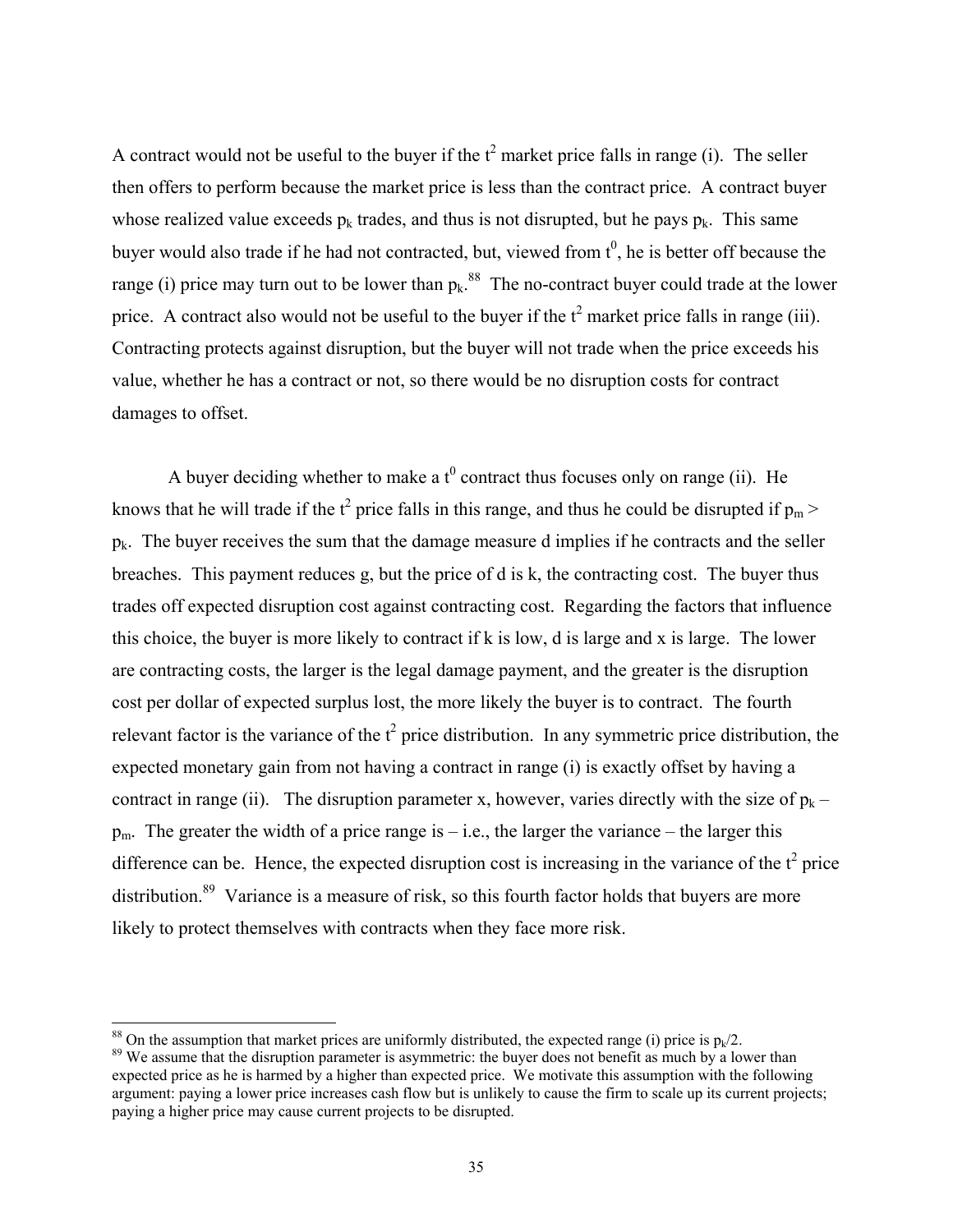We are interested in optimal damage measures, and we next argue that damages protecting the buyer's expectation are best. Buyers trade under any damage measure, including d  $= 0$ , but buyers will not contract under any damage measure. When  $d = 0$ , a contract makes no contribution to the reduction of disruption cost, but a contract is costly. The likelihood that the buyer contracts thus increases as the damage measure d increases. Recall that disruption costs are zero when the buyer's actual surplus from trade equals his expected surplus. Market damages ensure this equality when buyers trade. Thus, given a fixed contracting cost, this reasoning implies that the law should, at the least, protect the buyer's expectation with market damages. Society, however, is not concerned with whether the buyer contracts, but with whether parties make contracts that create a positive expected surplus. From this point of view, market damages should be the minimum *and* the maximum that the buyer recovers. To see why, consider Figure 2.



In the Figure, the buyer's expected gain from contracting, when damages protect his expectation, is measured from left to right, and the seller's expected gain from contracting, when damages protect her expectation, is measured from right to left. The expected gain equals contracting costs for the buyer and the seller, respectively, at the points  $k_b$  and  $k_s$ . Parties contract when both of their expected gains are in the  $[k_b, k_s]$  region.

Awarding the buyer a penalty – an award that exceeds his expectation – reduces the seller's expected gain. The anticipation of the penalty moves the seller to the right in Figure 2, and so reduces the likelihood that she will contract. Awarding the buyer less than his expectation reduces the buyer's expected gain from contracting. The anticipation of this low award will move the buyer to the left in Figure 1 and thus reduce the likelihood that he will contract. In this model, then, awarding the buyer just his expectation uniquely maximizes the probability that both parties are in the zone in which contracting is profitable. Thus, we conclude that *protecting the expectation with a market damages default best ensures that parties make efficient contracts*.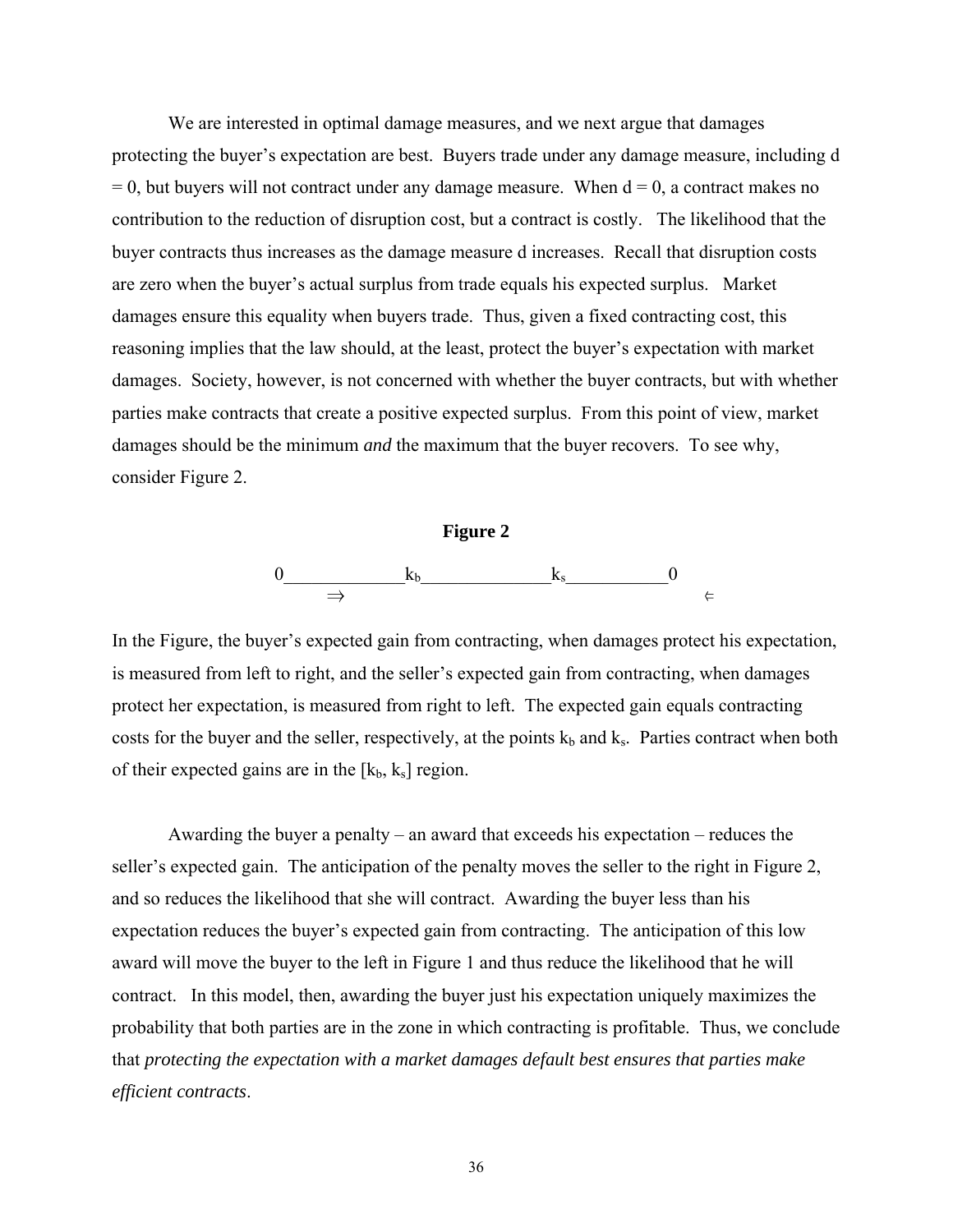This conclusion implicitly assumes that giving buyers more than their expectation redistributes wealth between sellers and buyers but does not affect the width of the contracting zone. When the parties plan to make interim investments, however, a penalty may increase the expected gain from contracting. The prospect that such a penalty may be imposed will not deter efficient contracting. To see why, consider Figure 3.



Figure 3 is Figure 2 spaced out; the 0 points are further from each other, which is why they are denoted 0'. The extra spacing exists because the expected gain from contracting is greater than it would have been without the penalty. As a consequence, holding contracting costs fixed, the contracting zone  $[k_b, k_s]$  expands. The seller thus can be pushed further to the right and still have an incentive to contract. In Part IV we next argue that market damages should be awarded in a context in which they would be partly penal. The analysis here shows that these awards will not reduce the probability that parties will write efficient contracts.<sup>90</sup>

# *F. Summary*

l

 This model supports the claim that *when a market for the contract goods or services exists*, market damages are preferable to the market delta measure on both efficiency and fairness grounds. These damages induce trade only when trade is efficient and induce the correct number of

 $90$  The market delta rule encourages seller entry but does not discourage efficient contracting by the buyer. The buyer expects his contract to make a positive contribution to profit maximization – to avoid disruption costs – only in states of the world in which it is profitable for the buyer to trade. If the buyer's realized value is below the seller's cost, the buyer expects not to trade whether the seller tenders performance or breaches. Performance in this case would generate a negative return: that is, trade would cause disruption. The market delta rule reduces the buyer's damages only in states of the world in which the buyer will not trade. Since the buyer contracts to protect trading gains, the rule will not deter buyers from making efficient contracts when expected trading gains exceed contracting costs.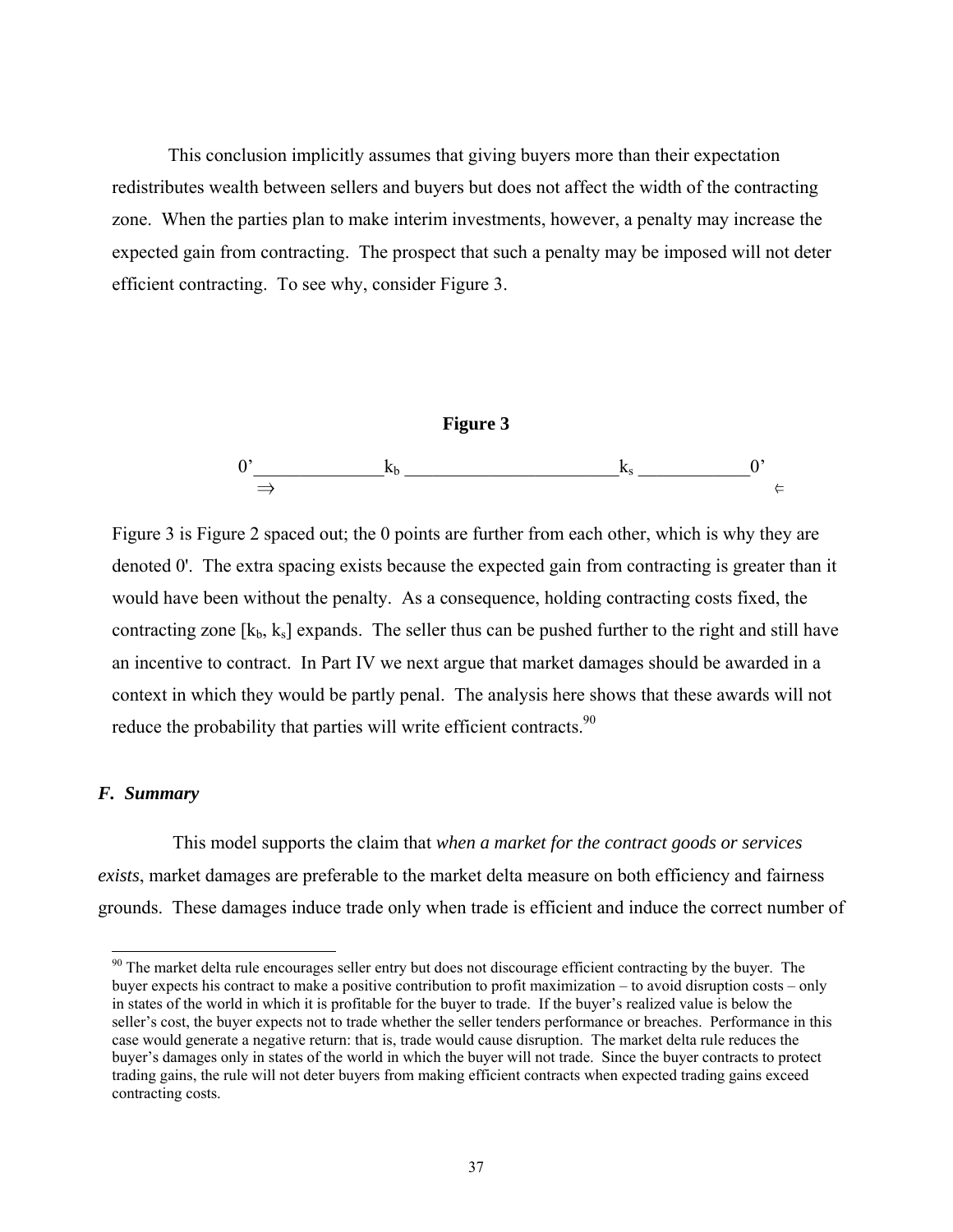sellers to enter the market. Moreover, market damages protect the expectation interest and thus maximize the probability that parties will contract efficiently. Market damages thus are both ex post and ex ante efficient. The market delta rule does not produce inefficient trade but this measure is ex ante inefficient because it induces excessive entry into the market by sellers.

 The market delta rule also violates the compensation norm more seriously than does a market damage measure. The market delta rule violates the compensation norm in every case where the buyer's actual value from a seller's performance exceeds its market value. Since buyers commonly do value seller performances in excess of their market values (as implied by the decision to contract ex ante for the seller's services), the market delta rule undercompensates buyers in the usual case.91 To the contrary, market damages overcompensate buyers *only* when performance of the contract service would have been inefficient ex post. But courts often will not know whether performance would have been efficient or not. This is because, as in the model we present here, buyer values often are unverifiable. In such cases, contract law's well grounded commitment to the compensation norm should persuade courts to award market damages in all cases. To summarize, the superior efficiency properties of market damages together with the commitment to compensation support our claim that buyers should receive these damages whenever they ask for them.

## **IV. COST OF COMPLETION DAMAGES, RESTITUTION AND SELLER PRECAUTIONS**

In Part IV, we consider cases in which the buyer prepays for a contract service that is bundled with other tasks. If the seller breaches, this buyer has a claim for restitution of the price and a claim for market damages; both claims are vindicated by awarding the buyer the full cost of completion. We develop additional efficiency justifications for awarding market damages in this context, but before discussing them it is helpful to ask why the buyer prefers to bundle the service in question with other services in a "master agreement." The buyer's other choice is to make the

 $91$  The market value of a seller's performance is assumed to be distributed uniformly on the interval [1, 2]. Hence, the buyer expects that value to have a mean of 1.5, and his expected value is б times that. We assume for convenience that б is invariant to the market value of performance. Thus, б, and hence the percent increase above the market value, is the same for every realized market value. If б is thought to increase with market value, then the argument just made overstates the extent to which the market delta rule undercompensates buyers.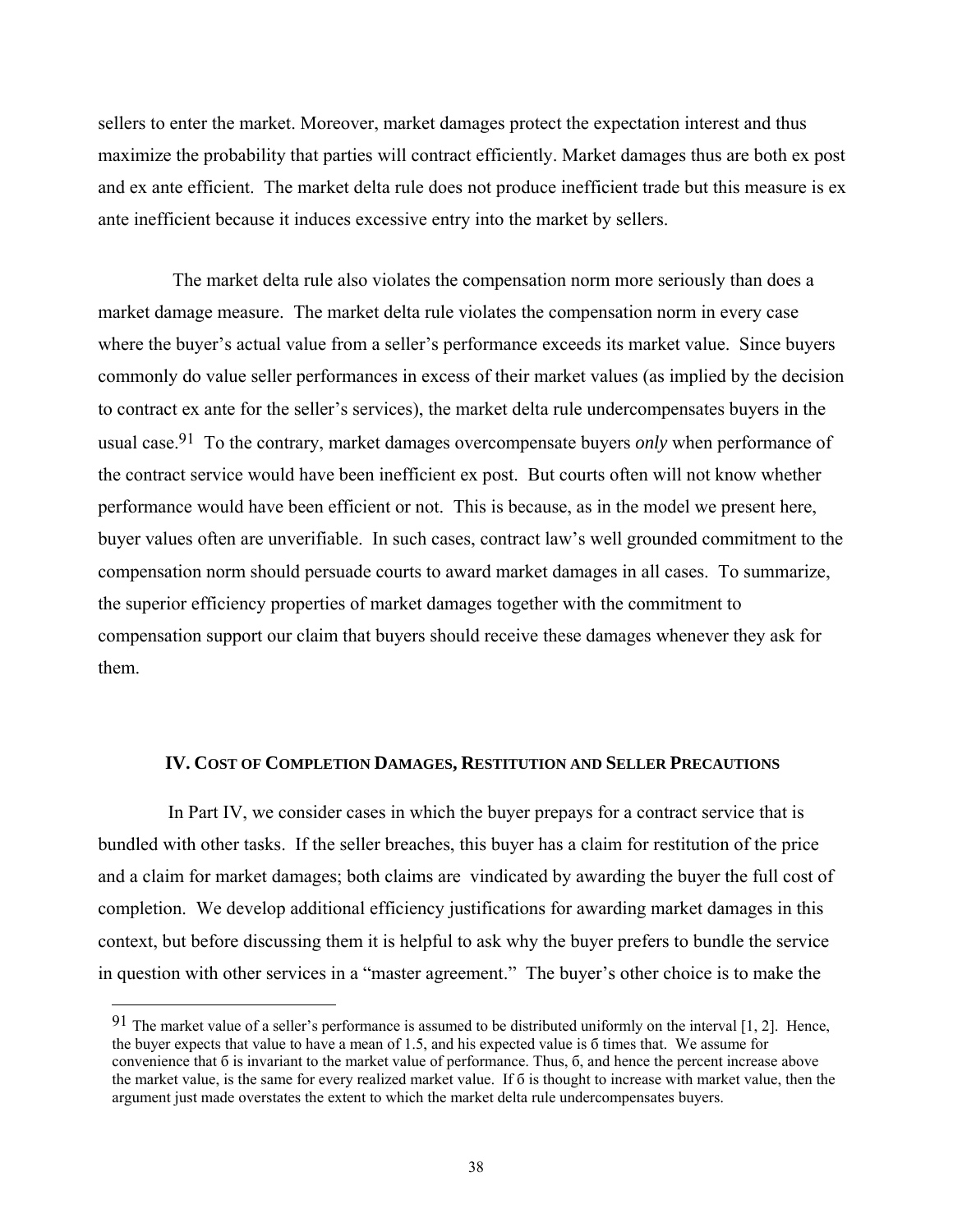decision whether to buy the service – commonly repair or restoration – separately, after the initial contract is performed. Waiting permits the buyer to make an informed comparison between the current cost of the service and the current value gain. Buyers forego the advantage of acting on current information when there are economies of scope. In particular, there are two advantages to bundling the services in an ex ante contract. First, a seller who is working on the property -- such as the mining company in *Peevyhouse* -- may know more about the property's features than an outsider could conveniently know. Similarly, a contractor who has undertaken to assemble the construction materials and supervise their installation by sub-contractors is better able to assess how best to correct defective construction than can a third party called in to effect a repair after the job is complete. The seller can use this information to make the most cost effective restoration or repair choices. Second, the seller sometimes is able to adjust her performance along the way so as to reduce later restoration or repair costs. Buyers purchase restoration or repair services in the ex ante contract, therefore, when these efficiencies outweigh the benefit of resolving the issue whether to restore or repair when the buyer is better informed.

 Master contracts usually have a single price, and this may create a problem for courts. A court cannot precisely compare the contract price for the service with the market delta unless the court can disaggregate the single contract price into its constituent elements. This will often be difficult to do.<sup>92</sup> A court for whom the market delta rule continues to hold appeal thus may think the windfall loss concern is more compelling in the case of bundled tasks for which the buyer has prepaid because the restitution claim is smaller in that case and the market damage claim proportionately larger.93 As a consequence, market damages are more likely to be substantially above the market delta in the prepayment context.

 $92$  Parties will separately price elements of a seller's performance when the gains from a more explicit identification exceed the pricing costs. In many contexts, pricing costs preclude much explicit identification. In addition, the seller may have joint costs, so there is no natural price for any segment of her performance. Our argument applies when these difficulties prevent separate pricing. As examples of the argument's ample domain, the standard form AIA Construction Contract contains no provisions that disaggregate the price of an initial installation and the price of the warranty to repair or replace defective construction; and the decided cases seldom exhibit detailed price breakdowns.

<sup>93</sup> As we showed in the Introduction, the cost of completion is the sum of the contract price and market damages. Because bundling is efficient, the shadow contract price of the service is lower than the price would be if the service had been separately priced. The lower is the contract price, the greater the share of a cost of completion award that market damages comprise.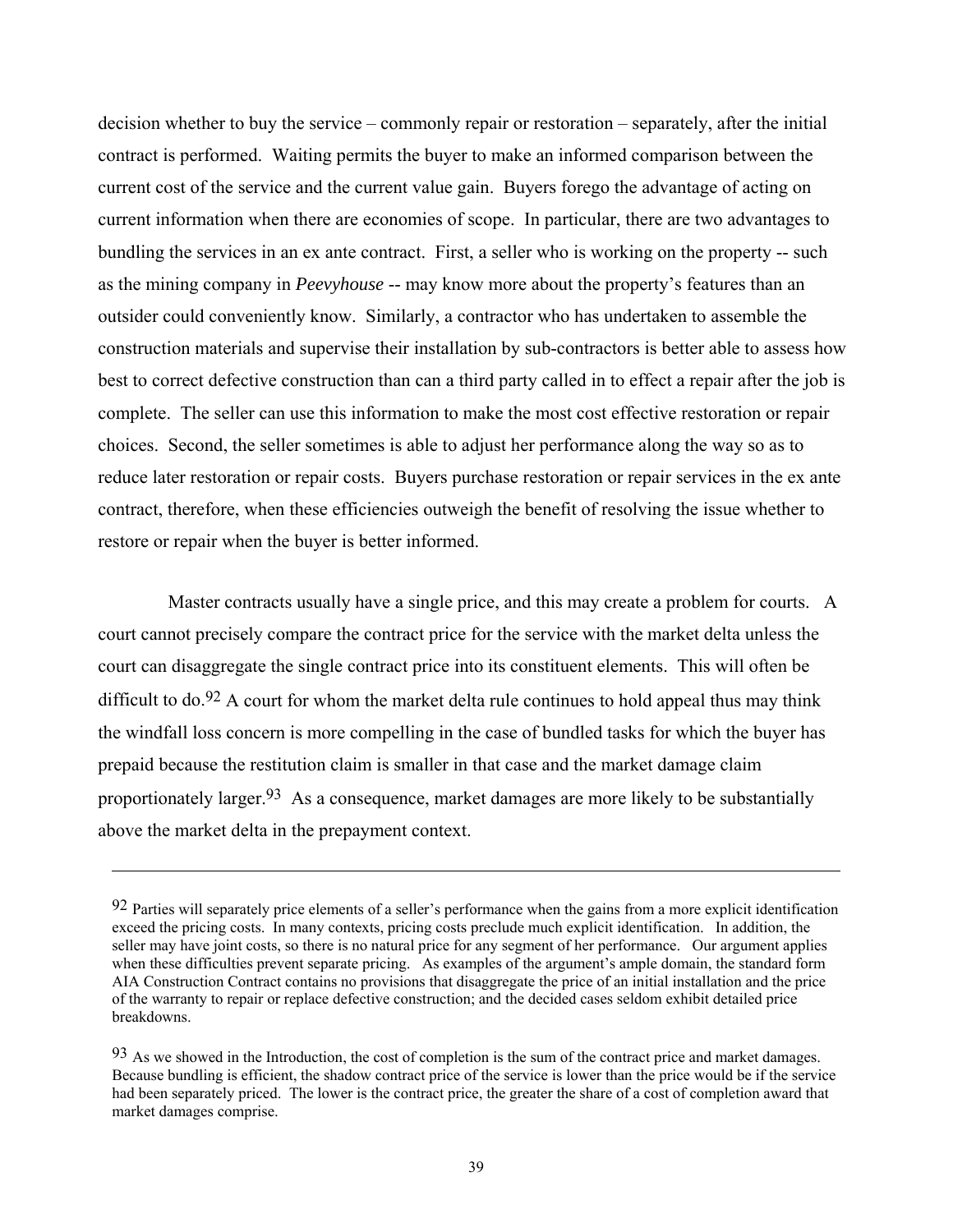To be sure, the inability to make precise comparisons would not be a problem for a court that is persuaded by the arguments advanced above to abandon the market delta rule. Such a court can satisfy the buyer's claims to restitution and market damages by awarding the cost of completion without having to know which portion of this award applies to the prepaid price. Moreover, there is a corrective justice case against awarding only the market delta when the buyer prepays. According to conventional moral notions, a seller wrongs her buyer by accepting payment for a performance she deliberately fails to render. When the buyer is restricted to the market delta, the wrong is uncorrected because the seller retains the price. Cost of completion damages are more just because they recognize the buyer's restitution claim.<sup>94</sup> This corrective justice case may offset the windfall loss case for the market delta rule. Nevertheless, for courts and commentators who remain concerned about the magnitude of a seller's windfall loss, we develop two additional efficiency arguments in favor of market damages whenever buyers prepay.

 The first argument focuses on the costs for buyers who would otherwise choose to purchase bundled services. Awarding the market delta rather than cost of completion damages when the buyer prepays causes contract buyers to earn negative returns when their valuations turn out to be low. This possibility reduces the expected return to entering the market to make efficient contracts. Buyers for whom this return falls below the contract price will not contract ex ante for the seller's repair or restoration services. Since bundling is efficient relative to the separate purchase of services, driving these buyers into the spot market (or excluding them altogether) reduces welfare. The second efficiency argument applies when the seller can take an efficient interim precaution. The precaution would reduce the cost of performing the contract service to below the buyer's value, but a seller who can retain the price and pay only market delta damages often has little incentive to take the precaution. In contrast, cost of completion damages create a strong incentive for sellers to take efficient precautions.

# *A. Restitution and the Buyer's Decision to Contract*

<sup>94</sup> Analyses of corrective justice that support this view are in Ernest J. Weinrib, *Punishment and Disgorgement as Contract Remedies*, 78 Chi.-Kent L. Rev. 55 (2003) and Curtis Bridgeman, *Reconciling Strict Liability with Corrective Justice in Contract Law,* 75 Fordham L. Rev. 3013 (2007).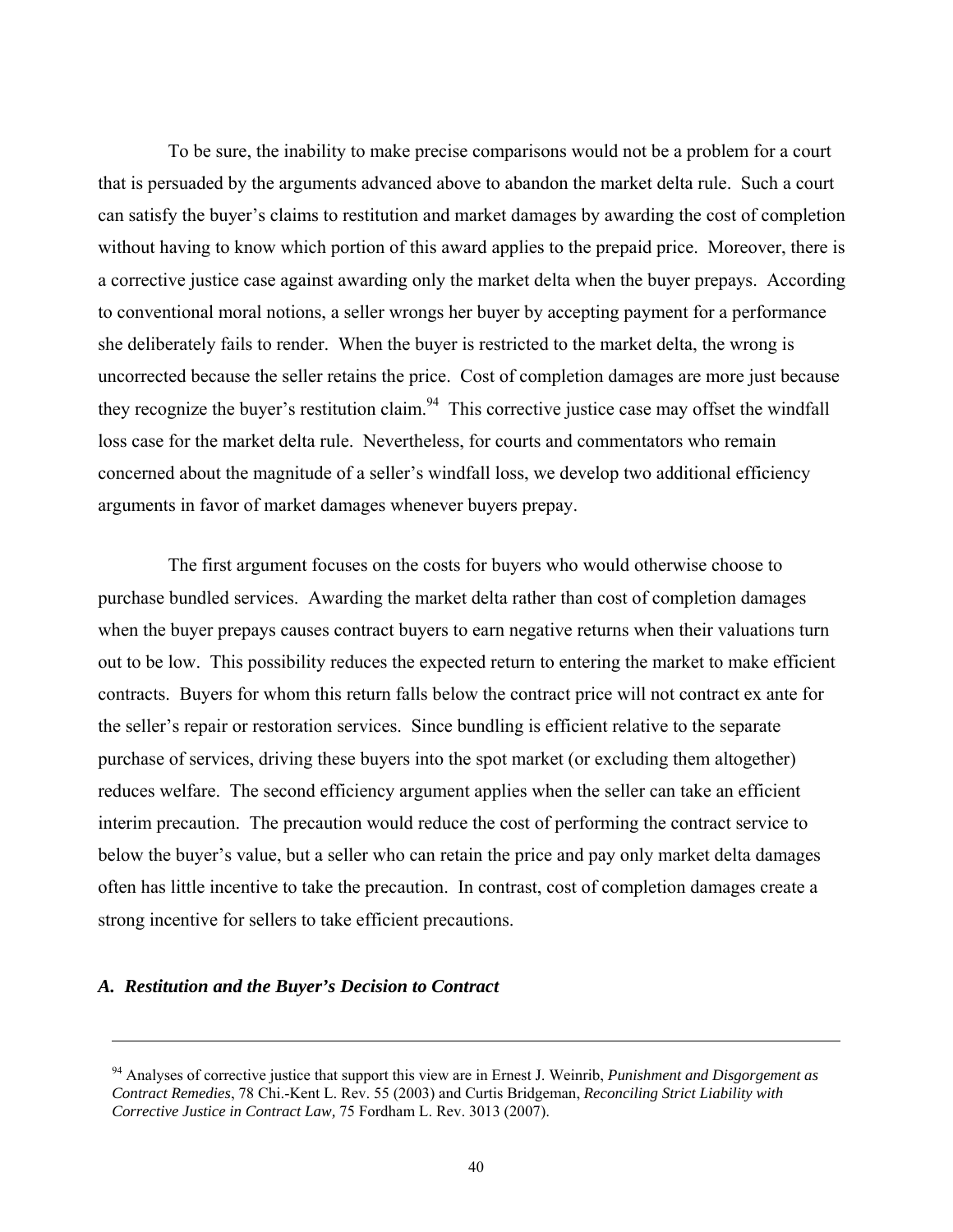The market delta rule does not cause inefficient trade, but the combination of prepayment and market delta damages inefficiently deters some buyers from entering the market and contracting for bundled services. To elaborate this argument, begin with sellers. In the high cost case, the seller breaches when she is not prepaid so permitting her to retain the price cannot produce more breach. Turning to the low cost case, and using the model in Part III, buyer market values are uniformly distributed between [1, 2]. Hence, the mean expected ex post buyer market value is 1.5, so the mean market delta is .5. A seller who plans always to breach and retain the price expects to earn nothing. The seller collects the 1.5 price, pays damages of .5 to buyers, and therefore realizes 1 per sale. This one is exhausted in defraying the seller's fixed cost of one, however. In contrast, a seller who plans always to perform, thereby never having to pay damages, earns price less marginal cost of  $3/2 - 1/3 = 7/6$ . She allocates one to fixed cost and nets a positive gain of  $1/6 = 0.17$ . Hence, when sellers can retain the price and pay only the market delta, they breach in the high cost case and perform efficiently in the low cost case.

 When the seller breaches, courts award cost of completion damages to pre-paying buyers when the market delta is at or above the ex post market price. The model above showed that when buyers either do not prepay or get restitution of the price, market damages yield efficient trade. Since cost of completion damages entail restitution, buyers who trade when they should and receive damages earn their expectancy even though a contract seller can retain the price.<sup>95</sup> In contrast, buyers incur losses if they do not trade and they are restricted to recovery of the market delta. The market delta is the net market value gain that performance would have produced for the buyer while the larger prepaid price is the mean of the marginal cost distribution *plus* the seller's fixed cost.<sup>96</sup> Buyers who are not myopic anticipate that they will incur losses in states of the

 $\overline{a}$ 

96 A pre-paying buyer who does not trade and who is restricted to recovery of the market delta earns  $\Delta_m - p_k$ .

This will be negative if  $\Delta_m < p_k$ ,, or if  $v_m - 1 < 1 + \frac{v_{\text{max}} - v_{\text{min}}}{2}$ ,  $v_m - 1 < 1 + \frac{c_{\text{max}} - c_{\text{min}}}{2}$ , where the left hand side is the market delta (ex post market value minus minimum market value) and the right hand side is the contract price (fixed cost plus the mean of the marginal cost distribution). Rearranging terms yields  $v_m - 2 < \frac{c_{\text{max}} - c_{\text{min}}}{2}$ . This inequality always is

<sup>95</sup>To make this clear, recall that cost of completion damages are the ex post market price,  $p_m$ . Thus a buyer who prepays, later trades and who recovers cost of completion damages earns  $(v - p_m) + p_m - p_k = v - p_k$  which is the buyer's expectation. The first term on the left hand side of this equation is the buyer's value less the cover price; the second term is cost of completion damages; and the third term is the prepaid price that the contract seller retains.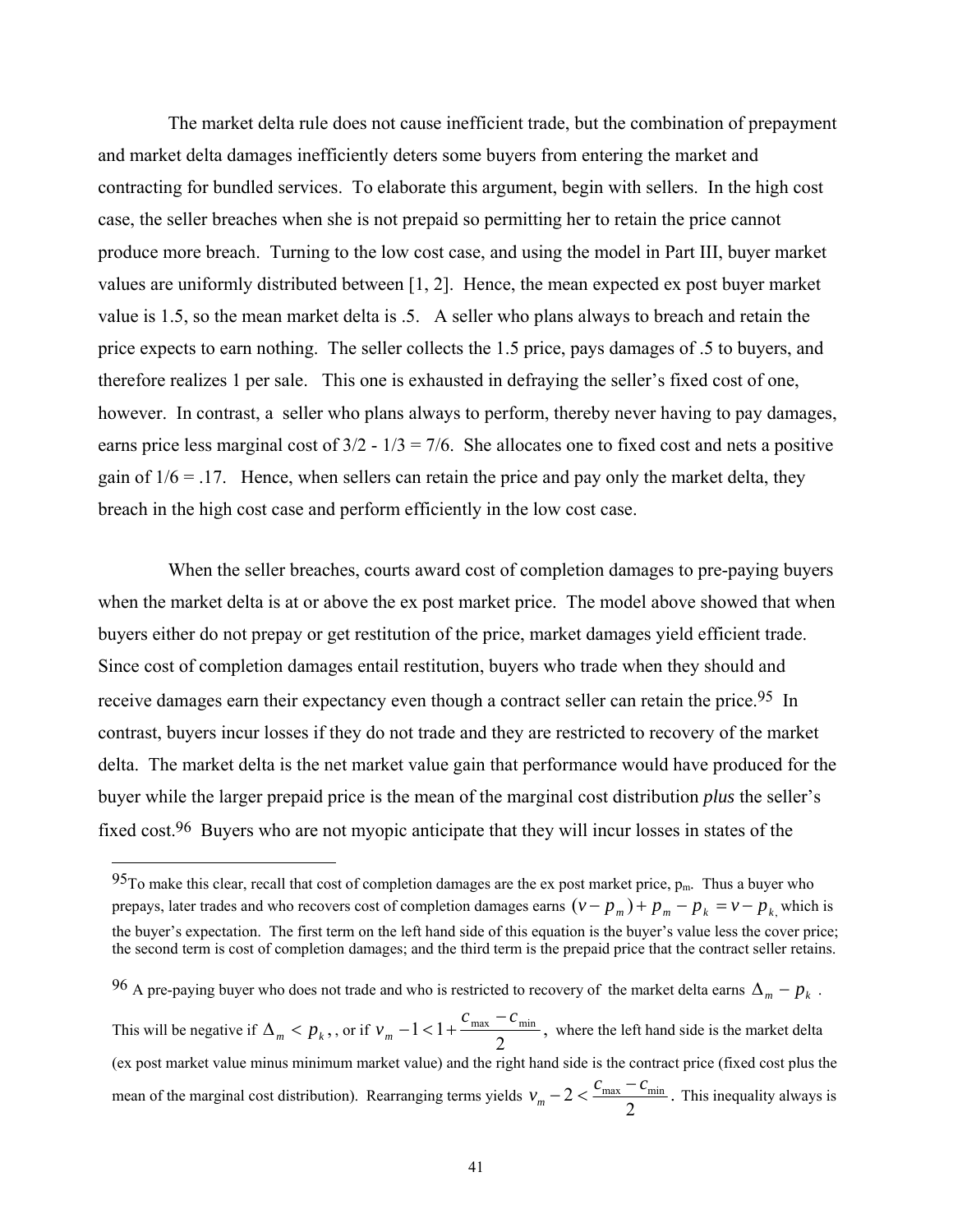world in which their valuations turn out to be relatively low. This prospect will cause some buyers not to enter the market to purchase the seller's services in the ex ante contract.<sup>97</sup> Deterring buyers from contracting ex ante for repair or restoration services is inefficient because buyers prepay – purchase services as part of a master contract – when economies of scope exist. Recalling the corrective justice point made earlier, we thus conclude: *When the buyer has prepaid for the contract service, both efficiency and fairness justify awarding cost of completion damages even when these would much exceed the market delta.*

## *B. The Precaution Dimension: Redoing Work and Improving Contractual Incentives*

 Prepayment creates an incentive for the seller to behave strategically in the two contexts that we analyze in this Part. The first is a construction contract under which the seller is to do a job that is composed of several separate acts and the buyer makes a total payment for the entire job. In the second situation, the buyer accepts a lower payment from the seller than he otherwise would in return for the seller's performance of a task for the buyer*.* As an illustration, the seller buys the right to mine on the buyer's property in return for a royalty and an agreement to restore the property at the end of the lease term. The royalty payments the seller makes to the buyer are lower because of the restoration obligation. In both of these situations, the seller can increase her payoff by retaining the price allocated to the relevant service or by paying the lower royalty but not doing the work.

 Our analysis of these situations rests on four key assumptions. First, the contract requires the seller to take a certain action-- i.e., to restore or correct any defect in performing the main job. We assume that the seller can take a related action during the course of performance. This related action is denoted a "precaution" because taking it reduces the expected cost of the contractually required action to less than its expected value to the buyer. If the contractually

satisfied because  $v_m \le 2$  (the buyer's realized market value is bounded from above by 2) and the right hand side is positive. Hence, the market delta always is less than the contract price, so the non-trading buyer incurs a loss when the seller retains the price and pays only the market delta.

<sup>97</sup> Part III showed that reducing a buyer's damages in states of the world in which buyers will not trade does not deter buyer entry. When sellers can retain the price and pay only market delta damages, however, buyers actually incur losses in states of the world in which they do not trade. The prospect of these losses can reduce a buyer's expected gain from entry to below the contract price.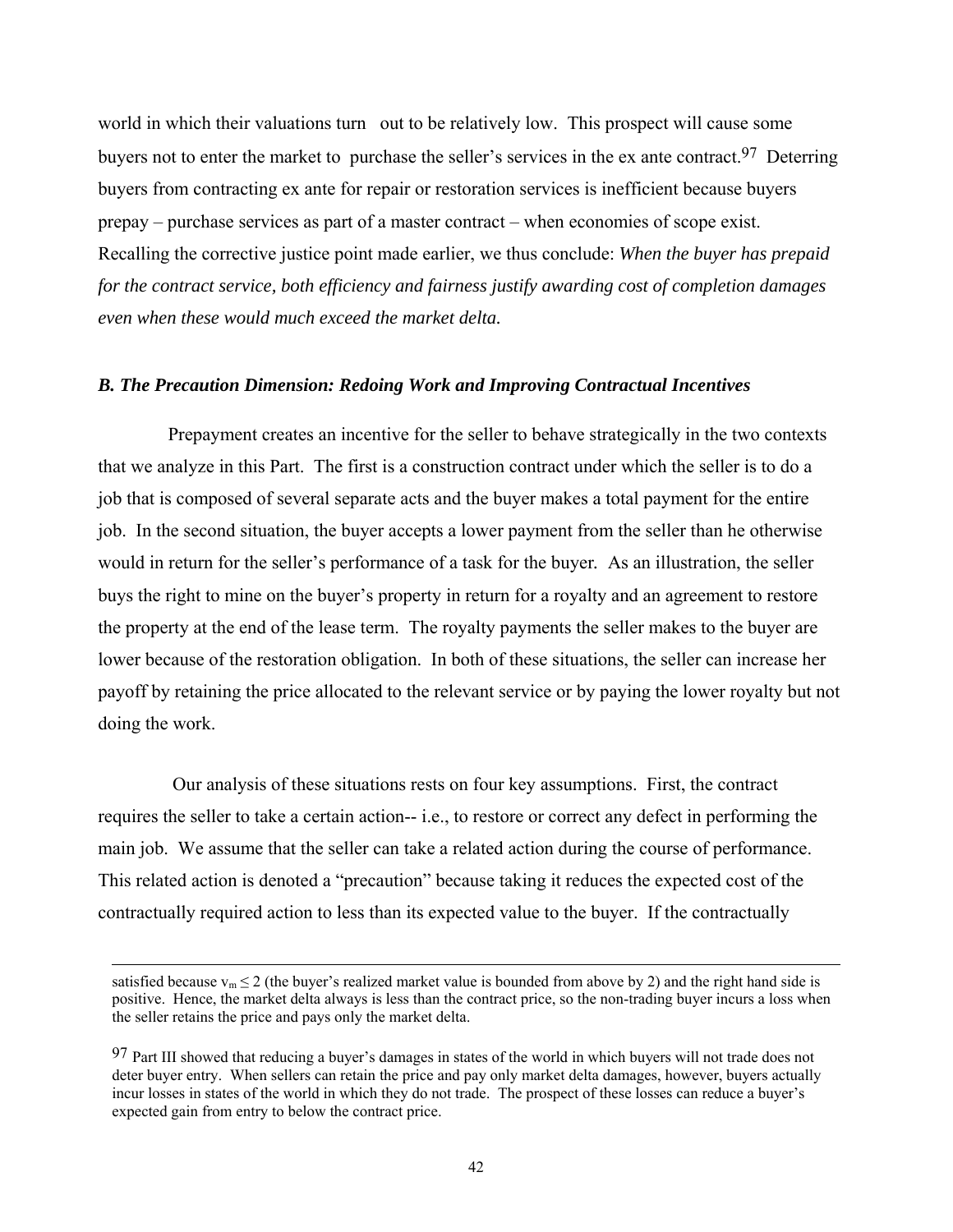required action is restoration, the related action – the precaution – thus may be conducting mining operations so as to facilitate restoration. The failure to take the precaution is denoted "shirking." Second, the buyer is an imperfect monitor. He may not be an expert and monitoring is costly. The precaution is contractually required, either directly or indirectly.98 Therefore, the buyer can force the seller to take the precaution if the buyer observes the seller shirking, but he may fail to detect shirking. Third, the seller's failure to take the precaution may never be discovered, or only discovered much later. Thus, the seller may have not have checked that the floors have sufficient structural support but this may not be known for years because the floors are covered with carpet or tile. Alternatively, something obviously is wrong ex post, but it is not obvious that the problem is a consequence of the seller's breach. For example,, it turns out to be quite expensive to restore a property after it has been mined, but whether the seller mined with restoration in mind or whether restoration would have been materially less expensive if she had are difficult to know. Fourth, the seller or a third party could perform the contractually required action ex post, but the action is much more expensive than if the precaution had been taken.

 The seller is liable if the buyer discovers within the statute of limitations that she shirked. Under current law, the breaching seller pays cost of completion damages when these approximate or are below the market delta. Under the economic waste test, however, the seller is liable only for the market delta if the action seems inefficient ex post (i.e., the cost of completion much exceeds  $\Delta_{\rm m}$ ). To understand the effect of this rule, consider that the seller should take the precaution because the precaution helps to ensure that the contractually required action is cost justified. A corollary to this conclusion holds that if the seller shirks, the action may ultimately not be cost justified. The likely sanction that the seller today faces if she fails to take the precaution, and later fails to perform the contractually required action, is the low market delta. Therefore, when courts focus on the ex post comparison between the cost of performance and its value, courts create an

<sup>98</sup> For example, the contract may regulate the manner in which a seller mines to ensure that restoration will be feasible ex post. The seller's duty of good faith also requires her to take cost justified actions that further the common venture.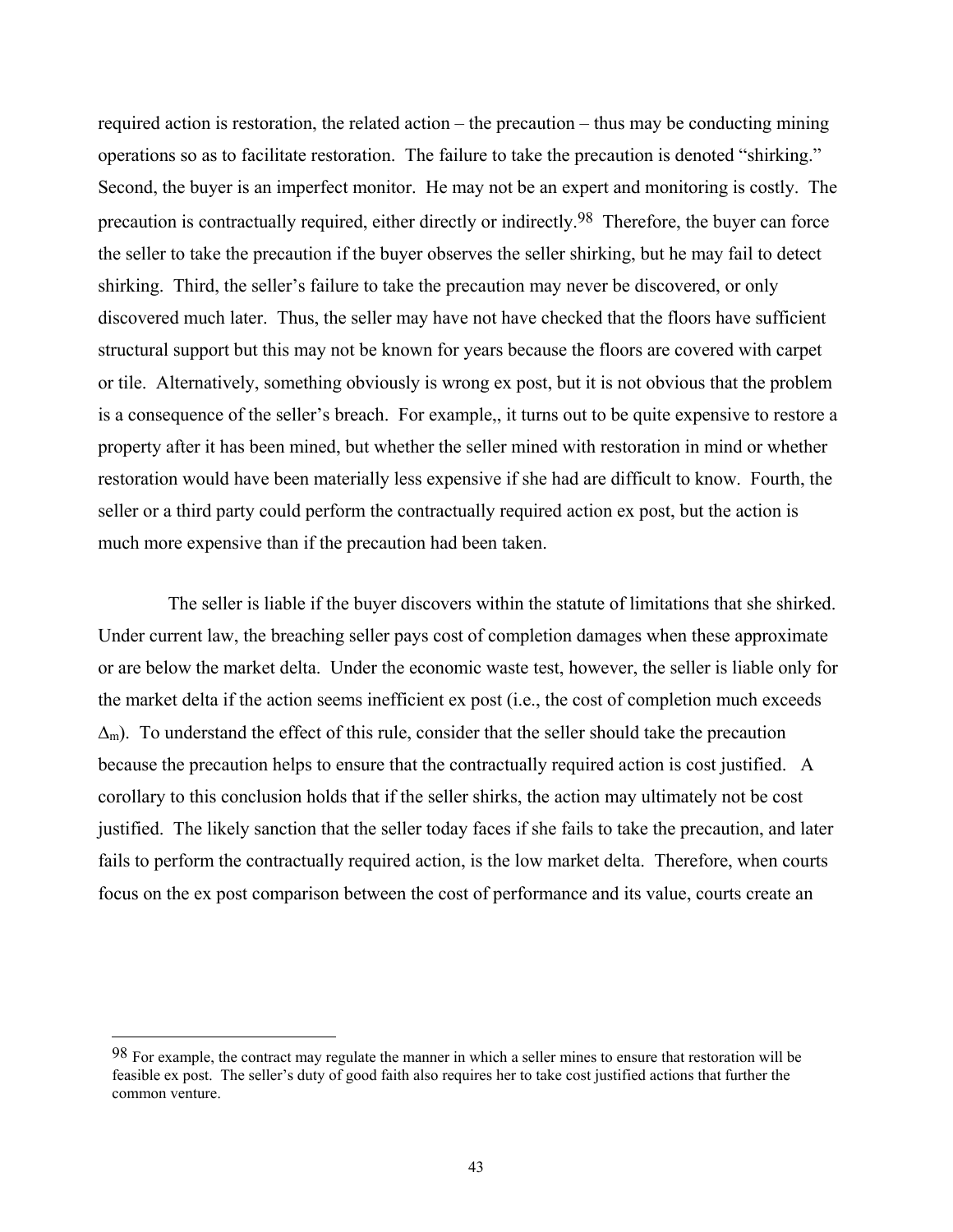incentive for sellers to tilt that comparison in their favor by not taking efficient precautions. The law encourages moral hazard.<sup>99</sup>

 The theoretically efficient remedy when one party misbehaves because the other party is an imperfect monitor (here the buyer cannot always observe the failure to take the precaution) is a penalty that is partly a function of the likelihood of non-discovery.100 This penalty, we show, cannot be implemented on the information structure assumed here. The efficient penalty is reasonably well approximated, however, by an award of cost of completion damages.

 To support these conclusions formally, we modify the model set out in Part III. The required action costs c (including the precaution) if the precaution is taken but costs  $C > c$  if the seller shirks. The contract price of the action is  $p_k$  and the ex post market price is  $p_m$ . The contract price may be implicit. We assume competitive markets so price equals cost:  $p_k = c$ ;  $p_m =$ C. Therefore,  $p_m$  is the cost of completion. The buyer values the contractually required action at v and the action will increase the market value of the buyer's property by  $\Delta_{m}$ . We assume that v > c;

 $\overline{a}$ 

Here, each of our four assumptions were satisfied. There was (1) an apparently efficient precaution – checking the pipe as it was delivered to insure that it met contract specifications; (2) evidence that the owner, through his architect, was an imperfect monitor (he was able conveniently to check only the first installment of pipe but not the remainder); (3) difficulty in discovering the unsatisfactory performance because most of the pipe was embedded in the walls of the house; and (4) performance that was inefficient ex post --the high cost of removal caused the ex post market price of performance to exceed the market delta by so much as likely to exceed the buyer's value from performance.

<sup>99</sup> All of the assumed conditions that create a perverse incentive for the seller to shirk by failing to take the efficient precaution were present, in fact, in the case of *Jacob & Youngs v. Kent,* supra note 12. Note, for example, the dissenting opinion of Justice McLaughlin, who recited the following facts from the record:

Under its contract [the plaintiff] obligated itself to use in the plumbing only pipe (between 2,000 and 2,5000 feet) made by the Reading Manufacturing Company. The first pipe delivered was about 1,000 feet and the plaintiff's subcontractor then called the attention of the foreman of the subcontractor, who was doing the plumbing, to the fact that the specifications annexed to the contract required all pipe used in the plumbing to be of the Reading Manufacturing Company. They then examined it for the purpose of ascertaining whether this delivery was of that manufacture and found it was. Thereafter, as pipe was required in the progress of the work, the foreman of the subcontractor would leave word at its shop that he wanted a specified number of feet of pipe, without in anyway indicating of what manufacture. Pipe would thereafter be delivered and installed in the building, without any examination whatsoever. Indeed, no examination, so far as appears, was made by the plaintiff, the subcontractor, defendant's architect, or anyone else, of any of the pipe except the first delivery, until after the building had been completed.

<sup>100</sup> See e.g., Aaron S. Edlin and Benjamin E. Hermalin, *Contract Renegotiation and Options in Agency Problems*, 16 J. L. Econ. & Org. 395 (2000); Gary S. Becker, *Crime and Punishment: An Economic Approach,* 76 J. Pol. Econ. 169 (1968)*;* GARY S. BECKER & WILLIAM M. LANDES, ESSAYS ON THE ECONOMICS OF CRIME AND PUNISHMENT (1974).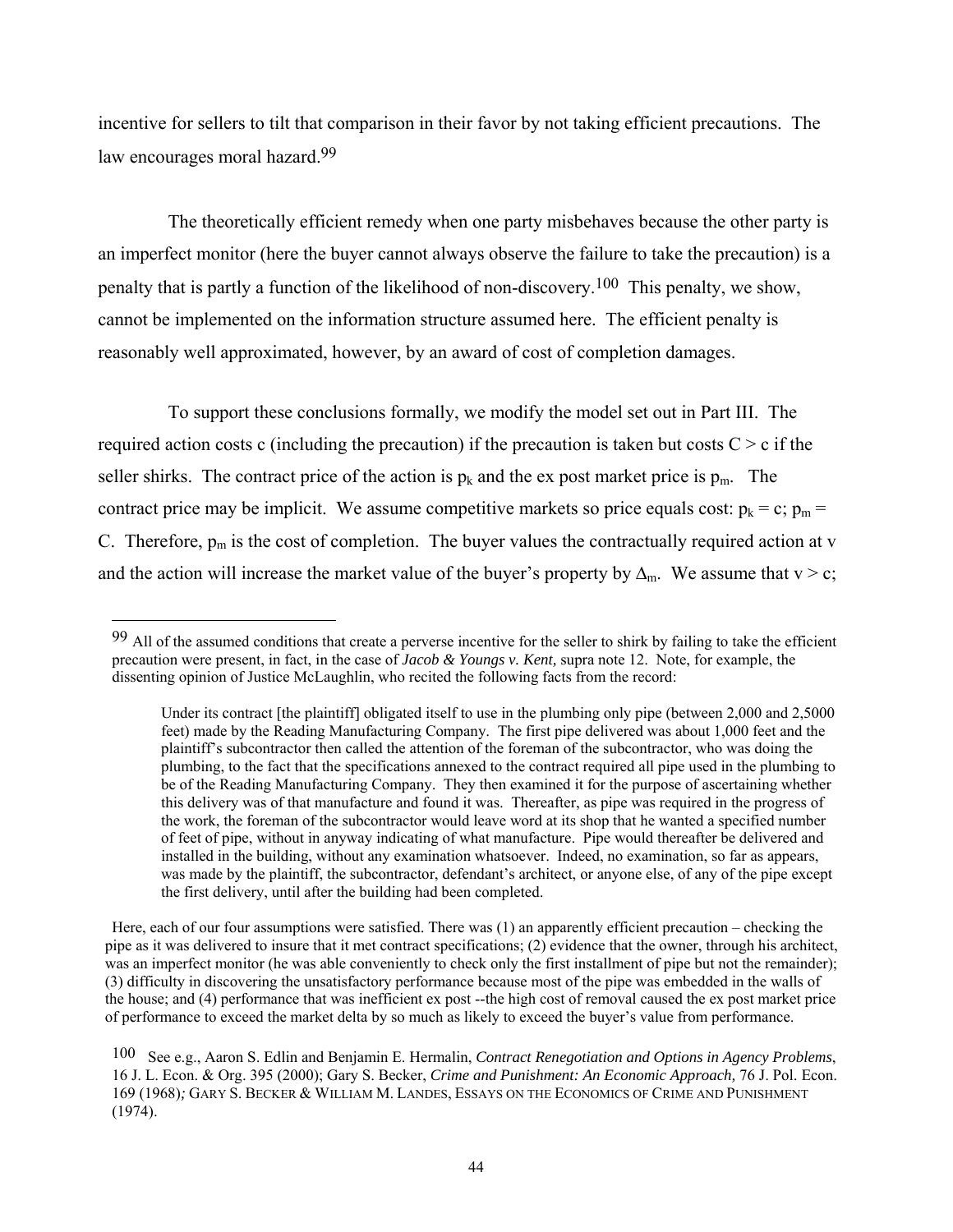the precaution is efficient because taking it reduces the total cost of the contractually required action to below its value. The buyer discovers breach with probability n, where  $0 \le n \le 1$ .

The parties contract at  $t^0$ . The seller will take the precaution at  $t^1$  if the expected damages she would pay for breaching the contract (e.g., not restoring) exceed the contract price of the action. If the seller decides not to take the precaution, she waits until  $t^{1+}$  to see whether the buyer will discover her omission. If she is discovered, she takes the precaution then. If she is not discovered, she both fails to take the precaution and fails to perform the contract action. A seller who breaches finishes the principal job (e.g., completes construction or mining) at  $t^2$ . If her breach is discovered then, she pays the damages the law now requires; otherwise, she keeps the price. Since market values fluctuate, we assume that the realized market delta is below a "cutoff" cost of completion, denoted  $C_x$ , with probability  $F(C_x)$ .<sup>101</sup> In these cases, a seller who is discovered pays  $\Delta_{\rm m}$ . The market delta thus exceeds the cutoff value with probability 1 - F(C<sub>x</sub>), in which case the seller pays  $p_m = C$ .

 To see what the seller will do, consider that she earns a pure profit of zero if she takes the precaution. The seller has been paid c, which is the cost. Hence, she shirks if the expected gain from shirking and then breaching is positive. Expression (1) is the shirking condition.

$$
(3) \quad (1 - \eta)p_k + \eta \{ p_k - [F(C_x)\Delta_m + (1 - F(C_x)p_m] \} \ge 0
$$

The first term on the left hand side of Expression (3) is the expected value of breaching when it is not discovered: the seller then keeps the full price. The second term is the expected value of breaching when the buyer discovers it. The seller keeps the price less the terms in brackets, which sum to the expected damages from breach. If the market delta is less than the cutoff value for cost of completion damages, which occurs with probability  $F(C_x)$ , the seller pays the market delta; otherwise, she pays the cost of completion.

<sup>101</sup> Under the law, the seller pays cost of completion damages if they are in the neighborhood of the market delta. Thus, the seller pays the market delta only when cost of completion damages substantially exceed it. We denote as  $C_x$  the cut off cost of completion damages, below which the seller pays only the market delta.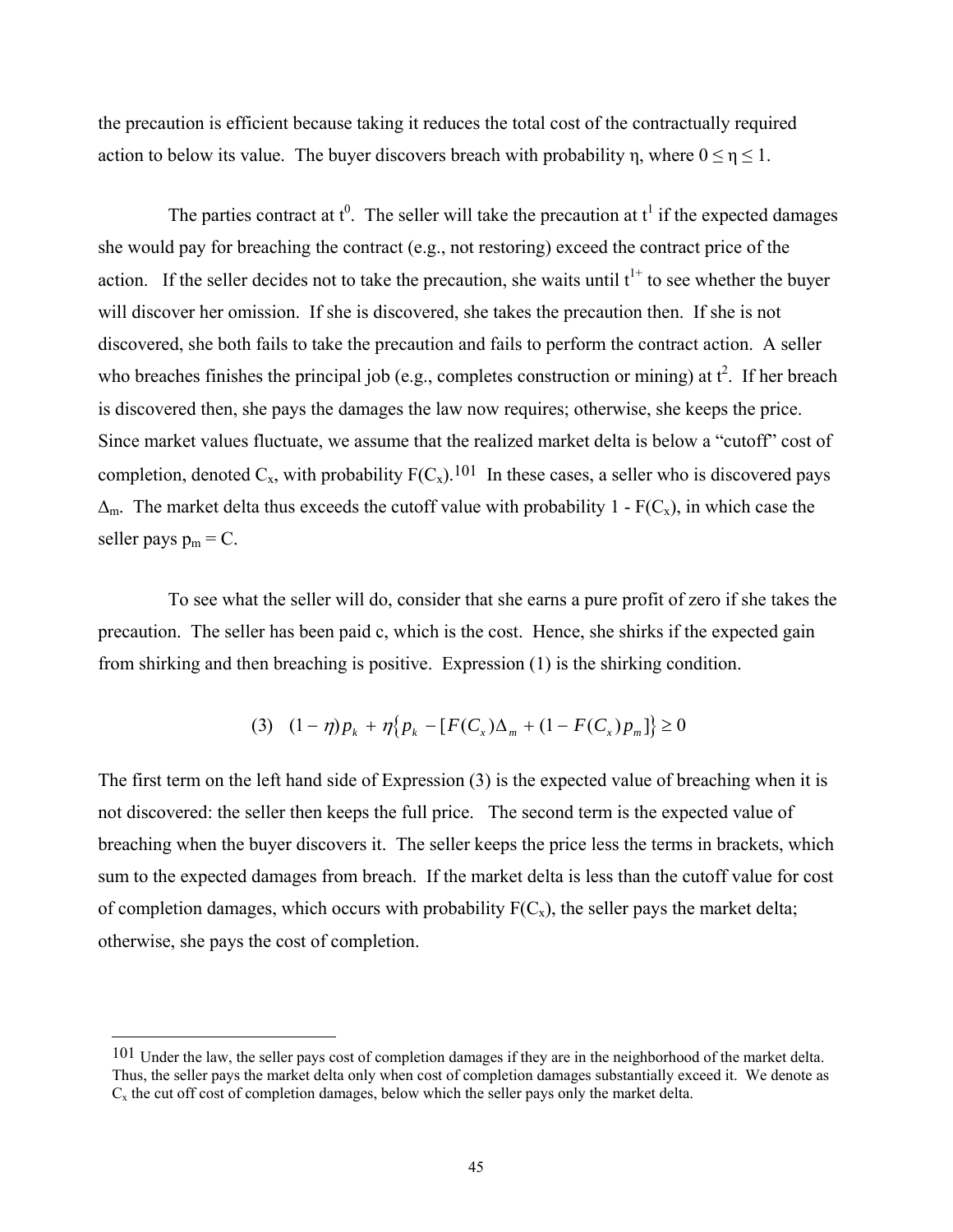The first term in Expression (1) is positive. Hence, the seller shirks if the second term is positive or if the second term is negative but by less than the first term is positive. The second term can be positive because  $p_k > \Delta_m$ .<sup>102</sup> The likelihood that the second term is positive (or not very negative) is high if the probability that the seller will have to pay cost of completion damages  $(p_m$  in the Expression) is low. This fact implies that *the more productive the precaution – i.e., the greater its cost reduction effect – the less likely the seller is to take it.* A highly productive action ensures that  $p_k \ll p_m$ ; the required action is relatively cheap given the precaution but very costly without it. Holding the market delta constant, the probability of paying cost of completion damages – 1 -  $F(C_x)$  – thus falls as the cost of completion increases.<sup>103</sup> Therefore, shirking can yield a positive expected gain even when discovery is probable.

 The seller also may shirk when the damage sanction – the bracketed term in Expression (3) – exceeds the contract price if breach is likely to go undiscovered. To pursue this possibility, denote the bracketed term as  $\lceil \cdot \rceil$  and assume that  $p_k < \lceil \cdot \rceil$ ; that is, the expected damages from breach, conditional on discovery, exceed the prepaid price. Expression (3), the shirking condition, then can be rewritten as

$$
(4) \quad p_k\bigg(1+\frac{1-\eta}{\eta}\bigg)\geq [\cdot]
$$

The seller will shirk if Expression (4) is satisfied. The Expression cannot be satisfied if breach is discovered with certainty. Then  $\eta = 1$  and now  $p_k < \lceil \cdot \rceil$  by assumption. If discovery is not certain, however, Expression (2) shows that the seller's incentive to shirk is decreasing in (i) the difference between the expected damages and the contract price of the action, and in (ii) the probability of discovery. Holding the probability of discovery constant, the closer is the price to expected damages – i.e., the higher the price gets – the more likely the seller is to shirk. And holding the

<sup>102</sup> This is proved in note 95, supra.

<sup>103</sup> One such case is where the principal job would have been satisfactorily completed if the seller had taken the precaution but is very costly to complete ex post because the seller would have to redo work. Courts uniformly do not require the seller to redo work at a large cost when redoing work would yield a small market gain (i.e.,  $C = p_m$ )  $\gg \Delta_m$ ). Instead, courts award the market delta  $\Delta_m$ . See cases cited notes – and --supra.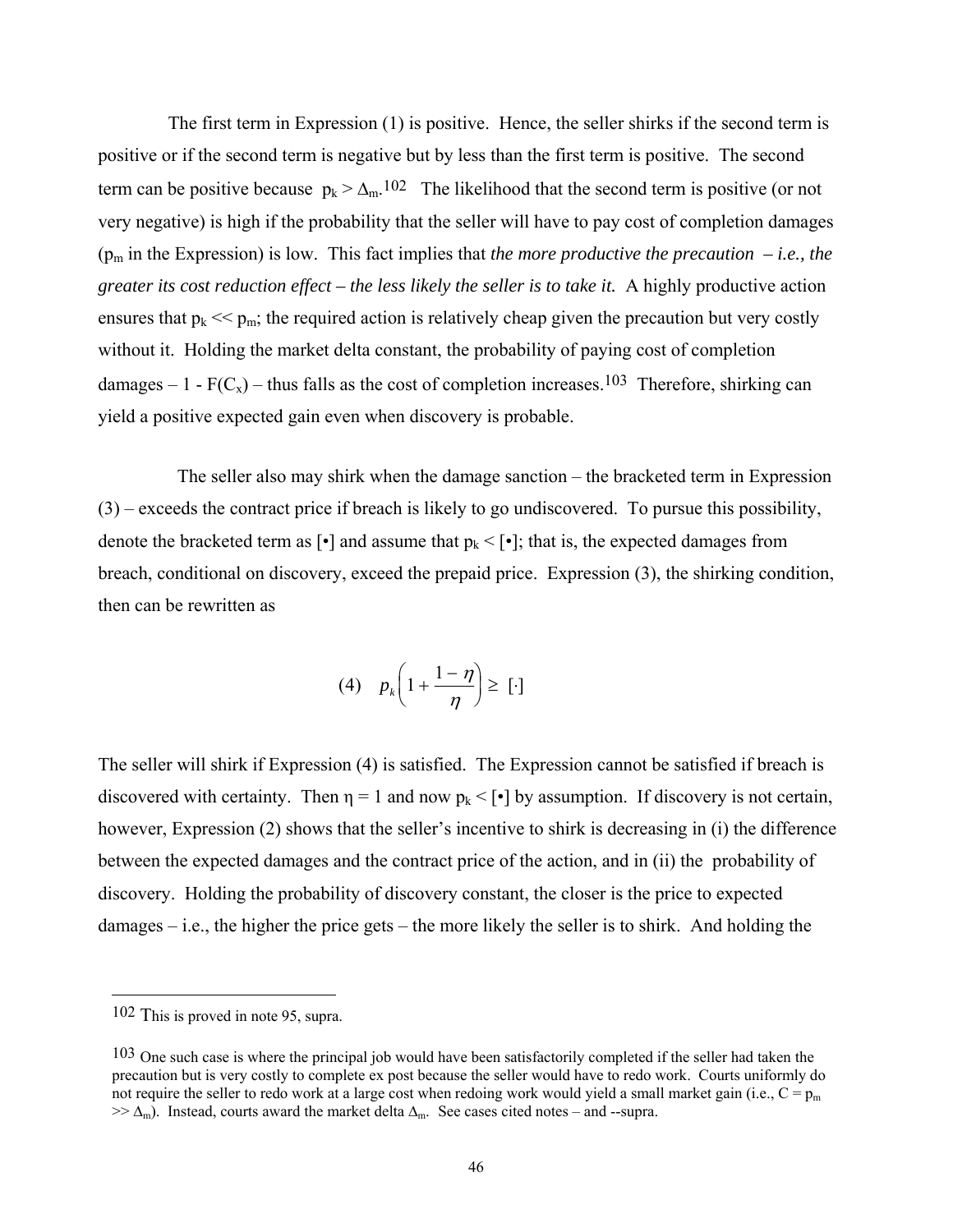difference between damages and the price constant, the lower is the probability of ex post discovery the more likely the seller is to shirk.

 We can now summarize the basic idea, which is that courts fail to recognize that parties in these contexts face a problem of imperfect contract enforcement. In the cases that courts commonly see, it is efficient to take the contractually required action were the precaution taken, but it is inefficient to take the action otherwise. Courts that strive to avoid ex post wealth transfers award low damages – the market delta – in these cases. The buyer, however, cannot himself require the seller always to take the precaution because the buyer is an imperfect monitor. And the buyer may not later discover breach, either because the seller's performance of the project in its entirety is satisfactory at first blush or because the cause of an unsatisfactory performance is hard to determine. Current law thus exacerbates the parties' problem rather than relieves it: the law should impose a high sanction for breach when the buyer cannot fully help himself but the law instead imposes a low sanction.

 The theoretically efficient remedy for imperfect enforcement of a legal command or a contractual obligation is to require a malefactor who is caught to pay a penalty that equals the grossed up value of the loss she caused. Thus, a seller who shirked should have to pay η  $\frac{v}{v}$ : the buyer's true value loss divided by the probability that the buyer will discover the breach. However, as we have assumed, the buyer's value is not verifiable so the court cannot observe v. A court also seldom could observe  $\eta$  because it is highly contextual. Whether particular breaches will be discovered depends on the nature of the required performance and the nature and consequences of breach. This data varies with particular sets of parties and is not generally collected. Information constraints thus preclude implementation of the theoretically efficient penalty.

The preferred second best solution requires the seller to pay  $p_m$ , the cost of completion, whether it exceeds the market delta or not. Then the bracketed expected damage term in Expression (3) equals  $p_m$ , which materially exceeds the price of the required action,  $p_k$ , if the precaution were taken. As a consequence, sellers will perform unless the probability of ex post

47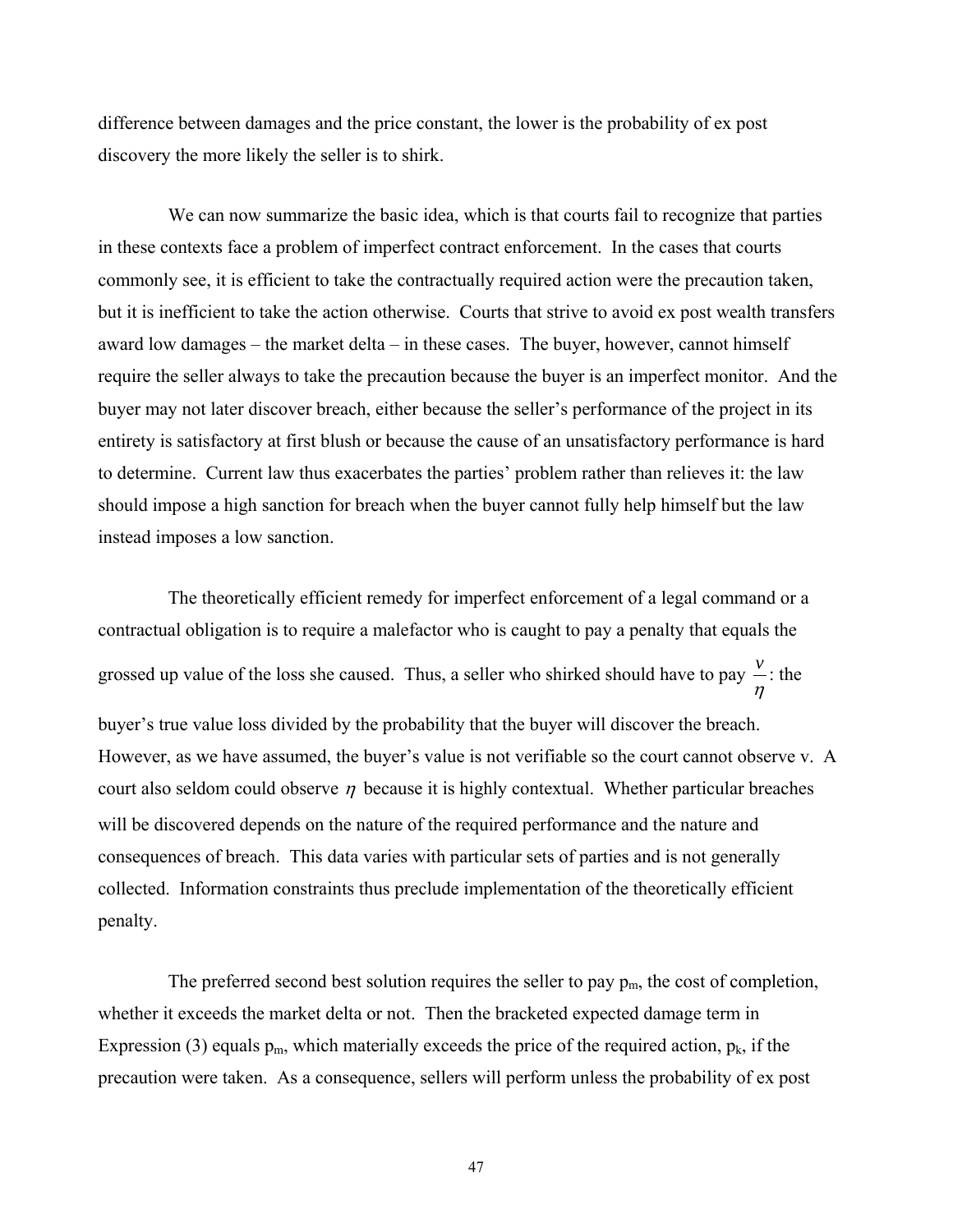discovery is very low.<sup>104</sup> To be sure, the buyer will not spend  $p_m$  to complete when  $p_m$  exceeds his value from the service. The penalty seldom will be imposed, however, because the seller commonly will perform. Further, penalties are *intended* to create windfall gains and losses. The gains motivate injured parties to sue and the losses deter inefficient derelictions of duty. As a doctrinal matter, this analysis identifies another case in which it is efficient to award penalty damages for breach of contract.105 We sum up this analysis by concluding: *When sellers can take cost justified precautions to reduce the cost of performance but buyers are imperfect monitors, restricting buyers to the market delta creates an incentive for sellers not to take precautions while awarding cost of completion damages creates an incentive for sellers to take them.106*

## *1. Normative Implications*

<sup>104</sup> The analysis and the math would change a little if the seller's failure to take the action was the consequence of negligence but the qualitative result would remain. The breacher should pay a penalty when enforcement is imperfect, and the only effective penalty here is to award cost of completion damages to the buyer.

<sup>105</sup> For other examples, see Aaron Edlin and Alan Schwartz, *Optimal Penalties in Contracts*, 78 Chicago-Kent L. Rev. 33, note 28 at 49 (2003), and Robert E. Scott & George G. Triantis, *Embedded Options and the Case Against Compensation in Contract Law*, 104 Colum. L. Rev. 1428, 1481-2 (2004).

 $106$  Two further comments may be helpful. First, although cost of completion damages are a penalty ex post, they induce efficient behavior. Consequently, as we show in Part 5, parties would accept them as the default. Second, when a seller has no precautions to take, cost of completion damages function as a penalty default. The seller, by contracting out, informs the buyer that he later will be restricted to the market delta on breach.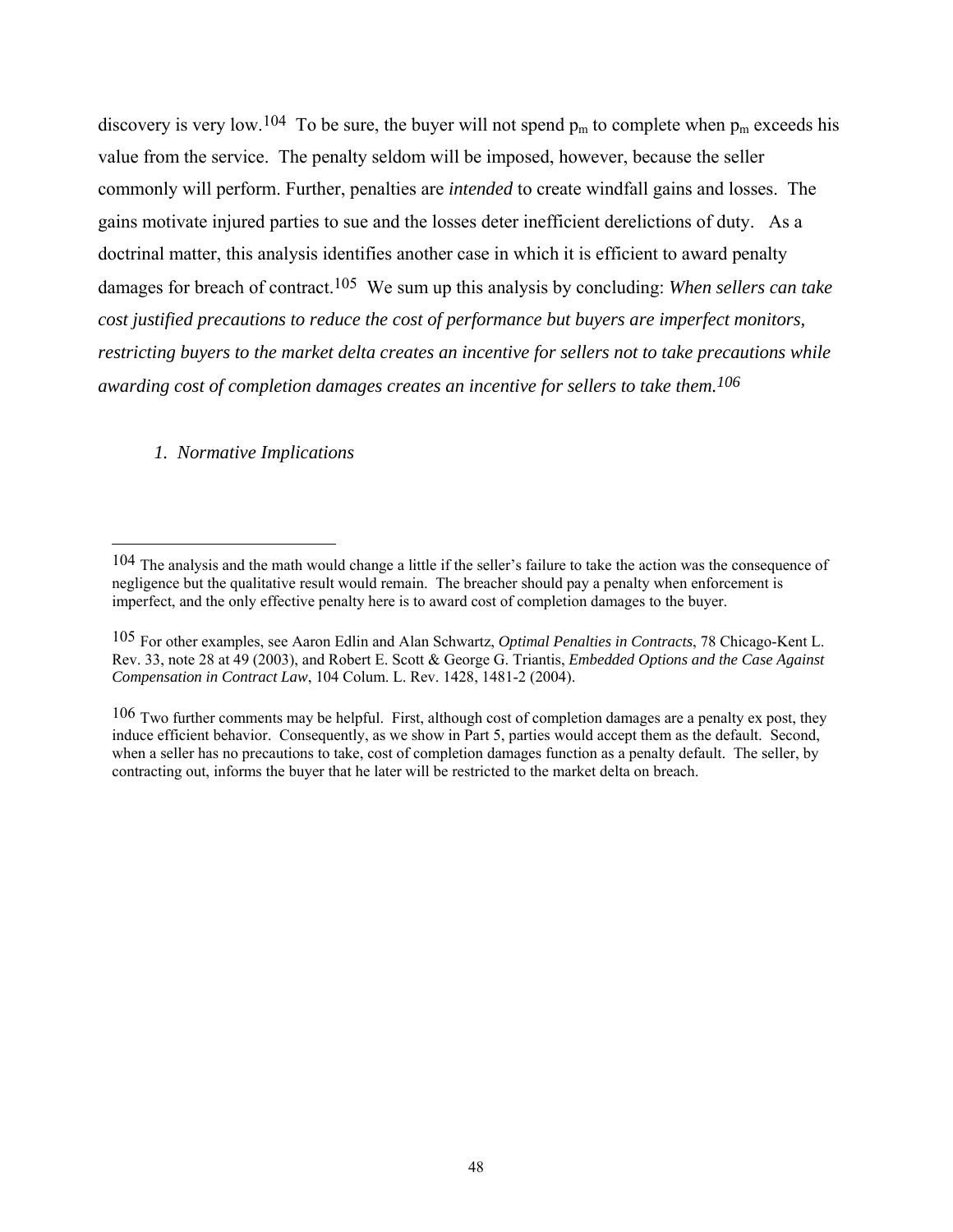This conclusion implies that two famous contracts cases were incorrectly decided.<sup>107</sup> Thus, as noted above, the seller in *Jacob & Youngs* could easily have checked pipe deliveries, <sup>108</sup> and the mining company in *Peevyhouse* could have stripped with restoration cost in mind.<sup>109</sup> Restricting buyers to the market delta in the contexts these cases exemplify is inefficient. This inference is supported by a more systematic examination of the cases in our sample. Thirty cases fit the basic assumptions of the precaution case.<sup>110</sup> Fourteen of them involved redoing work following a substantial performance by the seller, while sixteen involved breach of the promise to restore or regrade. Of these thirty cases, nineteen had facts that were sufficiently clear to permit an inference that the seller could have taken cost-effective precautions to reduce the performance

 $\overline{a}$ <sup>107</sup> A recent article also argues that the buyer should receive cost of completion damages. See Juanda Lowder Daniel and Kevin Scott Marshall, *Avoiding Economic Waste in Contract Damages: Myth, Misunderstanding, and Malcontent*, 85 Neb. L. Rev. 875 (2007). We obviously agree with this article's conclusion, but the analysis these authors use to justify does not fully persuade. The paper's formal model does not require the buyer to prepay. Expression (3) above is negative -- i.e., the seller never breaches -- when the buyer does not prepay. The seller's gain from breach is the price she retains less the expected value of the damage sanction. If there is no prepaid price, the seller's expected payoff from breach is just the expected value of the sanction, which is negative. The paper also assumes that the cost of completion "approximates" the utility the buyer would have realized from performance. See id at 902. Buyers value performance at or above its market value. Hence, on this assumption, the cost of completion also approximates the market delta. But when this is so, courts today award the cost of completion, so the article cannot justify a change in current practice. Third, the assumption that the ex post cost of completion approximates the ex post buyer utility from performance is unrealistic. For example, the assumption could hold in the *Peevyhouse* case only if the buyers there valued performance at 100 times its market value, and the buyer in *Jacob & Youngs* would have had to have a higher valuation than that. Courts plausibly reject the assumption that the ex post value and the ex post cost equate. Rather, the buyer's expected value will exceed the expected cost *conditional on the precaution being taken*. For this reason, a cost of completion award is a penalty when measured against the buyer's ex post expectation, but protects that expectation indirectly by inducing the seller to take precautions.

<sup>108</sup> See note 96, supra. Chakavarty and MacLeod, supra note 57, defend the result in *Jacob & Youngs.* In their view, the buyer had no utility loss from receiving the wrong pipe and the seller substituted other pipe – i.e., breached – because the substituted pipe was less costly. Whether the buyer suffered a utility loss or not is unknown, and there is no evidence that the substituted pipe was less costly than the contract pipe. These authors also do not focus on the low cost of compliance with the contract along the way, in contrast to the high ex post cost, nor do they consider that awarding no (or nominal) damages encourages contractors not to take precautions.

<sup>109</sup> In *Peevyhouse*, the service actually was priced; the buyers agreed to forego an additional \$3,000 in royalties in return for the coal company's restoration obligation. See Judith Maute, *Peevyhouse v. Garland* Coal Revisited*: The Ballad of Willie and Lucille*, 89 Nw. U. L. Rev. 1341 at 1413 (1995). The ex post cost was \$29,000. The lease was to last for five years. At a 10% annual interest rate, the present value – the value at contract time - of the cost of the restoration obligation approximated \$6,300. A rational company would not accept \$3,000 in return for performing a \$6,300 obligation. Rather, rationality implies that it would have cost Garland Coal \$3,000 or less to mine with restoration in mind – to take the precaution – and to restore. The Peevyhouses indicated that they valued restoration at \$3,000 or more by signing the lease. Thus, taking the precaution was interim efficient. Whether the Peevyhouses valued restoration at more than \$29,000 – recall that the market delta was \$300 – is impossible to know, but we argue that awarding the cost of completion is appropriate to deter breaches such as the one in this case.

<sup>110</sup> See cases cited notes – and – supra.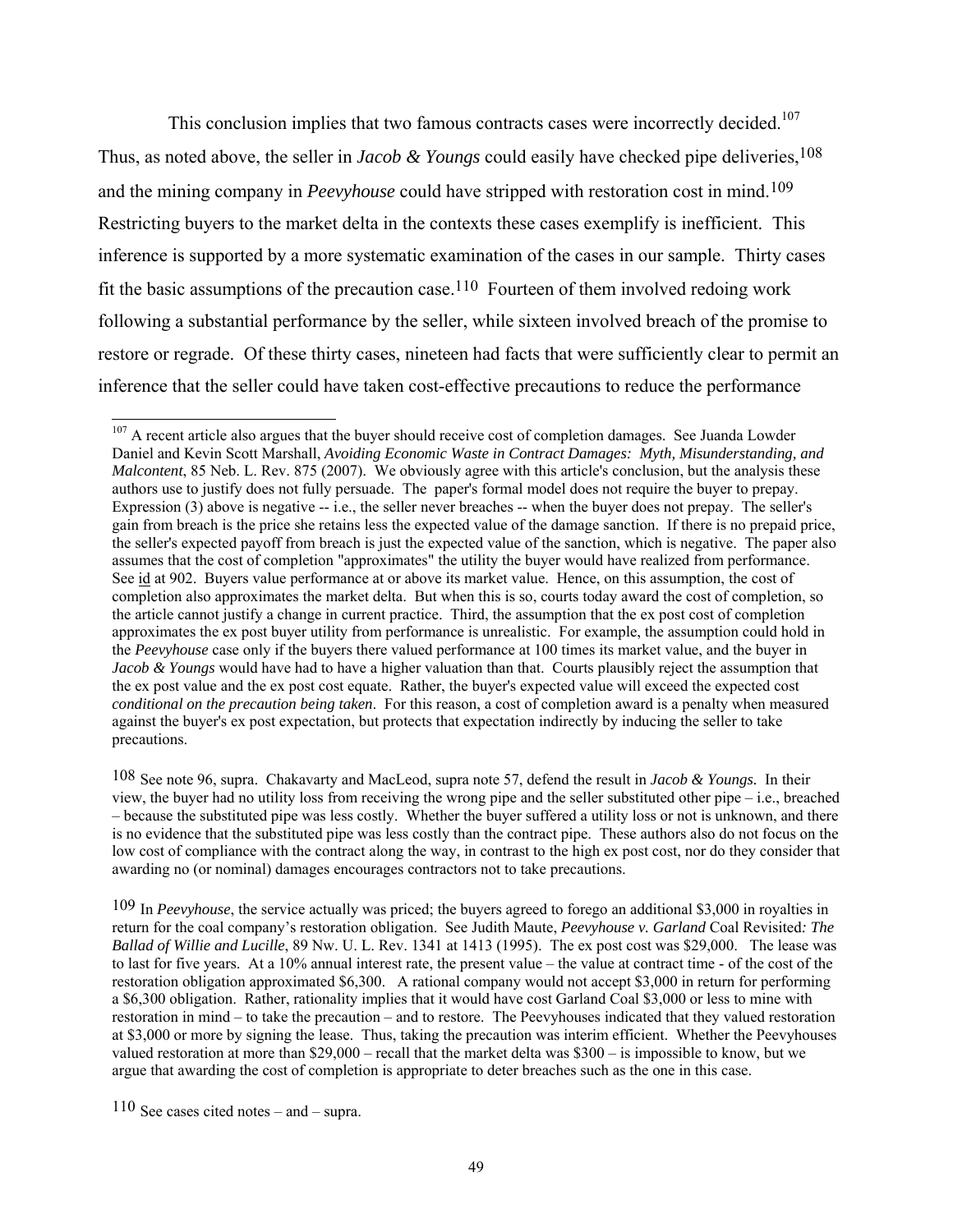cost: the realized cost of completion.<sup>111</sup> Of the remaining eleven cases, five appeared not to offer the seller the opportunity to take actions to reduce completion costs significantly,  $^{112}$  and the facts in the remaining six cases were inconclusive. In the nineteen cases where seller actions likely would have reduced costs, the buyer's capacity to monitor was imperfect: the buyers were mostly amateurs, and they could not constantly be on site.<sup>113</sup> This data suggests that the proposed penalty of cost of completion damages will often be efficient in cases where the seller breaches a promise to repair or restore and invokes the economic waste defense.

## *2. Renegotiation*

 It is tempting to conclude that the incentive effects of cost of completion damages in the precaution case would unravel because parties will renegotiate in the shadow of the damage rule. To this point, we have ignored renegotiation because we are interested in the efficient damages default. We justify cost of completion damages in the precaution case, however, partly on the ground that they constitute an effective penalty. It is customary in the contract theory literature to consider whether renegotiation will vitiate an otherwise efficient penalty scheme.<sup>114</sup>

 As elsewhere, renegotiation would partly undo the incentive effect of a cost of completion award, were renegotiation feasible, but the scheme would be effective in many cases.115 To see why, let the buyer be legally entitled to cost of completion damages and assume

<sup>111</sup> See e.g., Wells v Minor, 219 Ill. App. 3d 32, 578 N.E.2d 1337 (1991), Lyon v. Belosky Const. Inc., 247 A.D.2d 730, 669 N.Y.S.2d 400 (3d Dep't 1998), Grossman Holdings Ltd. v. Hourihan, 414 So.2d 1037 (1982)**,** Lowe v. Morrison, 412 So.2d. 1212 (Ala. 1982),Gadbois v. Leb-Co. Builders, 458 A.2d 555 (Pa. 1983), Ruddach v. Don Johnston Ford, Inc., 621 P.2d 742 (Wash. App. 1980), Missouri Baptist Hosp. v. U. S., 555 F.2d 290 (Ct. Cl. 1977), Asp v. O'Brien, 277 N.W.2d 382 (Minn. 1979), Seago v. Fellet, 676 P.2d 1224 (Colo. App. 1983).

<sup>112</sup> See e.g., Ideal Pool Corp. v. Hipp, 370 S.E.2d 32 (Ga. App. 1988), Bowes v. Saks & Co., 397 F.2d 113 (7th Cir.1968), Avery v. Fredericksen & Westbrook, 67 Cal. App.2d 334, 154 P.2d 41 (1944), Dimick v. J.K. Noonan, 242 S.W.2d 599 (Mo.App.1951).

<sup>113</sup> See cases cited in note –supra.

<sup>114</sup> We assumed above that renegotiation is infeasible because the buyer's value is unobservable. We now relax this information assumption.

<sup>&</sup>lt;sup>115</sup> A standard contract theory result is that penalties work if an incorruptible third party enforces them. Such parties are difficult to find, but may exist in construction contexts. There, an architect serves as a "contract referee." Under the standard AIA form contract, final payment is due upon the issuance of the architect's certificate, leaving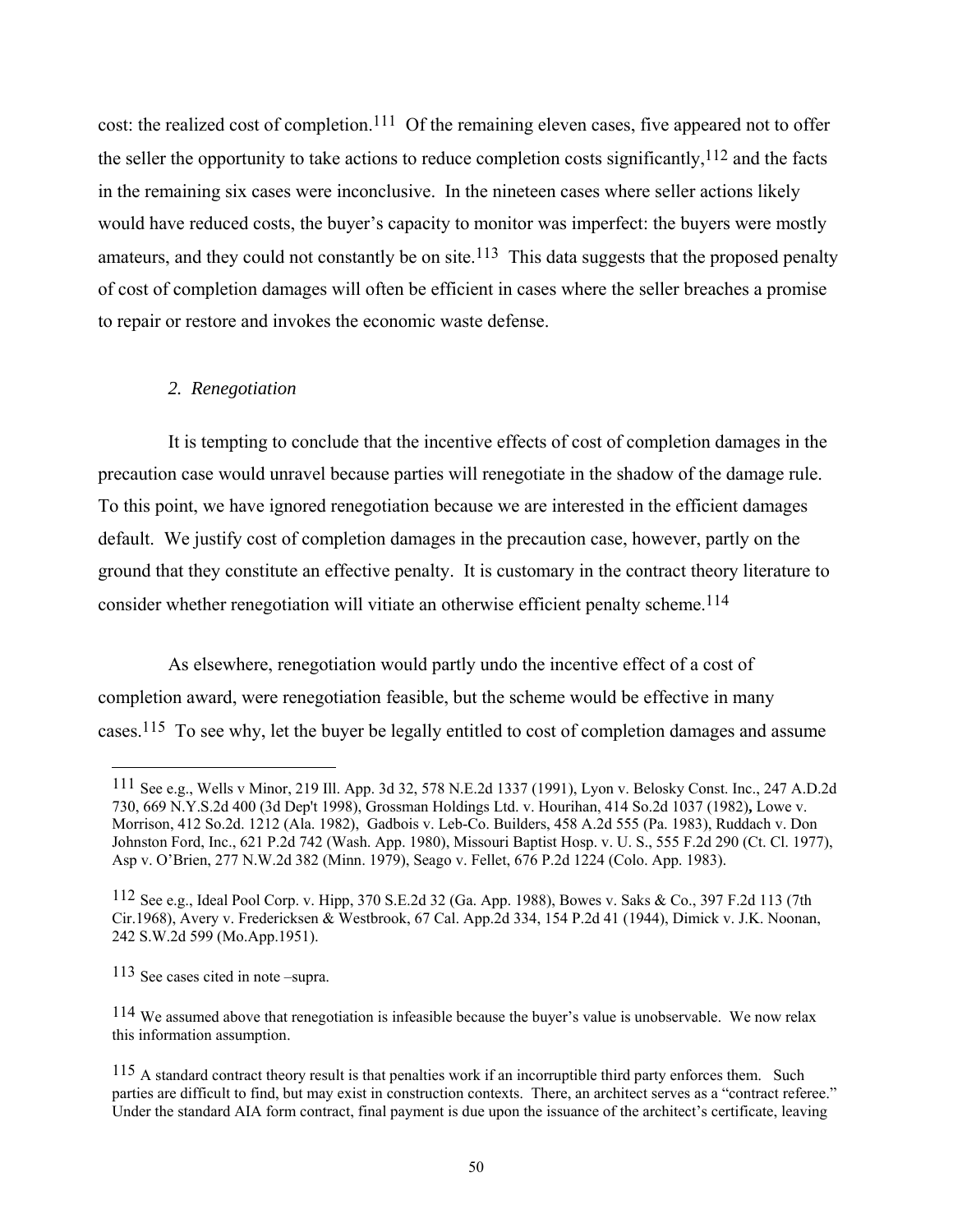that this cost exceeds the value, v, the buyer would realize from performance. A breaching seller can restrict the buyer to v by performing. Breach thus creates an ex post surplus of  $p_m$  - v: the money the seller saves less the buyer's value loss. Letting  $\alpha$  index the buyer's bargaining power (0)  $\alpha \leq 1$ , the seller can buy her freedom by paying the buyer the sum q where  $q = v + \alpha ( p_m - v ) < p_m$ . Anticipating that she will have to pay q (rather than cost of completion damages) if she breaches and is discovered, then, using Expression (3) above, the seller will eschew the precaution and breach if

$$
(5) p_k > \eta q
$$

The left hand side of Expression (5) is the prepaid contract price the seller retains and the right hand side is the anticipated cost the seller expects to incur to avoid having to perform the service ex post if her breach is discovered.

 Holding bargaining power constant, Expression (5) becomes more difficult to satisfy as the cost of completion increases. For example, if the parties have equal bargaining power at the renegotiation stage ( $\alpha = \frac{1}{2}$ ), and substituting for q in Expression (5), the seller will shirk if

$$
(6) \quad p_k > \eta \bigg( \frac{p_m + v}{2} \bigg).
$$

Rationality implies that  $p_k < v$ , and in the reported cases the cost of completion, especially when work must be redone, is quite high. Expression (3) thus becomes difficult to satisfy when the contract service is efficient conditional on the precaution being taken and the precaution would save substantial ex post costs.<sup>116</sup> The possibility of renegotiation therefore should not defeat the penalty scheme we advocate.

l

the buyer to sustain the burden of establishing a defect that requires repair. See AIA Document A201,  $\S$ § 9.4.2  $\&$ 9.6.1 (1997). Like an arbitrator, the architect's discretion is disciplined by his reputational stake in not appearing to be biased in favor of contractors or owners. For discussion, see Scott & Triantis, *Anticipating Litigation,* supra note – at 1170-71.For further discussion of the function of contract referees in overcoming verifiability problems, see ROBERT E. SCOTT & PAUL B. STEPHAN, THE LIMITS OF LEVIATHAN: CONTRACT THEORY AND THE ENFORCEMENT OF INTERNATIONAL LAW 98-101 (2006).

<sup>116</sup> See cases cited in note —supra. For a numerical example, let  $p_k = 1.5$  and v, the buyer's realized value, be 1.8. In the cases, the cost of completion can be hundreds of times greater than the cost of taking the precaution (recall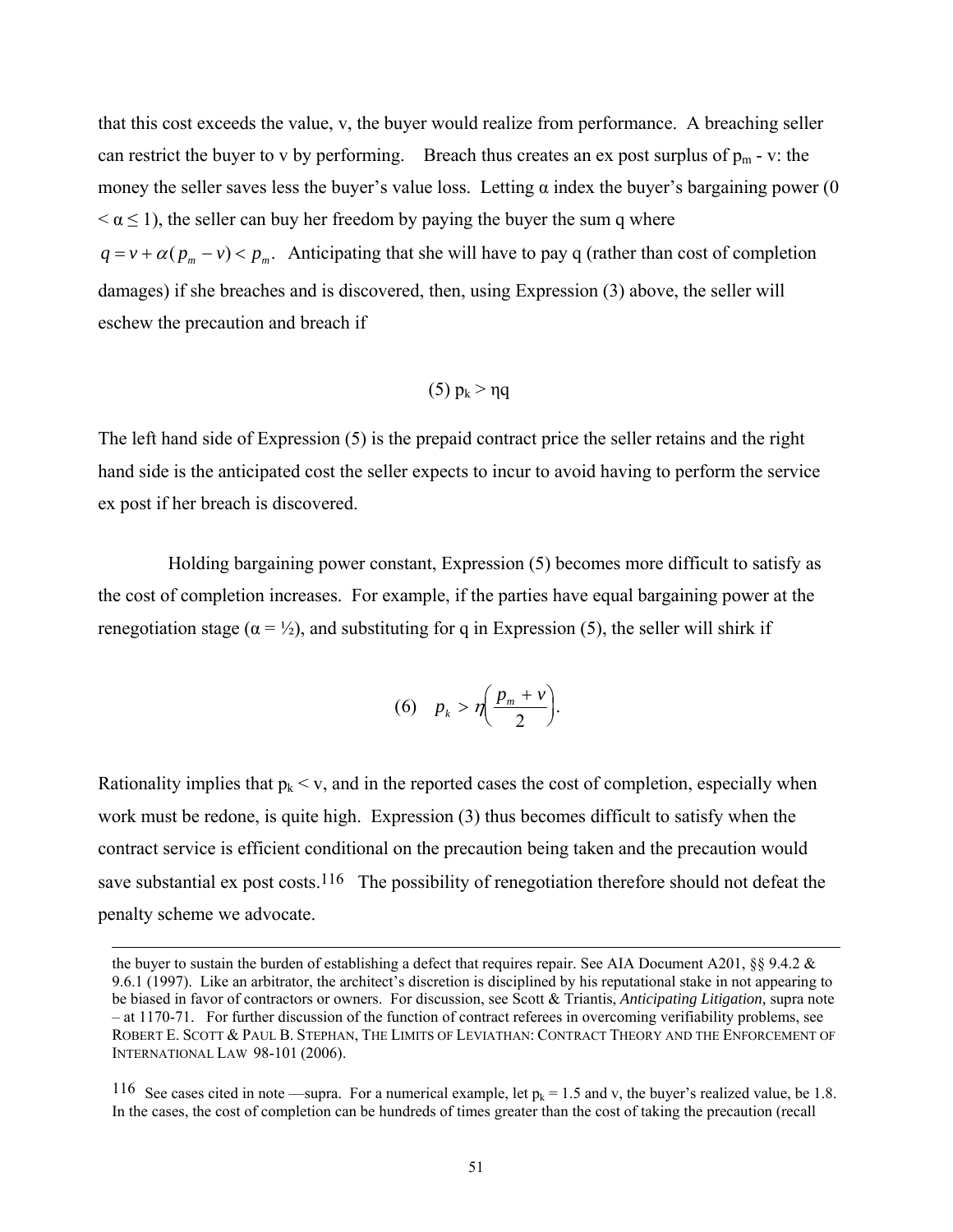## **V. THE CASE FOR A UNIVERSAL COST OF COMPLETION DEFAULT**

## *A. The Defects of the Market Delta Measure as a Default Rule*

 The project of creating optimal default rules for contracting parties often founders on the costs of rule creation for heterogeneous parties that function in complex environments. A good default rule is relatively predictable in its application and is suitable for a wide variety of contracting parties.<sup>117</sup> The criterion of predictability is a function of the rule's utility in improving the parties contractual incentives, particularly the incentive to trade when trade is efficient and the incentive to make efficient investments that enhance the value of the contract. The suitability criterion measures the stability of a default rule; that is, parties will accept the default rather than contract out of it.  $118$ 

 In Part II we showed that the "economic waste" doctrine and the market delta measure it applies combine to create a mandatory rule. The rule applies notwithstanding contract terms that expressly obligate the seller to bear the full cost of repair or restoration. Moreover, the penalty doctrine constrains contracts that purport to protect subjective value whenever the ex post market price of a contract service greatly exceeds the market delta.<sup>119</sup> But regardless of this constraint, the market delta measure also fails both the predictability and stability criteria for a good default rule.

 The rule lacks predictability because it is a vague standard that is not grounded in particular parties' circumstances. In the economic waste case, a buyer is restricted to diminished

118 Id.

Jacob and Youngs v. Kent). At a conservative estimate, let the cost of completion be ten times the precaution cost. Then, using Expression (4), though there is renegotiation, the seller will not shirk if the probability of discovery exceeds 19%.

<sup>117</sup> See Alan Schwartz & Robert E. Scott, *Contract Theory and the Limits of Contract Law,* 113 Yale L. J. 541, 598-601(2003) for derivation of the criteria for good default rules.

<sup>119</sup> See Goetz & Scott, *Liquidated Damages and Penalties*, supra note — at 578-83; and notes – and – supra.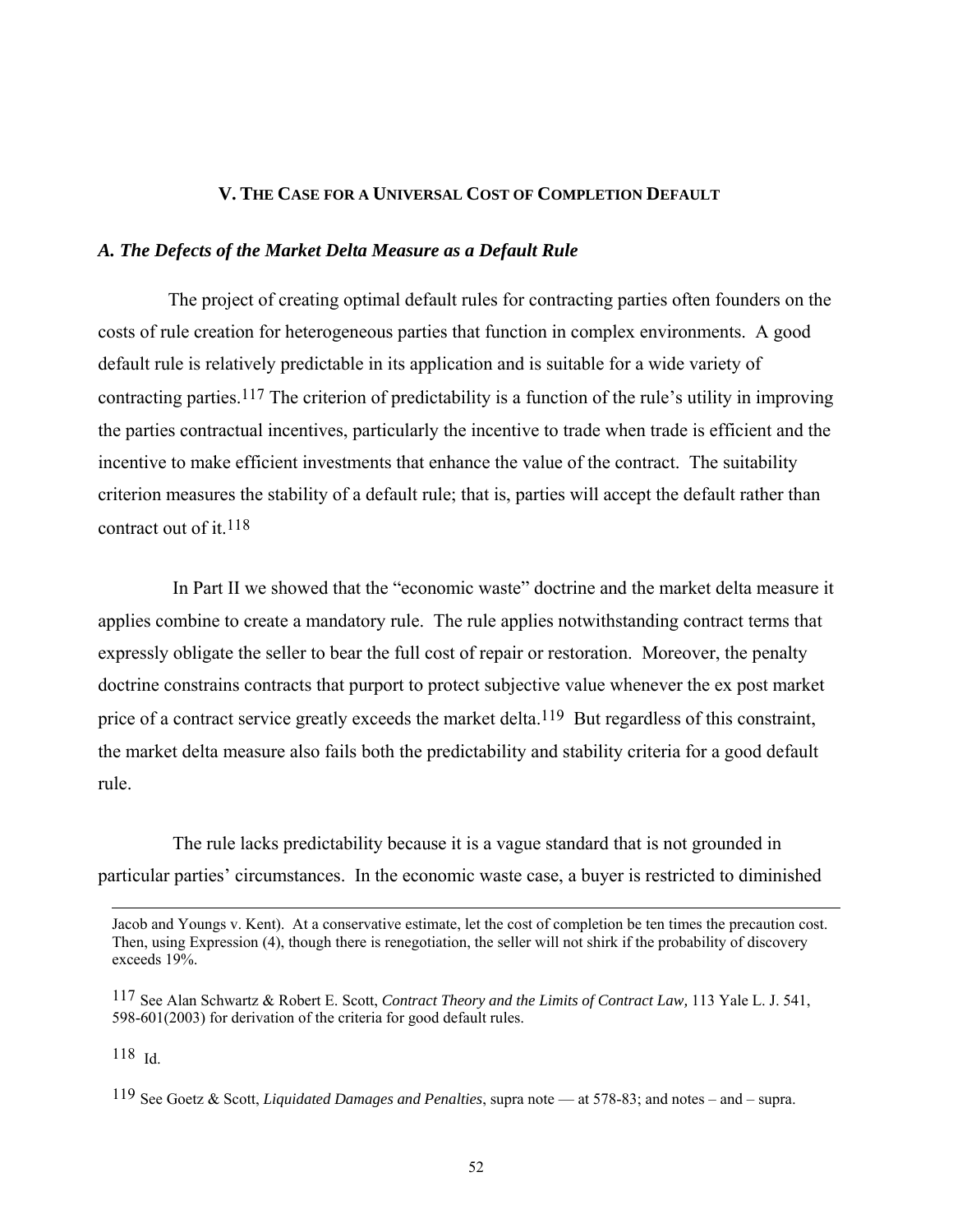value when cost of completion damages would "greatly exceed" the market delta. The extensive case law following *Jacob & Youngs v. Kent* further qualifies the economic waste doctrine by requiring that a seller's default be in "good faith."<sup>120</sup> If her breach is "wilful" or in "bad faith." the buyer presumably can recover cost of completion damages. The instructions to the parties and courts that cost of completion damages cannot be "too high" or that parties must behave in "good faith" and not "wilfully" stand alone, unmodified by contract terms or legal rules that reflect the specific contexts in which parties function. Free floating standards such as these give parties and courts little guidance. As a result, these standards fail to motivate sellers to take efficient precautions against ex post cost increases, $121$  and they encourage strategic breaches whose object is to extort more favorable terms than a party could obtain in the initial contract.<sup>122</sup> By way of contrast, franchise contracts commonly set out a precise list of the franchisee's duties and conclude with a broad standard that requires the franchisee to use "best efforts" to make the venture succeed. The broad concluding duty is thus given content by the preceding specific injunctions.<sup>123</sup> To be sure, parties to complex transactions sometimes use vague standards such as best efforts with no internal limitations, but the fact that they frequently do not suggests courts are wise to avoid reading into commercial contracts implied standards, such as reasonableness or good faith. Commercial parties can include standards in their contract at relatively low cost and they enjoy superior knowledge of the context of their contractual relationship so as to determine the optimal mix of precise and vague terms.124

<sup>120</sup> See e.g., Shell v. Schmidt, 330 P.2d 817, 164 Cal.App.2d 350, (Cal.App.1958) ( Noting that "good faith" or "lack of willfulness" must be proven in order to utilize the substantial performance rule and the "value" measure of damages.); Groves v. John Wunder Co., 205 Minn. 163, 286 N.W. 235 (Minn. 1939) (same); Jacob & Youngs v. Kent, 230 N.Y. 239, 129 N.E. 889 (1921) ("The wilful transgressor must accept the penalty of his transgression. For him there is no occasion to mitigate the rigor of implied conditions."). 121 See TAN supra.

<sup>122</sup> Schwartz & Scott, *Contract Theory*, supra note – at 601-05.

<sup>123</sup> See Scott & Triantis, *Anticipating Litigation,* supra note \_ at 853-55.

<sup>124</sup> Id. at 844, 878-9.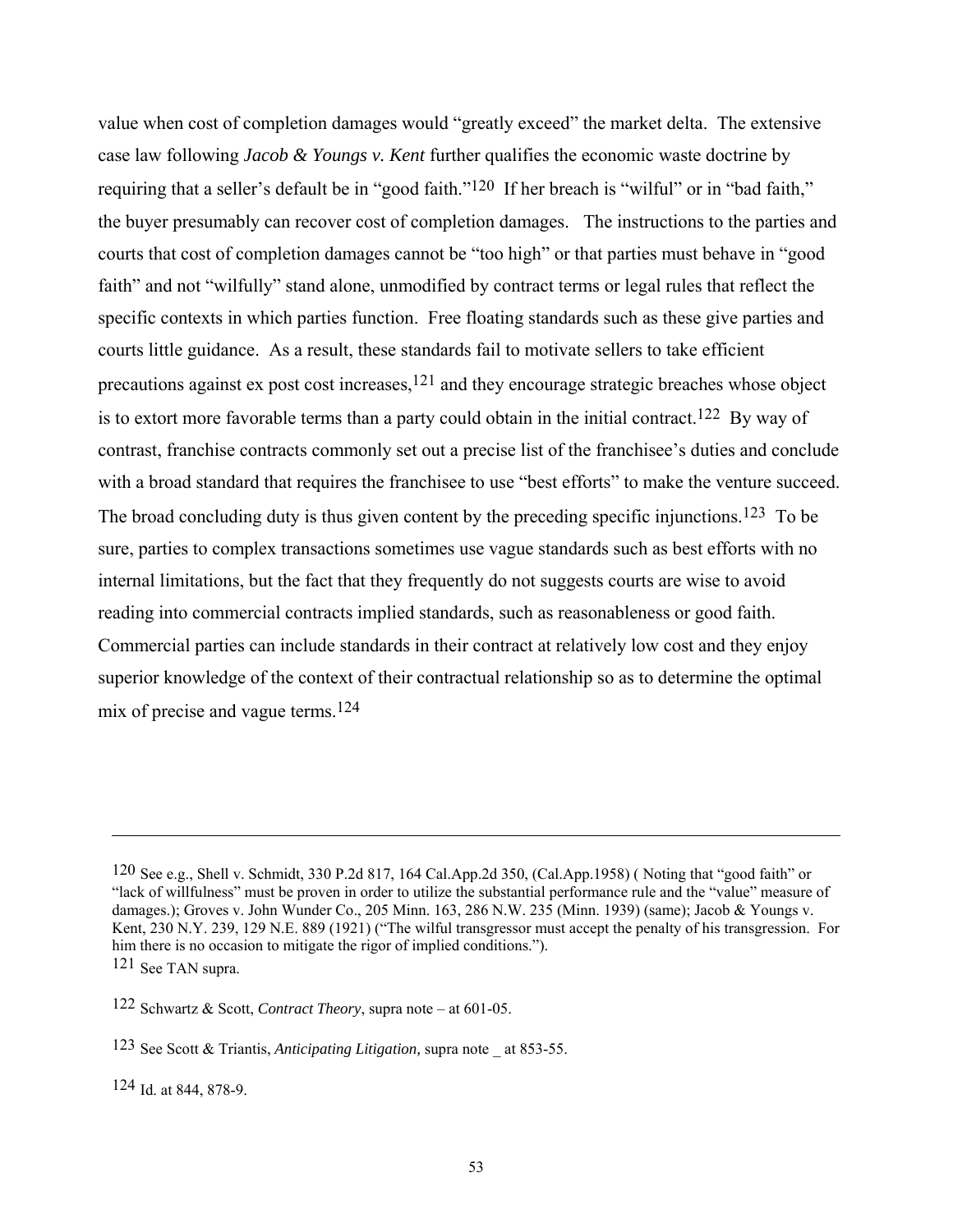The market delta rule would also be an unstable default. Parties contract out of free floating legal standards when they can.<sup>125</sup> Moreover, in Part IV we showed that when the seller retains a prepaid price, the market delta measure can cause buyers not to contract ex ante for the relevant services though it would be efficient for them to do so. Whenever sellers breach and cost of completion damages substantially exceed the market delta, non-trading buyers are restricted to market delta damages, which are less than the prepaid contract price that the seller retains. Anticipating a negative expected return, some buyers whose valuations exceeded the contract price would nonetheless decline to enter into otherwise efficient contracts. Since both sides benefit when buyers whose expected values exceed seller costs enter the market, parties would reject current law were they free to do so. Finally, the market delta rule creates an insufficient incentive for sellers to take precautions that would efficiently reduce the likelihood of later breach. In sum, parties who wished to maximize expected surplus from contracting would opt out of the market delta default were they free to do so.

## *B. Market Damages and the Cost of Completion are Good Defaults*

 The argument for abandoning the economic waste doctrine ultimately depends on the claim that market damages (and the full cost of completion when the buyer prepays) would be a better default in all cases, including those where completion costs probably exceed the value of completion to the buyer. At the outset, it is important to emphasize that courts cannot award market damages unless there is a market on which good substitutes can be purchased. Assuming that there is a market for the contract services ex post, a market damages default satisfies the predictability criterion; it is a rule that awards the buyer the difference between the contract and market prices, both of which parties and courts commonly can recover. This default also satisfies the stability criterion; parties will generally accept it. To understand why, first assume that buyers do not prepay for the contract service. Assume further that the default rule entitles buyers to cost of completion damages less the unpaid contract price, in other words, to market damages.<sup>126</sup> Part III showed that market damages maximize the probability that parties will contract efficiently and

<sup>125</sup> Schwartz & Scott, *Contract Theory*, supra note – at 601-5.

<sup>126</sup> This is effectively the rule courts apply where there is no evidence of "economic waste" and the buyer has not prepaid for the contract service. In this case, the general rule is that the buyer is entitled to cost of completion damages less the contract price remaining unpaid or, in effect, market damages. See TAN supra.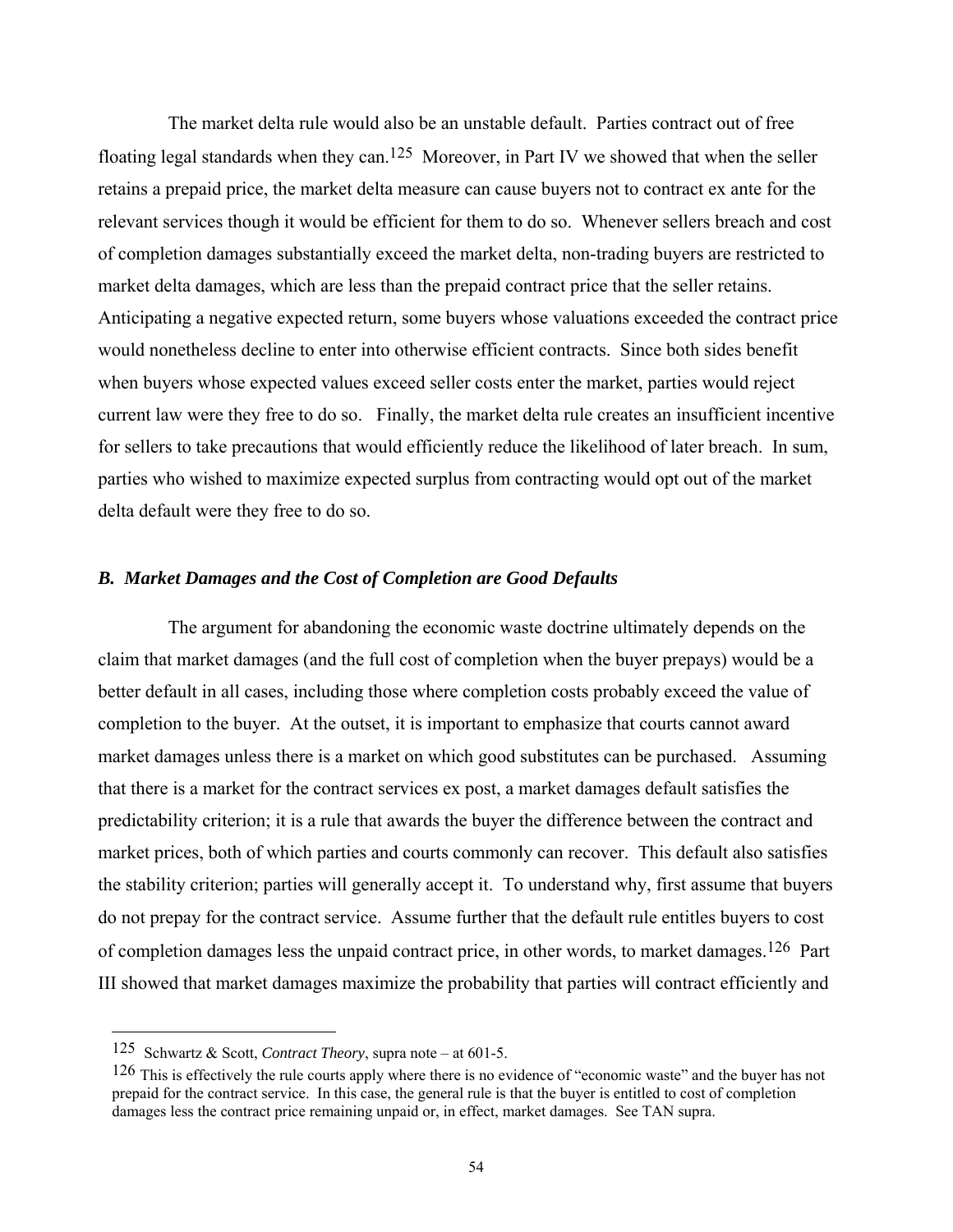thus ensure trade if and only if trade is efficient. In consequence, market damages maximize a transaction's expected surplus. We have assumed a competitive market, in which buyers realize the full surplus from contracting. Since market damages maximize that surplus, buyers at the time of contract prefer – they will not contract out of – the market damage rule. Sellers earn zero profits in any competitive equilibrium, so they too have no incentive to alter a market damages default.

 A market damages default must then add restitution of the price when the buyer prepays. A buyer will contract ex ante for the service if he expects to earn a positive return. In Part IV, we showed that when the seller can retain the price, many buyers expect to earn negative returns. This is because the seller retains the contract price though it exceeds the damages award. As a consequence, buyers who would willingly pay above cost for the service will not make ex ante contracts. Sellers also earn negative returns when there are too few buyers. Thus, sellers are motivated to return the price on breach, to the extent that transaction costs permit the price to be reliably reconstructed. Since a cost of completion default automatically ensures return of the price, it satisfies both sides of the market: buyers earn positive expected profits and sellers earn a competitive return on investment.

 To summarize, the argument for the cost of completion as a stable default rule proceeds as follows: (a) Market damages maximize expected surplus, so a rule awarding them is a good default for contracting parties whenever there is an available market; (b) When the buyer prepays, it is efficient and fair to permit buyers to have restitution of the contract price;<sup>127</sup> and (c) When the seller can take a precaution that reduces expected costs and buyers monitor imperfectly, overcompensatory damages are needed to ensure that the precaution actually is taken. Moreover, since cost of completion damages are a formula rather than a number, a default that requires the seller to pay them would be stable and would likely avoid the ban on overcompensatory liquidated

 $127$  With regard to fairness, it is not inequitable to require the seller to pay cost of completion damages though they significantly exceed the market delta. A significant component of these damages is restitution and it is not inequitable to require the seller to return the money when she did not do the work.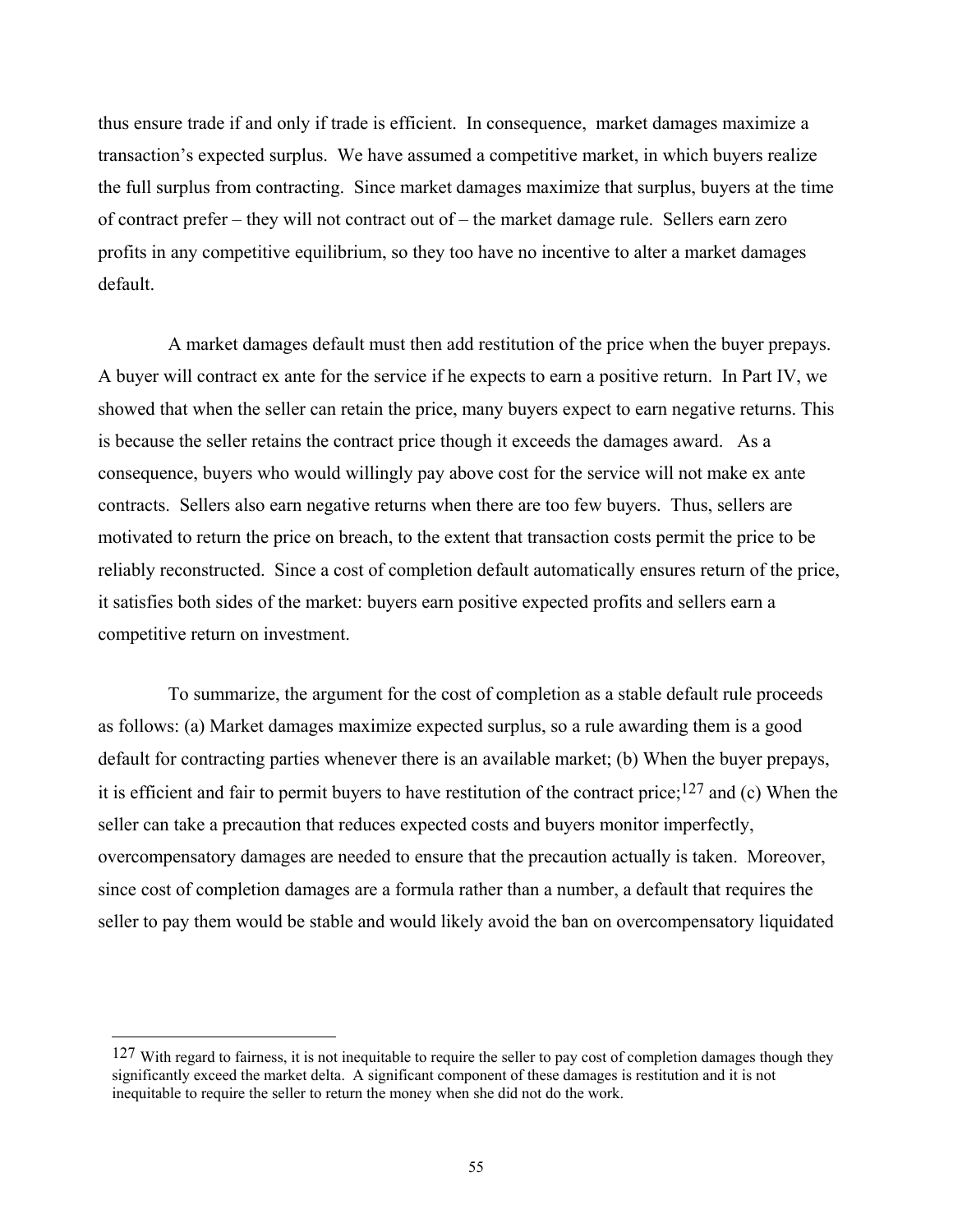damage clauses.<sup>128</sup> Together, these three steps imply that typical parties would accept a default that is the sum of market damages and restitution.

 Four arguments are commonly advanced against cost of completion damages in economic waste cases. First, courts sometimes argue that the deviation from compensation will be much greater if cost of completion damages are awarded than if the buyer is limited to the market delta. This argument assumes that courts are able to verify the buyer's valuation and will award the market delta only in those cases where the buyer's subjective value is substantially lower than the ex post market price. This assumption is often incorrect. The buyer's value in the contract performance cannot commonly be recovered by courts for the same reason that courts generally cannot verify direct expectation damages.129 Indeed, the common law's strong preference for market damages evinces a recognition of the problems of proof created by efforts to measure cost and value directly.<sup>130</sup> Moreover, the market delta is not a viable proxy for the value of performance to the buyer. Ordinarily, courts can infer from a party's failure to contract away from a damages default that the default is a valid proxy for the loss in value caused by breach. But as we show in Part II, the market delta measure is effectively a mandatory rule. Thus, no legitimate inference can be drawn from buyers' failure to specify a larger valuation in the ex ante contract.

 The second argument offered against awarding cost of completion damages in the economic waste case is a concern that the prospect of a large damage liability will cause the seller to over-comply with her contractual obligation; that is, to invest excessively in precautions. This is not a problem on the usual assumptions of contract theory. These assumptions hold that

<sup>128</sup> The penalty cost of completion default would assign the risk of endogenous cost increases in much the same way that the common law, beginning three hundred and fifty years ago, assigned it in *Paradine v. Jane*, Aleyn 26, 82 Eng. Rep. 8907 (K.B. 1647) ("When a party by his contract creates a duty or charge upon himself, he is bound to make it good, if he may, notwithstanding any accident by inevitable necessity, because he might have provided against it by his contract"). This principle is part of the common law of contracts in all American jurisdictions. See e.g., Stees v. Leonard, 20 Minn. 449 (1874). See generally, SCOTT & KRAUS, supra note 2 at 76-88.

<sup>129</sup> Cf. Eisenberg, supra note – at 595 (arguing that courts should use as a proxy for the buyer's subjective value whether the "promisor has made a convincing case that the promisee would be highly unlikely to use...cost of completion to actually remediate the defective performance."). See also, Ruxley Electronics & Construction Ltd. v. Forsyth, (1995) 3 All E.R. 268 (U.K.H.L.) (holding that the court should measure the promisee's subjective value directly).

<sup>130</sup> Scott, *The Case for Market Damages,* supra note – at 1160-65.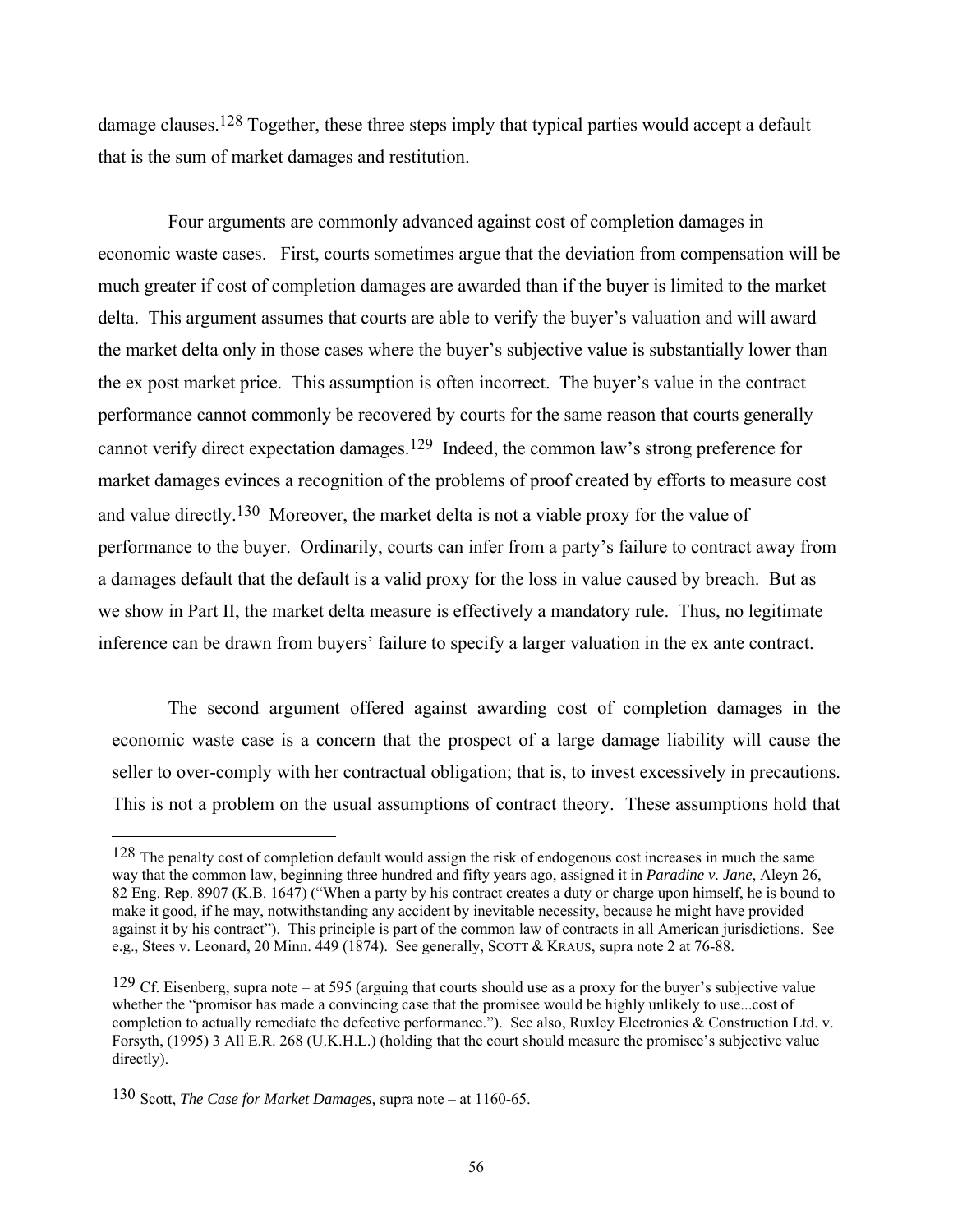(a) a payoff relevant bit of information is either verifiable or it is not; and (b) parties will contract only on verifiable information. Thus, our model in Part IV assumed that whether the seller took the contractually required action is verifiable. For example, if the seller contracted to regrade the land, then the seller can verify to a court that she regraded the land. Since the seller will agree to regrade only if the expected cost is less than the price, the seller has no incentive to invest excessively in precautions.

 But suppose the assumption of verifiability is relaxed in favor of assuming that courts are accurate on average but can make mistakes. Would a cost of completion award cause excessive precautions when mistakes may be serious? In the apparently few contexts when this can occur, parties will contract out of the cost of completion default. For example, a buyer may behave strategically in connection with a complex construction contract, which requires the seller to comply with a precise and detailed list of specifications. In that setting, minor deviations from the specifications might be exploited by a buyer intent on capturing a penal sum. This problem is solved in the common construction case by the use of the architect as a contract referee. The standard AIA construction contract provides for the architect to issue his certificate of final payment when he finds that the work is "acceptable under the Contract Documents."<sup>131</sup> In turn, the architect's discretion is disciplined by his reputational stake in not appearing to be biased in favor of builders or owners.<sup>132</sup> A seller for whom such safeguards are insufficient can opt out of the cost of completion default and contract for the market delta.

 A third argument against cost of completion damages follows from the assumption that the large bargaining range between the market delta and a cost of completion award will cause excessive transactions costs when parties renegotiate following the seller's breach. This argument assumes, however, that nothing is gained by awarding buyers the cost of completion: on this assumption, any law-induced bargaining cost is a social waste. To the contrary, we show that awarding buyers the cost of completion creates incentives for sellers to take efficient interim

l

<sup>&</sup>lt;sup>131</sup> See AIA Document A201 –General Conditions of the Contract for Construction, §9.10.1 (1997) (stating that the "Architect's final Certificate for Payment will constitute a further representation that conditions listed in Section 9.10.2 as precedent to the Contractor's being entitled to final payment have been fulfilled.").

<sup>132</sup> Scott & Triantis, *Anticipating Litigation, supra note – at 871.*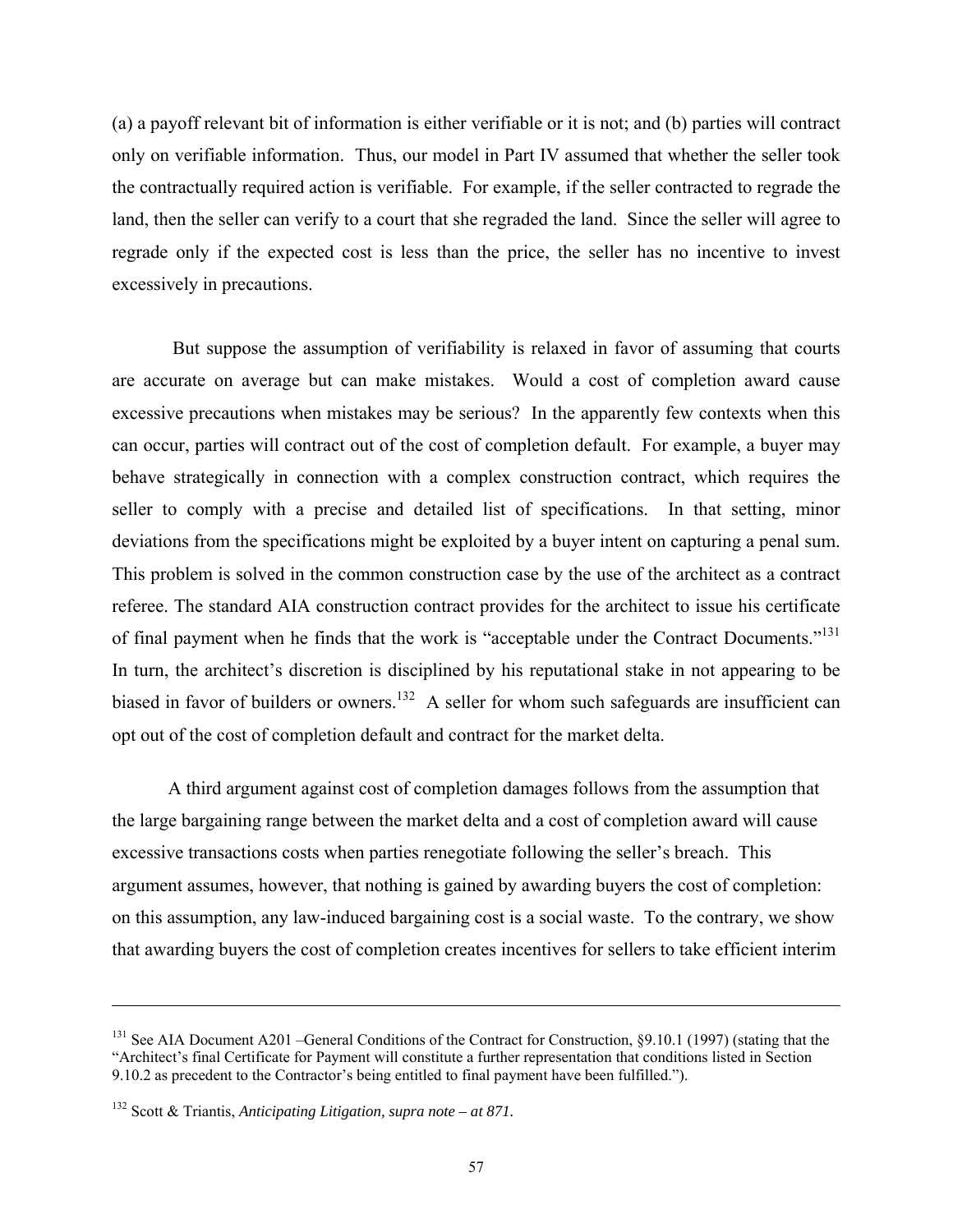precautions. The transaction costs of renegotiation do not vitiate this incentive scheme, and so are less than its social gain.

 In addition, the transaction cost argument must also assume that courts are able to verify the buyer's true value or that the market delta is a good proxy for that value. Otherwise, there is no *a priori* reason to believe that a divergence between the market delta and market damages in any given case will generate excessive bargaining costs. Market damages place fewer information demands on courts than the market delta remedy. A court need not separately identify the price when the buyer prepays because the price is a part of the cost of completion (the ex post market price). In addition, whenever there is an available market on which to purchase a substitute performance, it is generally easier to identify the ex post market price for the contract service than to reconstruct the requisite counterfactual: the value the buyer's property would have had if the seller had performed the service. Thus, awarding the cost of completion not only is a good default because parties prefer it but also because courts can conveniently apply it.

 The ease with which courts can recover the relevant market price points to a final argument against cost of completion damages: the market for substitutes is heterogeneous and consists of separate markets for replacement and resale. Thus, when courts limit the buyer to the market delta they are selecting the resale market as the least cost market in which to measure market damages. On this view, the market delta is not a limitation on market damages but rather reflects the courts' judgment as to the best market in which to measure the buyer's loss. This argument suffers from a flawed assumption, however. When the buyer enters the market for restoration or repair services ex ante, the price he prepays is the ex ante replacement market price. When a court awards market delta damages, however, it measures the buyer's damages by the resale market—a different market than the one in which the buyer contracted. It is this erroneous apples and oranges comparison that underlies the buyer's legitimate claim for restitution and the consequent inefficiencies of the market delta rule.

## **VI. CONCLUSION**

When parties trade in thick markets, market damages – the difference between the market price for goods or services at the time of breach and the contract price – are the best damage

58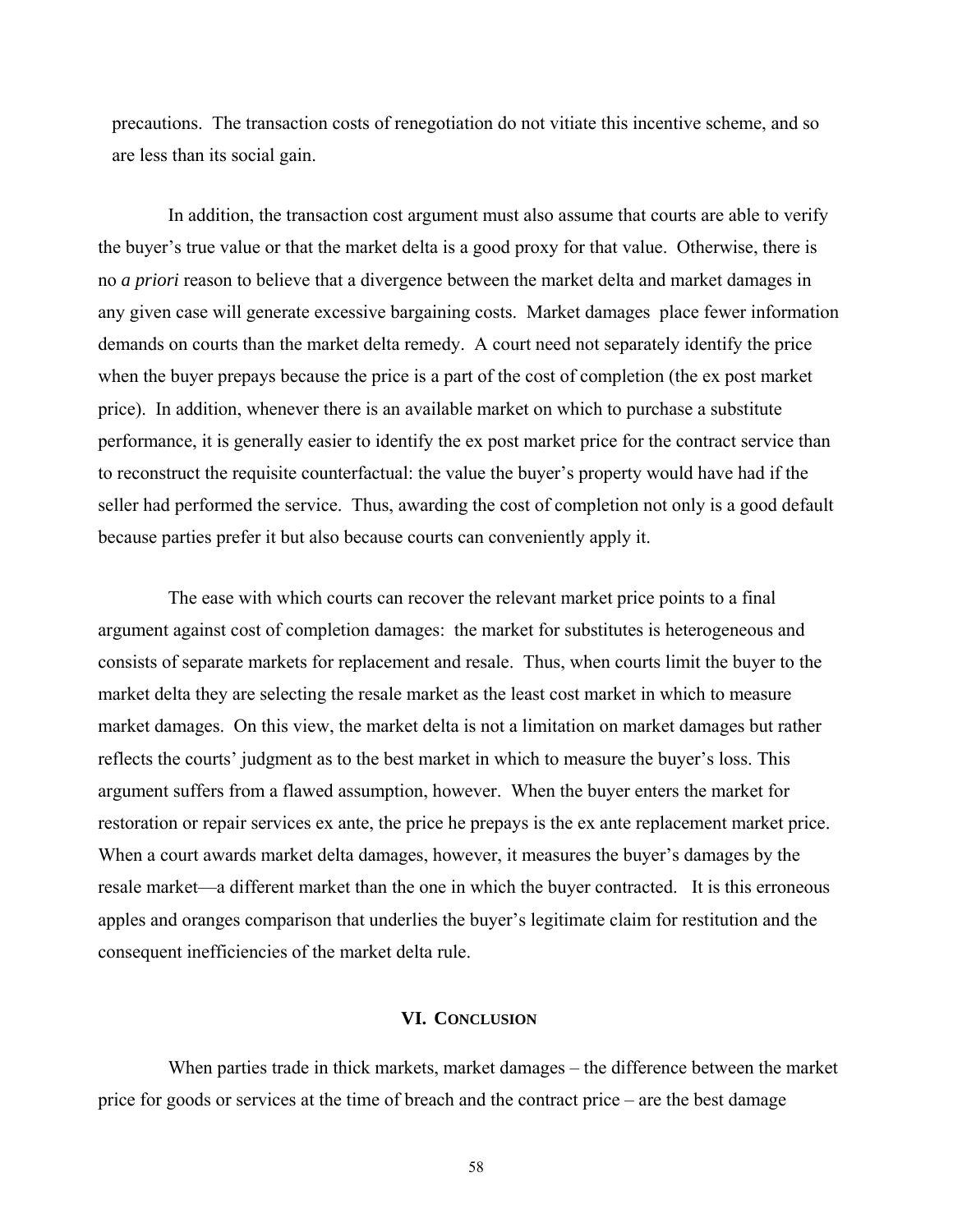default. Market damages protect the expectation interest and protecting the expectation interest uniquely maximizes the probability that parties will contract efficiently. To be sure, other damage measures protect the expectation interest as well, but market damages also do not create investment inefficiencies, and sometimes help to ameliorate them. Finally, market damages do not impede the parties' incentive to trade if and only if trade is efficient.

 Courts commonly overlook the virtues of market damages when promisors offer a set of services some of which are not separately priced. For example, the promisor may agree to pay royalties on a mining lease and later to restore the promisee's property. In these cases, courts compare the cost to the promisee of providing the service that was not supplied to the increase in the market value of the promisee/buyer's property had the promisor/seller performed. When the cost of completion is large relative to the "market delta"– the increase in market value – courts award the value increase. This comparison is mistaken. The cost of completion comprises the ex ante market price for the service plus the difference between the ex post price and the ex ante price. Since the buyer commonly prepays for the service at the ex ante market price, a cost of completion award actually has a restitution element – the prepaid price – and an expectation interest element – the market damages. The failure to recognize the joint nature of cost of completion damages causes courts to deny these damages more frequently than they should. If it is justifiable for courts to deny buyers "excessive" damages, courts should compare the market delta to market damages, not to the cost of completion. We have argued, however, that courts should award market damages even when they substantially exceed the market delta. To deny buyers market damages permits sellers to be fully compensated when they prefer performance, but to pay less than full damages when they prefer breach. As a consequence, sellers expect to earn positive profits and this will induce excessive entry into these service markets.

 In addition, buyers are undercompensated when they cannot recover the price paid for the breached services but instead are restricted to the market delta. As a result, too few buyers enter the market by contracting ex ante for the relevant service and surplus maximizing contracts are forgone. Finally, sellers often can take actions in the interim between making the contract and the time for performance of the service that would reduce the service cost to manageable proportions.

59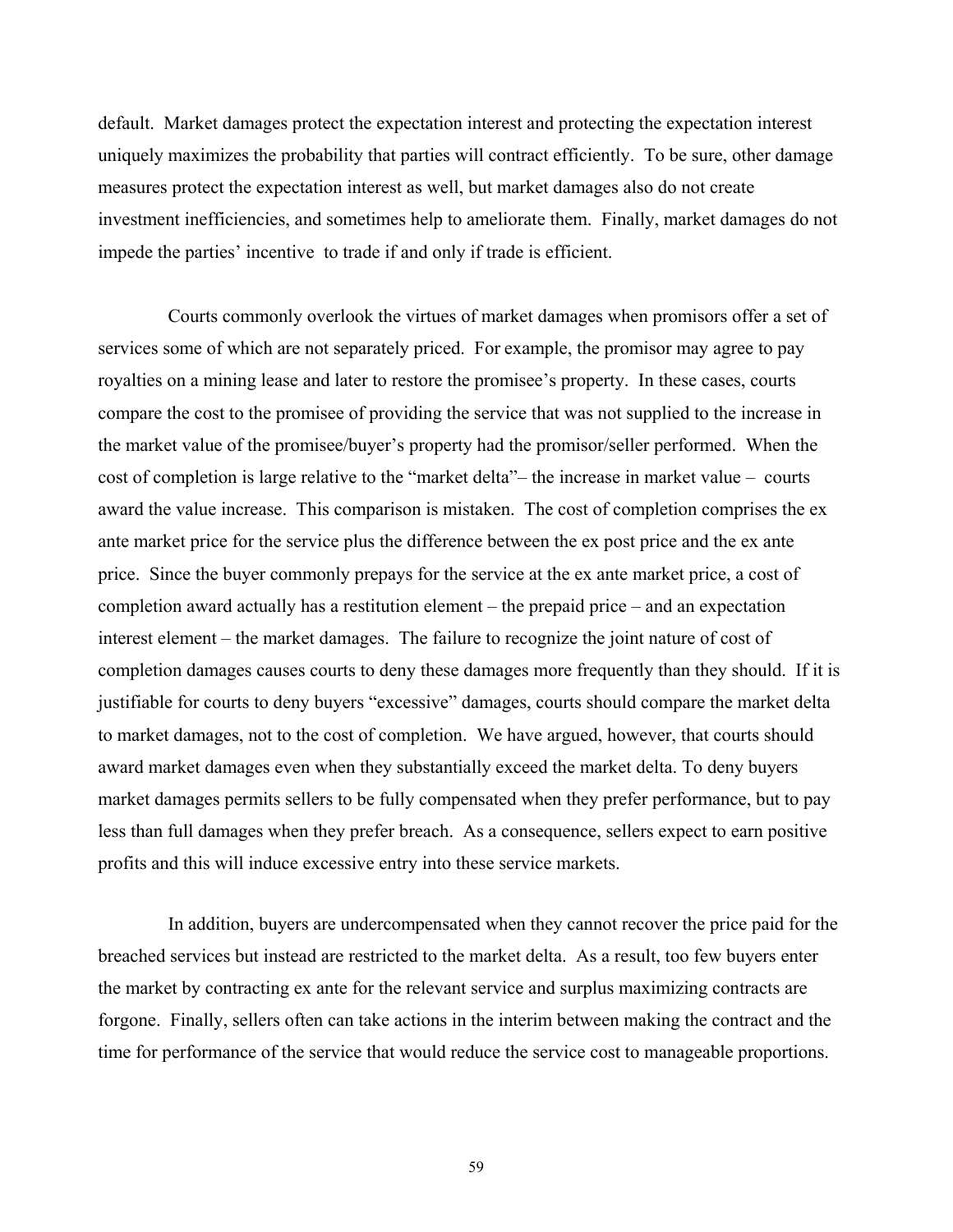Sellers are less likely to take these precautions when upon breach they must pay buyers only the market delta rather than the full performance cost that their actions could have avoided.

We conclude with two further remarks. First, a market damages default solves one information problem perfectly but solves the other imperfectly. On the one hand, awarding buyers the cost of completion frees courts from reconstructing the ex ante shadow price for the breached contract service. On the other hand, we assumed above that there was a unique cost of completion – the ex post market price – that parties and courts could easily recover. This assumption is strong when applied to many service markets where there is considerable supply, and therefore price, heterogeneity. Our proposals do not worsen this problem, however. Under the current rule, courts must determine the cost of completion in order to decide whether to award those damages or the market delta. Nevertheless, if the virtues of market damages come to be more widely recognized, there will likely be greater focus on determining the relevant market for the contract services and the current price of those services within that market. The issues surrounding market definition engender substantial scholarly commentary in the antitrust field but have been virtually ignored in contracting contexts. Further research could usefully end this neglect.

 Second, courts that award the market delta are practicing a form of soft paternalism. Judges believe that, notwithstanding the express terms of the contract, the parties must have made a mistake. No one intends at the contracting stage to require a miner/seller later to spend \$29,000 to restore property whose value would increase by less than \$500.133 The judicial tendency to attribute a lack of foresight or incompetence to parties in commercial contexts, and thus to override explicit contracts with mandatory rules, is regrettably widespread.<sup>134</sup> This tendency is responsible for overly restrictive liquidated damage rules, $135$  for ignoring merger clauses and instead forcing

<sup>133</sup> These were the facts in *Peevyhouse*, see note –supra.

<sup>134</sup> See Schwartz & Scott, supra note 94, at 609-611.

<sup>135</sup> See e.g., Scott & Triantis, *Embedded Options*, supra note – at 1481-2 (2004)*;* Edlin & Schwartz, supra note –; Goetz & Scott, *Liquidated Damages and Penalties,* supra note —; Schwartz, *Supracompensatory Remedies,* supra note –.